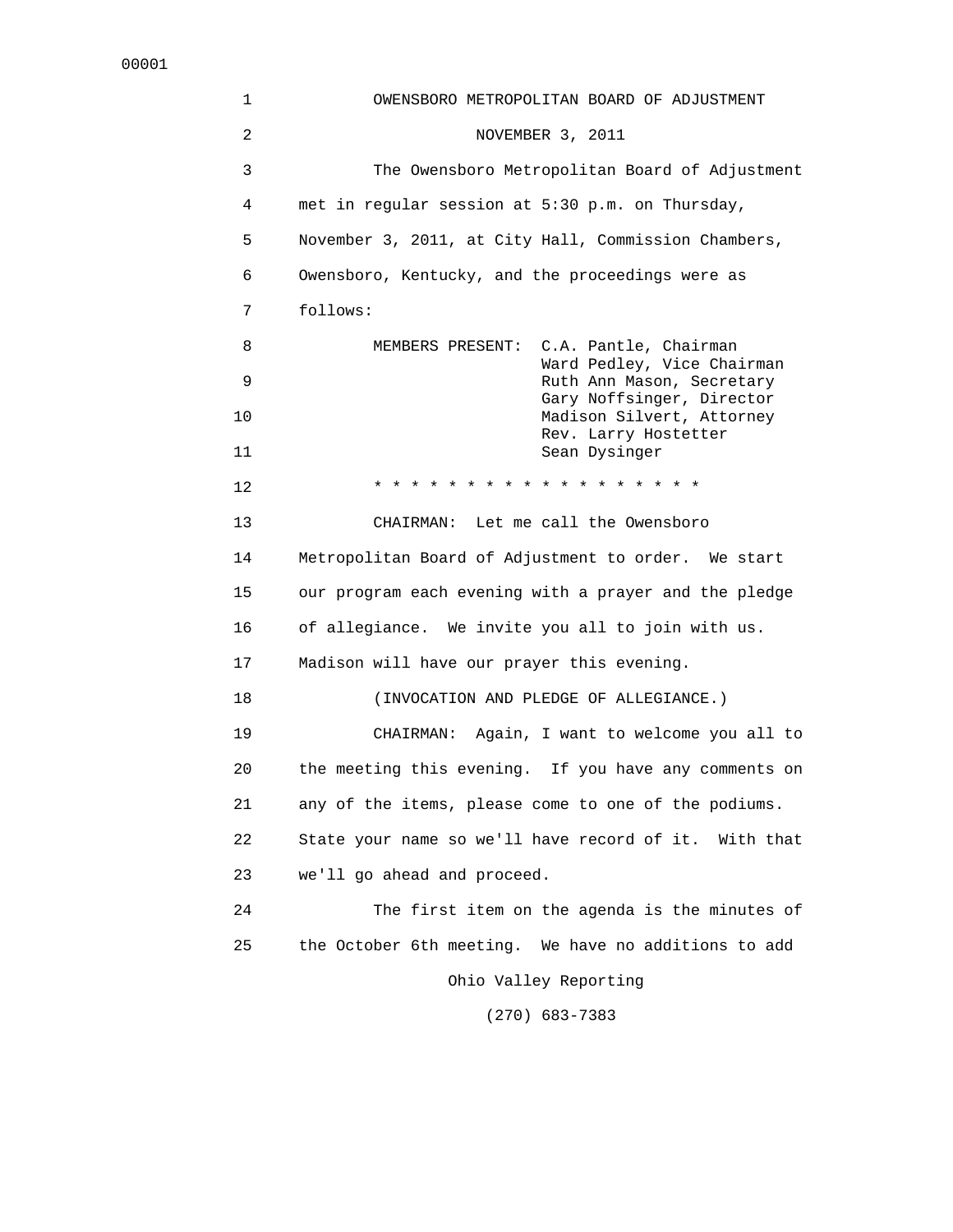```
 1 in the office. 
2 MR. NOFFSINGER: No, sir.
 3 CHAIRMAN: I'll entertain a motion to dispose 
 4 of the item. 
 5 MR. PEDLEY: Motion for approval. 
 6 MS. MASON: Second. 
 7 CHAIRMAN: A motion has been made and a 
 8 second. All in favor raise your right hand. 
 9 (ALL BOARD MEMBERS PRESENT RESPONDED AYE.) 
 10 CHAIRMAN: Motion carries. 
 11 Next item, please, sir. 
 12 ---------------------------------------------- 
 13 CONDITIONAL USE PERMIT 
 14 ITEM 2 
 15 5712 Highway 56, zoned A-R 
      Consider a request for a Conditional Use Permit in 
 16 order to operate a child care facility for up to 100 
      children. 
 17 Reference: Zoning Ordinance, Article 8, Section 8.2B3 
      Applicant: Pleasant Grove Baptist Church 
 18 
 19 MR. SILVERT: Would you state your name, 
 20 please? 
 21 MS. EVANS: Melissa Evans. 
 22 (MELISSA EVANS SWORN BY ATTORNEY.) 
 23 ZONING HISTORY 
 24 The subject property is currently zoned A-R 
 25 Rural Agriculture. OMPC records indicate there have 
                    Ohio Valley Reporting
```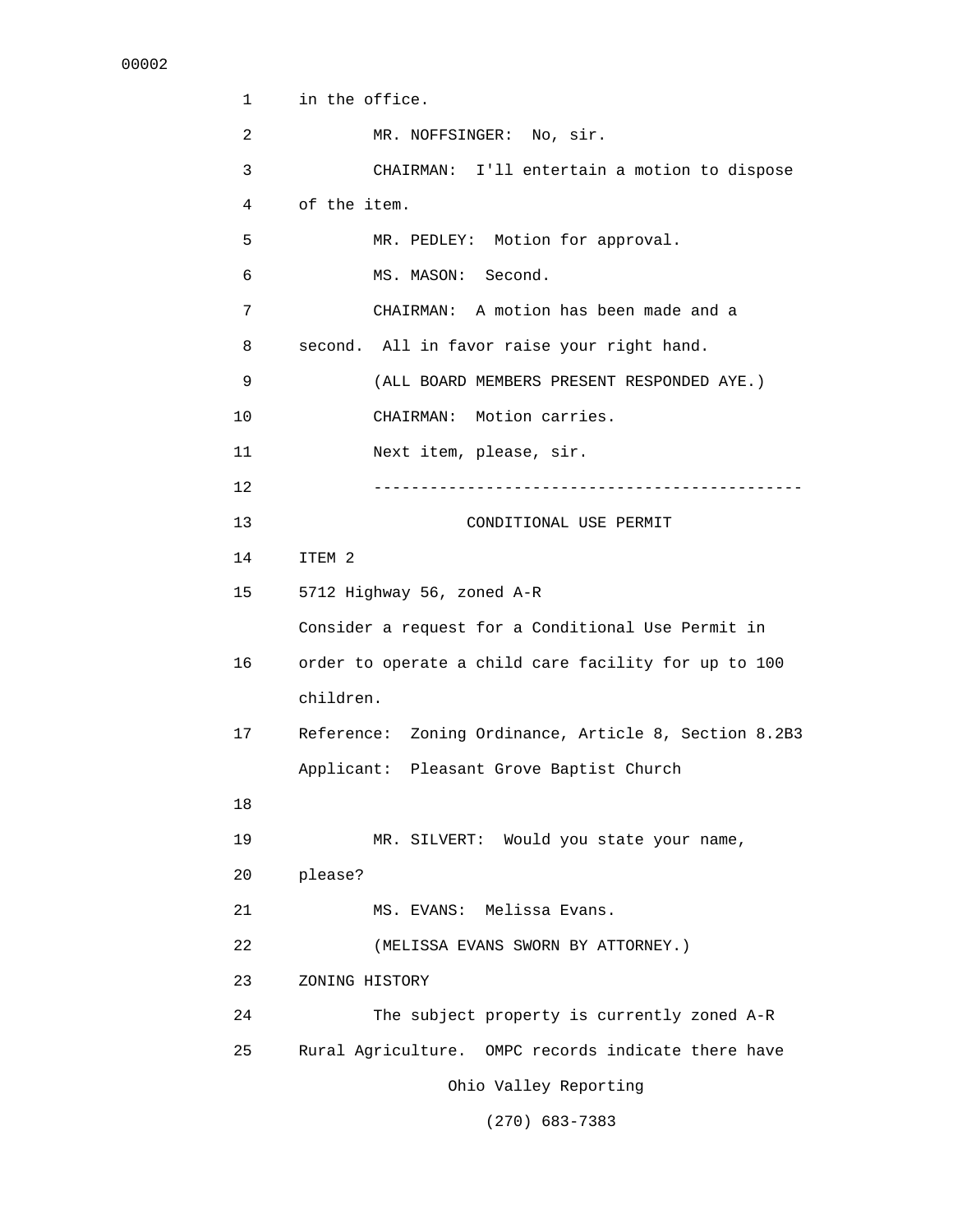```
 1 been no Zoning Map Amendments for the subject 
 2 property. 
 3 A conditional use permit was approved by the 
  4 OMBA in 2005 to operate a daycare for up to 90 
 5 children. 
 6 This application is to increase the number of 
 7 children being cared for from 90 to 100. 
 8 LAND USES IN SURROUNDING AREA 
 9 All surrounding properties are zoned A-R Rural 
 10 Agriculture. 
 11 ZONING ORDINANCE REQUIREMENTS 
 12 1. Parking - Child day-care-centers - 2 plus 
 13 1 per every 1- persons under care. Total required = 
 14 12 spaces, as shown on the site plan submitted. 
 15 MS. EVANS: We would like to enter the Staff 
 16 Report into the record as Exhibit A. 
 17 CHAIRMAN: Have we had any comments or 
 18 questions in the office? 
19 MR. NOFFSINGER: No, sir.
 20 CHAIRMAN: Is the applicant here and wish to 
 21 make any comments? 
 22 MR. SILVERT: Would you state your name, 
 23 please. 
 24 MR. BAYLOUS: Edward A. Baylous, II. I'm the 
 25 attorney for the applicant. 
                     Ohio Valley Reporting
```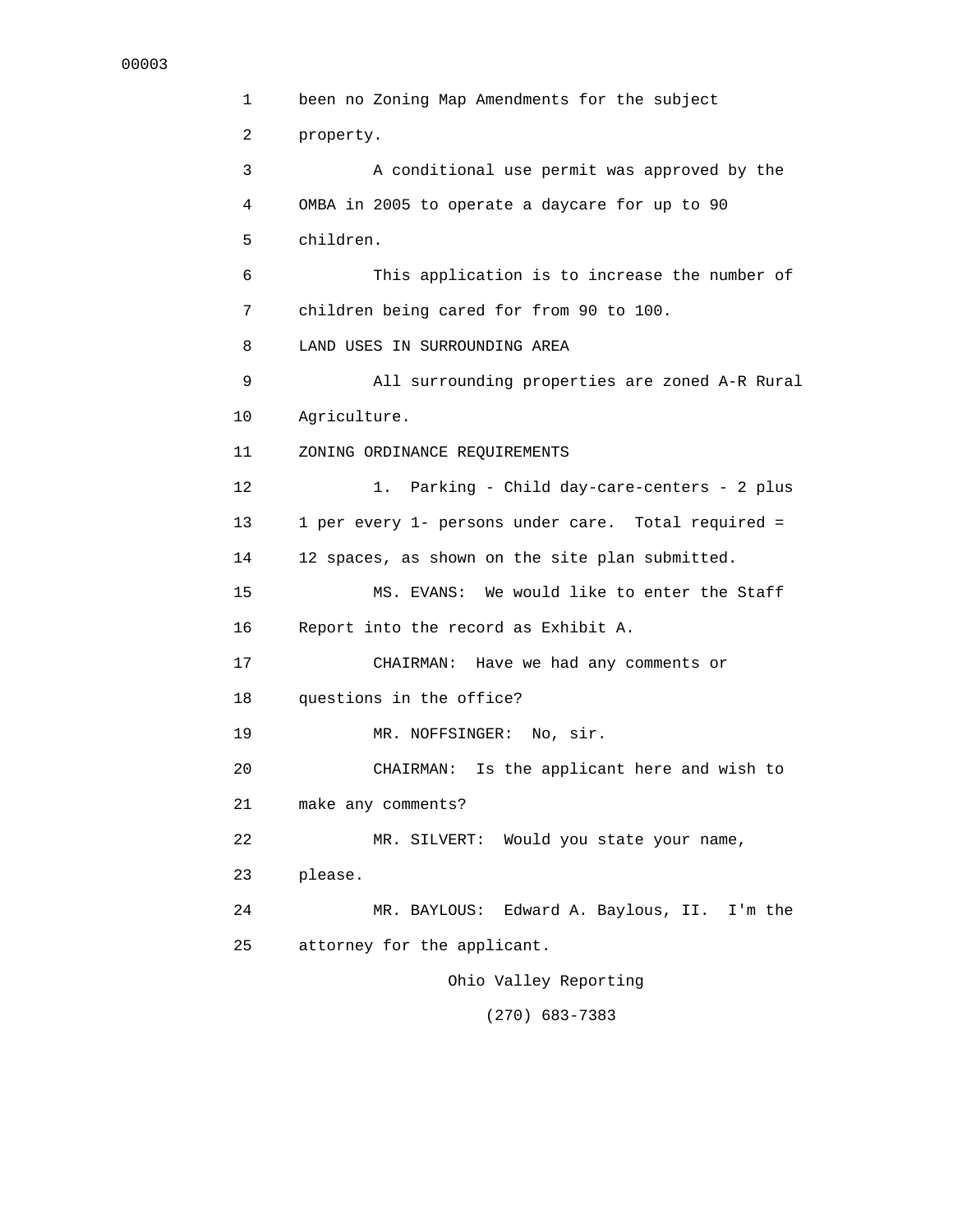| 1  | I think the report kind of sums it up.<br>What        |
|----|-------------------------------------------------------|
| 2  | had happened was the initial permit was for 90        |
| 3  | children ages infant to six. We've just asked to      |
| 4  | modify that. They're working at or near the capacity. |
| 5  | They don't plan on really expanding, but they have to |
| 6  | be in compliance on everything for the Division of    |
| 7  | Licensing and Regulation in Frankfort that regulates  |
| 8  | day cares. So we just want to make sure that the      |
| 9  | permit here conforms to any operations that are going |
| 10 | to undertake there.                                   |
| 11 | CHAIRMAN: Are there any questions or comments         |
| 12 | from the board or the Staff of the applicant?         |
| 13 | (NO RESPONSE)                                         |
| 14 | CHAIRMAN: Anyone wishing to speak in                  |
| 15 | opposition?                                           |
| 16 | (NO RESPONSE)                                         |
| 17 | Hearing none entertain a motion to<br>CHAIRMAN:       |
| 18 | dispose of the item.                                  |
| 19 | MR. PEDLEY: Mr. Chairman, make a motion for           |
| 20 | approval based on the findings it's an expansion of   |
| 21 | the existing use and it will not have an adverse      |
| 22 | influence on the neighborhood.                        |
| 23 | Second.<br>MR. DYSINGER:                              |
| 24 | CHAIRMAN: A motion has been made and a                |
| 25 | second. Any other questions or comments from the      |
|    | Ohio Valley Reporting                                 |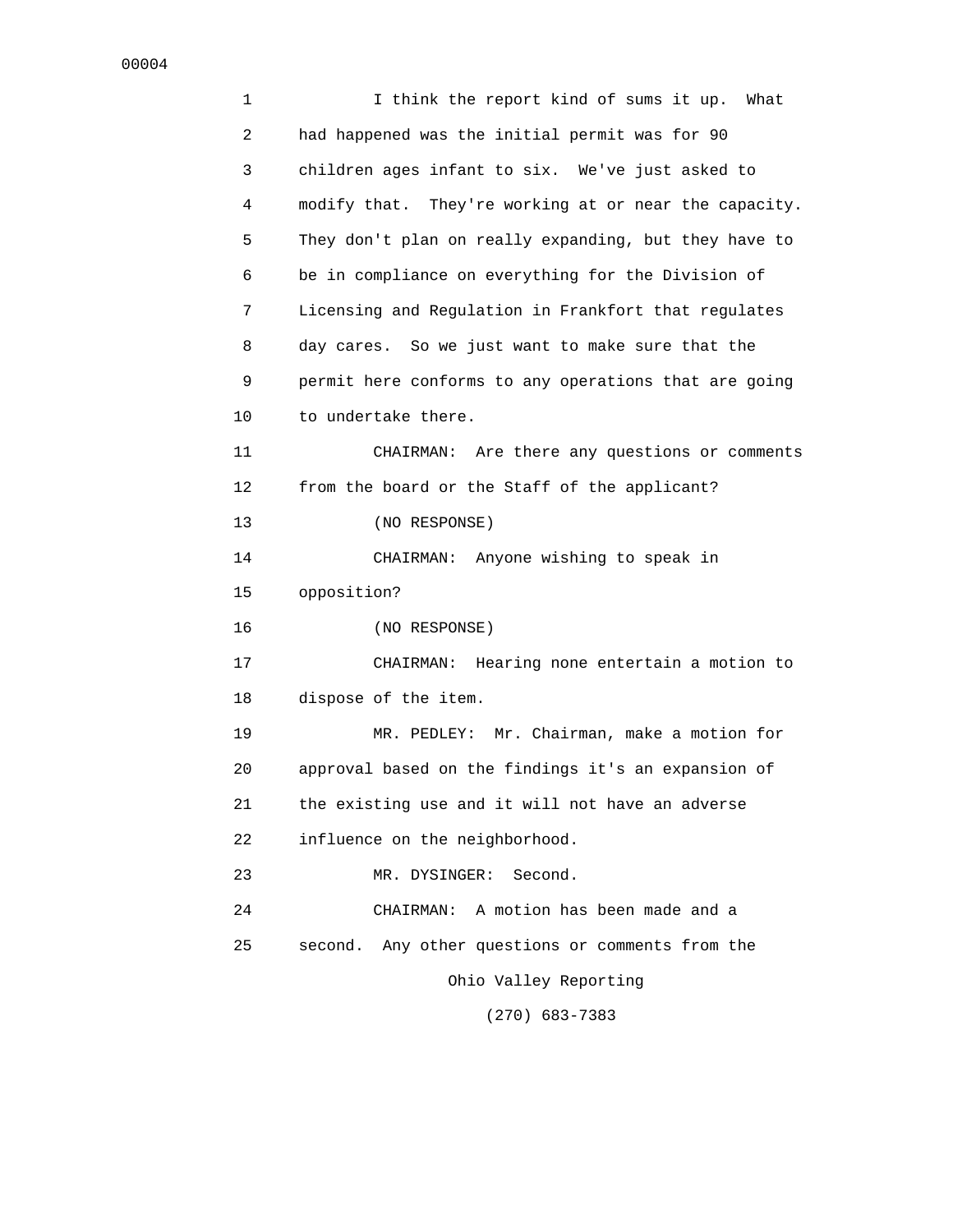| 1               | board?                                                   |
|-----------------|----------------------------------------------------------|
| 2               | (NO RESPONSE)                                            |
| 3               | CHAIRMAN: Staff have anything else?                      |
| 4               | MR. NOFFSINGER: No, sir.                                 |
| 5               | CHAIRMAN: Hearing none all in favor raise                |
| 6               | your right hand.                                         |
| 7               | (ALL BOARD MEMBERS PRESENT RESPONDED AYE.)               |
| 8               | CHAIRMAN: Motion carries.                                |
| 9               | Next item, please.                                       |
| 10              | ITEM 3                                                   |
| 11              | 5050 Highway 144, zoned A-U                              |
|                 | Consider a request for a Conditional Use Permit in       |
| 12 <sup>°</sup> | order to construct an expansion to an existing           |
|                 | mausoleum and a crematory building.                      |
| 13              | Zoning Ordinance, Article 8, Section 8.2J1<br>Reference: |
|                 | Applicant: Owensboro Memorial Garden Corporation         |
| 14              |                                                          |
| 15              | ZONING HISTORY                                           |
| 16              | The subject property is currently zoned A-U              |
| 17              | Urban Agriculture. OMPC records indicate there have      |
| 18              | been no Zoning Map Amendments for the subject            |
| 19              | property.                                                |
| 20              | There have been three previous Conditional Use           |
| 21              | Permits approved for the subject property; in 1981 and   |
| 22              | 1998 and most recently in July of 2011 to expand the     |
| 23              | existing mausoleum.                                      |
| 24              | The applicant is now asking to continue to               |
| 25              | construct that expansion of the mausoleum, but also to   |
|                 | Ohio Valley Reporting                                    |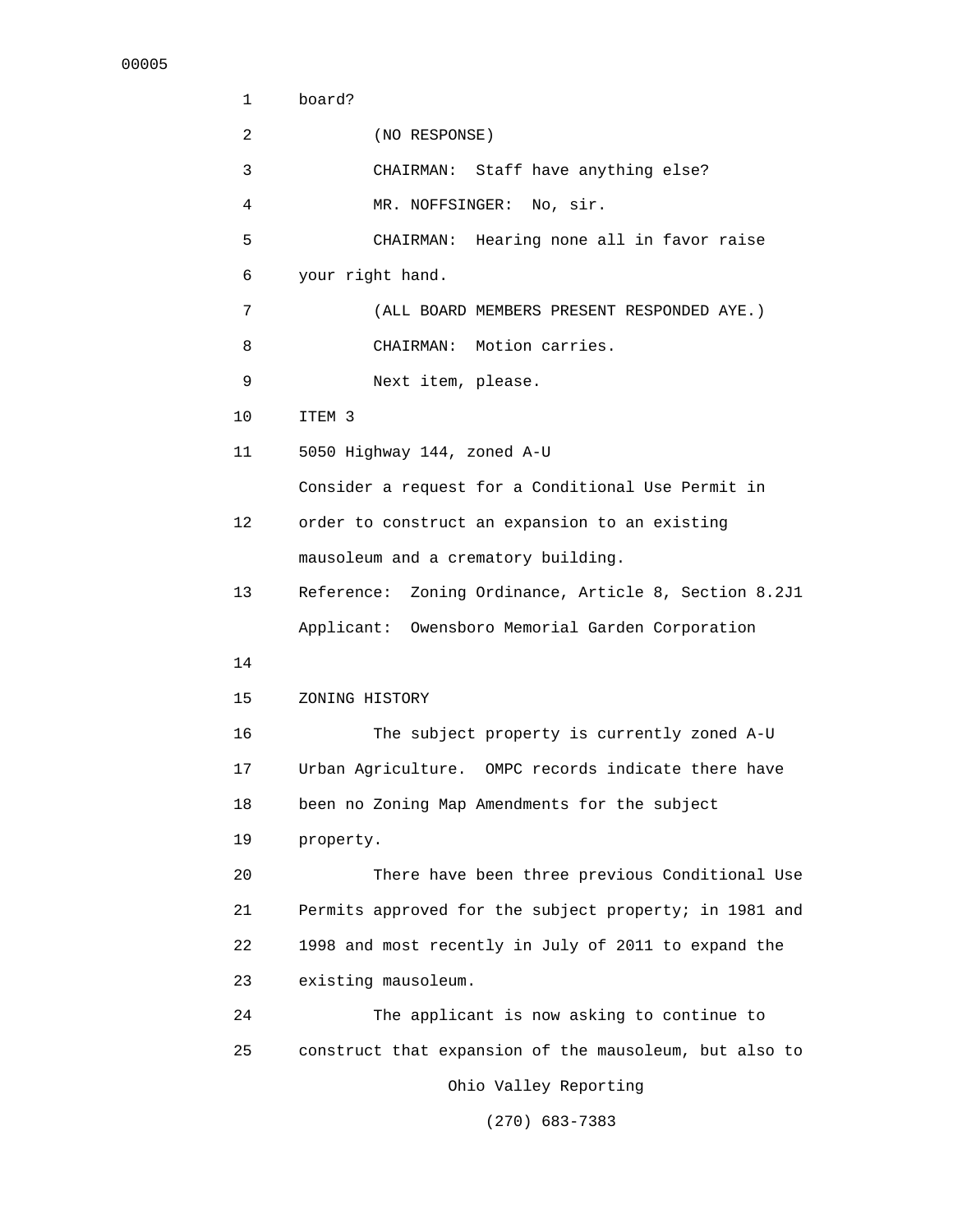1 construct a crematory with parking and paved driveway. 2 LAND USES IN SURROUNDING AREA 3 The properties to the north are zoned R-1A 4 Single Family Residential, A-U Urban Agriculture and 5 I-1 Light Industrial. The properties to the south are 6 zoned A-U Urban Agriculture. The properties to the 7 west are zoned 1-1 Light Industrial and A-U Urban 8 Agriculture. The properties to the east are zoned MPH 9 Manufactured Housing Park and A-U Urban Agriculture. 10 ZONING ORDINANCE REQUIREMENTS 11 1. Parking - None required. 12 2. Landscaping - None required 13 MS. EVANS: We would like to enter the Staff 14 Report into the record as Exhibit B. 15 CHAIRMAN: Do we have any comments or 16 questions? 17 MR. DYSINGER: Mr. Chairman, at this time, in 18 the interest of full disclosure, my wife, Jodi, 19 Dysinger, is employed by the applicant; however, it 20 would not effect my decision one way or the other. If 21 there are no objections, I'll sit on the matter. 22 CHAIRMAN: Any objections from anybody on the 23 Board? 24 (NO RESPONSE) 25 MR. DYSINGER: Thank you, Mr. Chairman. Ohio Valley Reporting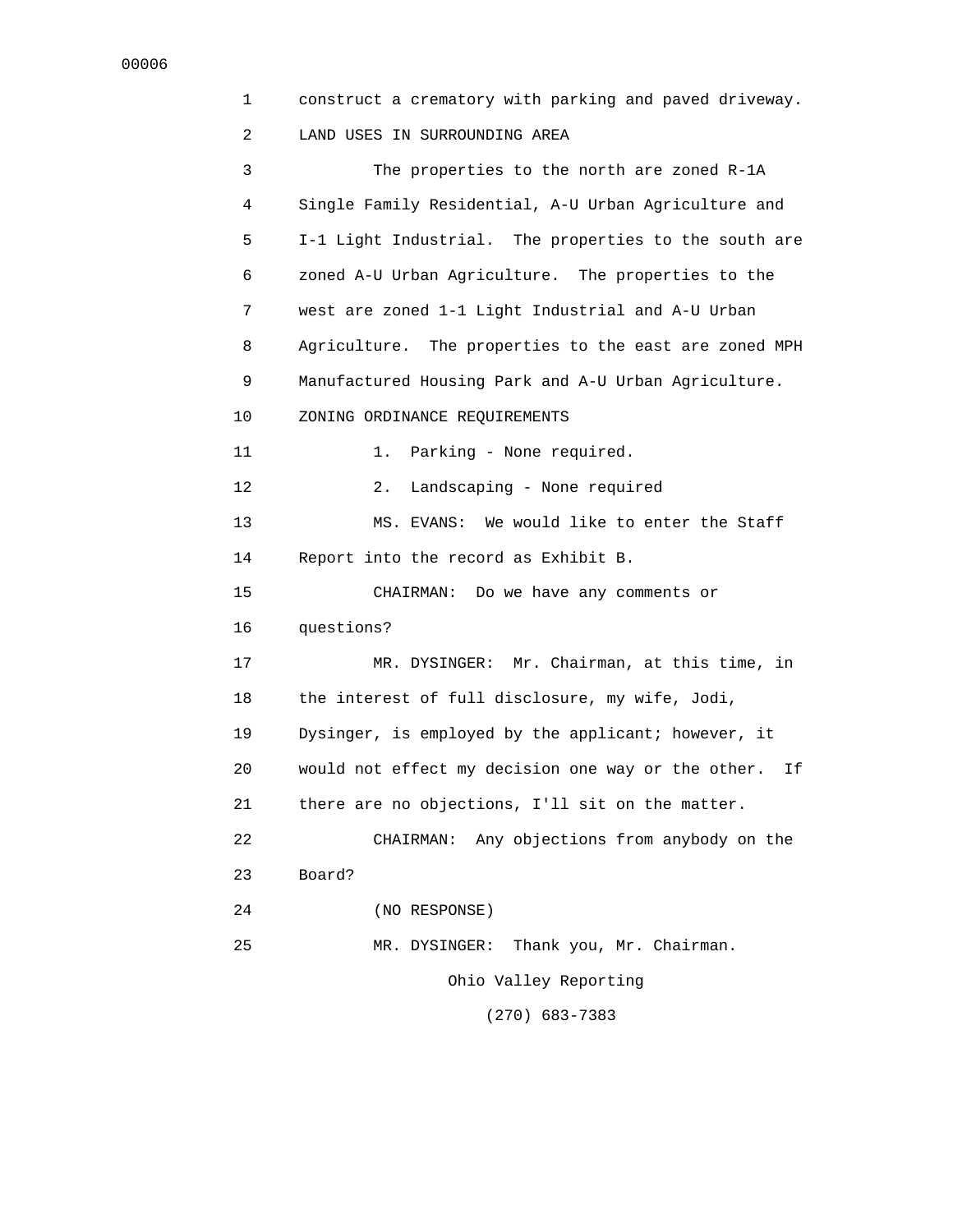1 CHAIRMAN: Is the applicant here? 2 APPLICANT REP: Yes. 3 CHAIRMAN: Do you have anything you want to 4 present? 5 APPLICANT REP: No. 6 CHAIRMAN: Any questions from the board to the 7 applicant? 8 (NO RESPONSE) 9 CHAIRMAN: Any other comments from the Staff? 10 MR. NOFFSINGER: No, sir. 11 CHAIRMAN: Hearing none I'll entertain a 12 motion to dispose of the item. 13 MS. MASON: Mr. Chairman, I move for approval. 14 My findings of fact is that it's consistent with three 15 previously approved conditional use permit as it is an 16 expansion and it is compatible with the land use in 17 the area and there is no opposition. 18 MR. PEDLEY: Second. 19 CHAIRMAN: A motion has been made and a 20 second. Any other questions or comments from the 21 board? 22 (NO RESPONSE) 23 CHAIRMAN: Staff have anything else? 24 MR. NOFFSINGER: No, sir. 25 CHAIRMAN: The applicant have anything else Ohio Valley Reporting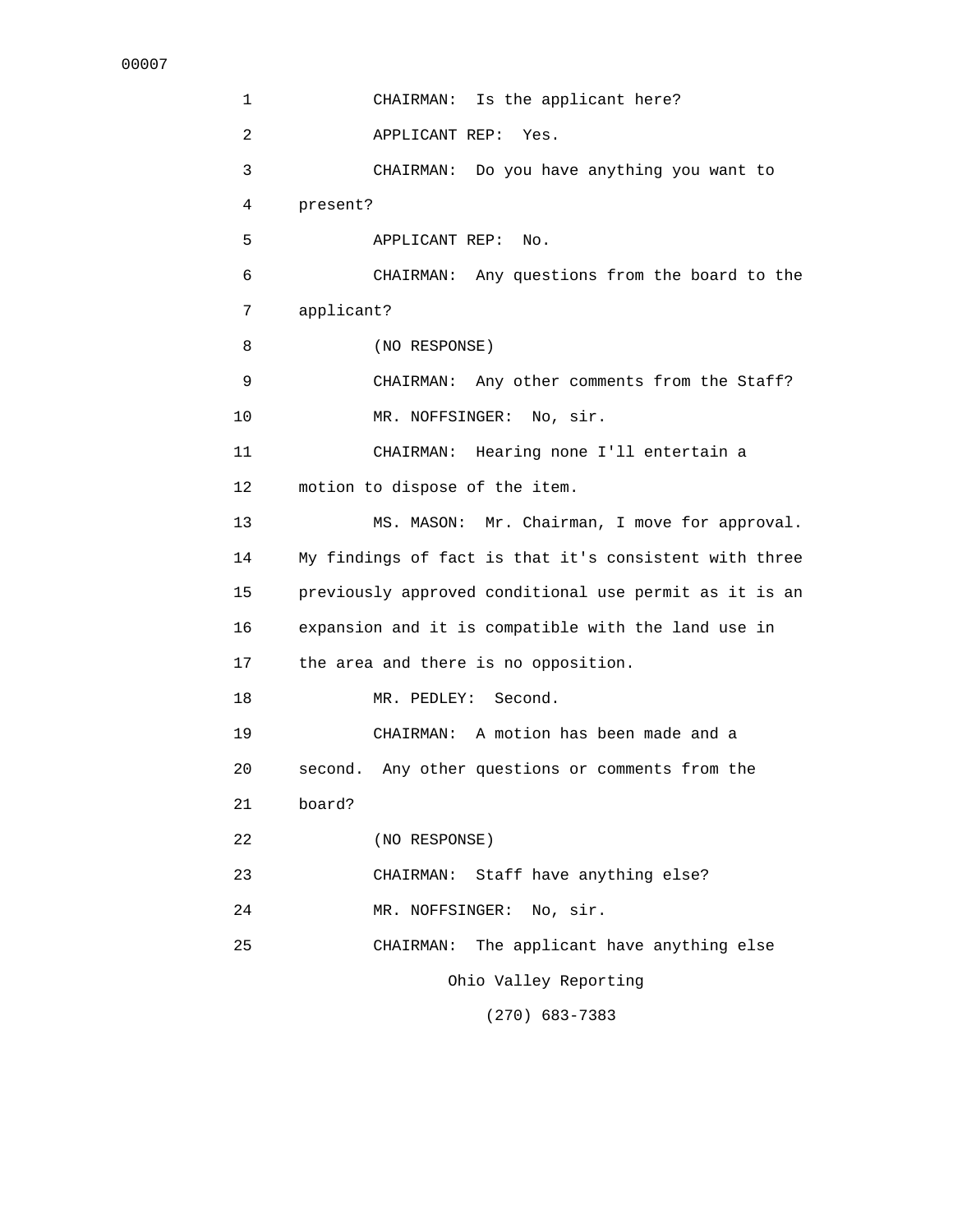| 1               | you want to present?                                  |
|-----------------|-------------------------------------------------------|
| 2               | APPLICANT REP: No, sir.                               |
| 3               | CHAIRMAN: Hearing none all in favor of the            |
| 4               | motion raise your right hand.                         |
| 5               | (ALL BOARD MEMBERS PRESENT RESPONDED AYE.)            |
| 6               | CHAIRMAN: Motion carries.                             |
| 7               | Next item, please.                                    |
| 8               |                                                       |
| 9               | VARIANCES                                             |
| 10              | ITEM 4                                                |
| 11              | 202 East Byers Avenue, zoned P-1                      |
|                 | Consider a request for a Variance in order to         |
| 12 <sup>°</sup> | eliminate the required 3 foot wide landscaping buffer |
|                 | and 3 foot high continuous element along the south    |
| 13              | property line.                                        |
|                 | Zoning Ordinance, Article 17, Section<br>Reference:   |
| 14              | 17.3121(a), 17.3122, 17.3124                          |
|                 | Reference: Red Rentals, LLC; Alan Braden              |
| 15              |                                                       |
| 16              | The subject property was rezoned<br>MS. EVANS:        |
| 17              | from R-1B Single Family Residential to P-1            |
| 18              | Professional Service at the September 2011 meeting of |
| 19              | the Owensboro Metropolitan Planning Commission.       |
| 20              | At the OMPC meeting the Staff recommended             |
| 21              | denial of the Zoning Map Amendment Application for a  |
| 22              | variety of reasons. One of the reasons was because of |
| 23              | the site plan submitted as an exhibit with the        |
| 24              | application, it was apparent that the minimum zoning  |
| 25              | ordinance requirements for parking and drive aisles   |
|                 | Ohio Valley Reporting                                 |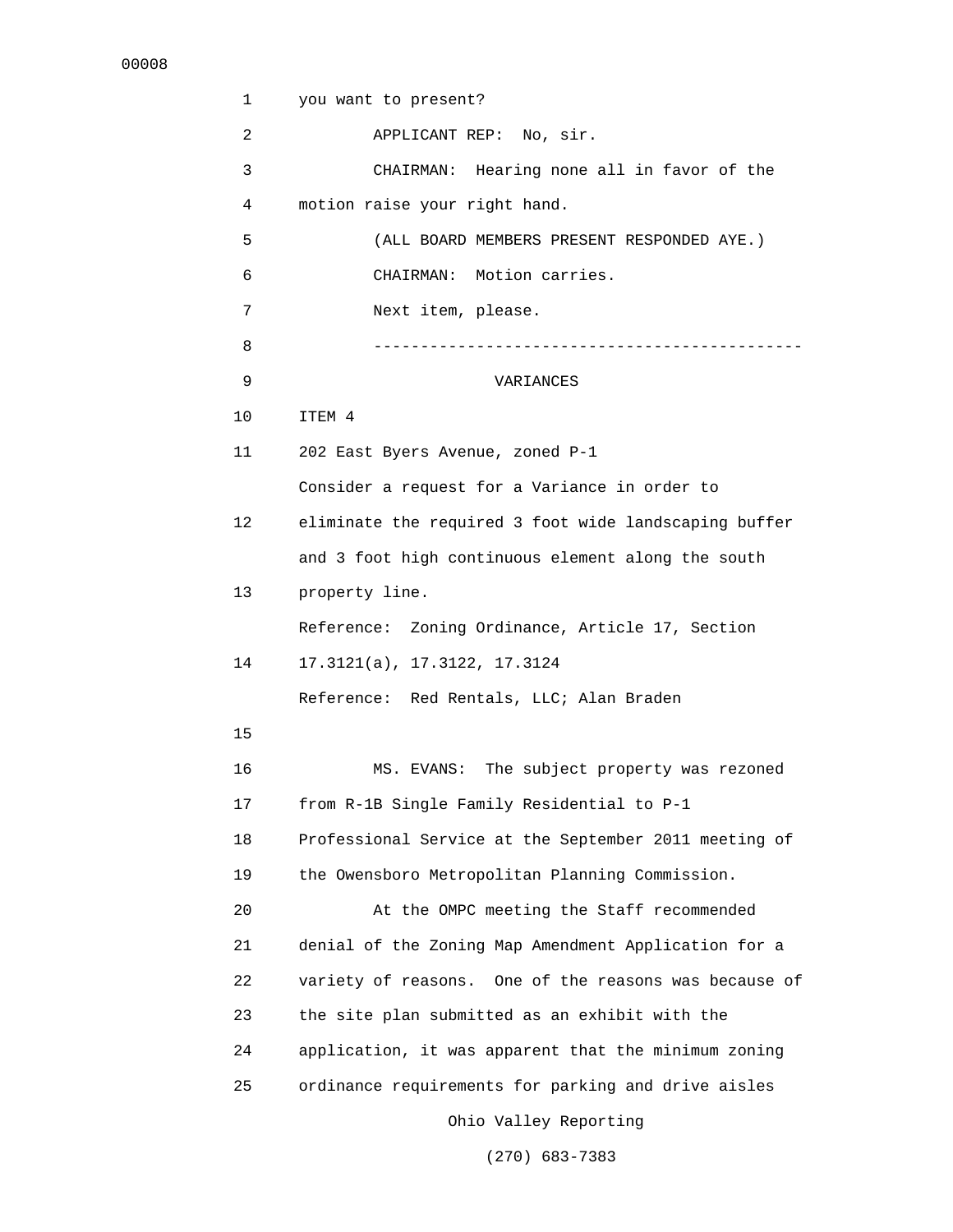1 could not be met.

 2 The OMPC chose to approve the rezoning knowing 3 the restrictions of the lot.

 4 Typically, the landscaping and buffer between 5 vehicular use areas and residential properties have 6 been required consistently in the community, but 7 because of the approval to change the zoning to P-1, 8 Staff would recommend that the landscaping buffer and 9 continuous 3-foot high element be waived in order to 10 maintain the maximum possible width of the driving 11 aisle. The buffer serves as protection to the 12 adjoining property to visually buffer the vehicular 13 use area from traffic and glare. However, there is an 14 existing fence on the residential side of the property 15 that serves as a buffer between that vehicular use 16 area for this property and the residential property. 17 Therefore, if there are objections from the adjoining 18 residential property owner, the buffer and continuous 19 3-foot high element should not be eliminated. 20 FINDINGS OF FACT 21 1. It will not adversely affect the public 22 health, safety or welfare; 23 2. It will not alter the essential character 24 of the general vicinity;

 25 3. It will not cause a hazard or a nuisance Ohio Valley Reporting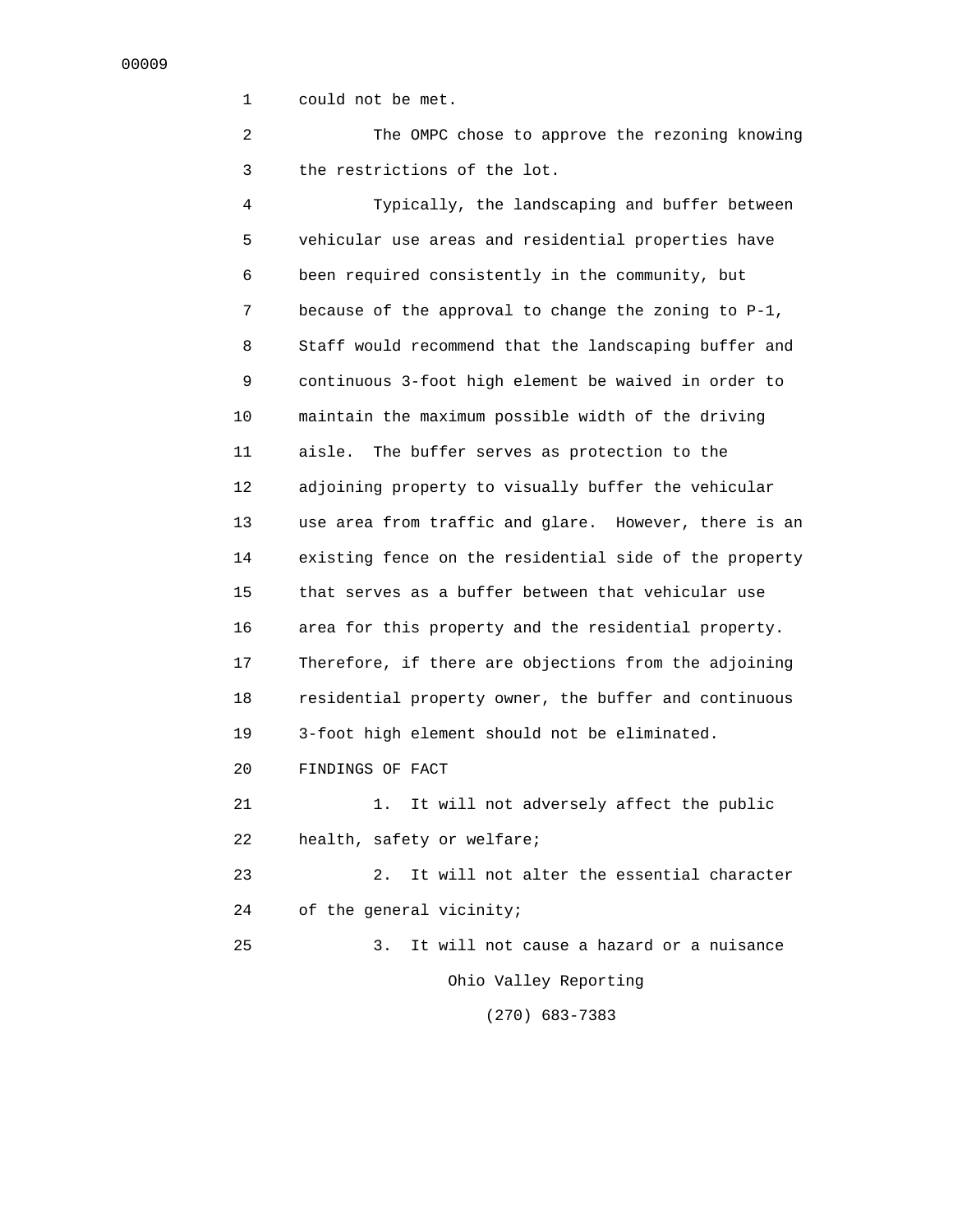```
 1 to the public; and 
 2 4. And it will not allow an unreasonable 
 3 circumvention of the requirements of the zoning 
 4 regulations. 
 5 Staff would recommend approval. 
 6 We would like to enter the Staff Report into 
 7 the record as Exhibit C. 
 8 CHAIRMAN: Thank you. 
 9 Has there been any comments or questions in 
 10 the office? 
11 MR. NOFFSINGER: No, sir.
 12 CHAIRMAN: Is anyone wishing to speak in 
 13 opposition of this item? 
 14 (NO RESPONSE) 
 15 CHAIRMAN: The applicant here and do you have 
 16 anything you'd like to add at time please, sir? 
 17 MR. SILVERT: Would you state your name, 
 18 please? 
 19 MR. BRADEN: Alan Braden. 
 20 (ALAN BRADEN SWORN BY ATTORNEY.) 
 21 MR. BRADEN: Mr. Chairman, I think I need not 
 22 to say much. I do appreciate the recommendation. I 
 23 have talked to my neighbor on the south side, Bob 
 24 Dillow, who is in Florida, but I spoke with him over 
 25 the weekend. He is in favor of this variance as well. 
                    Ohio Valley Reporting
```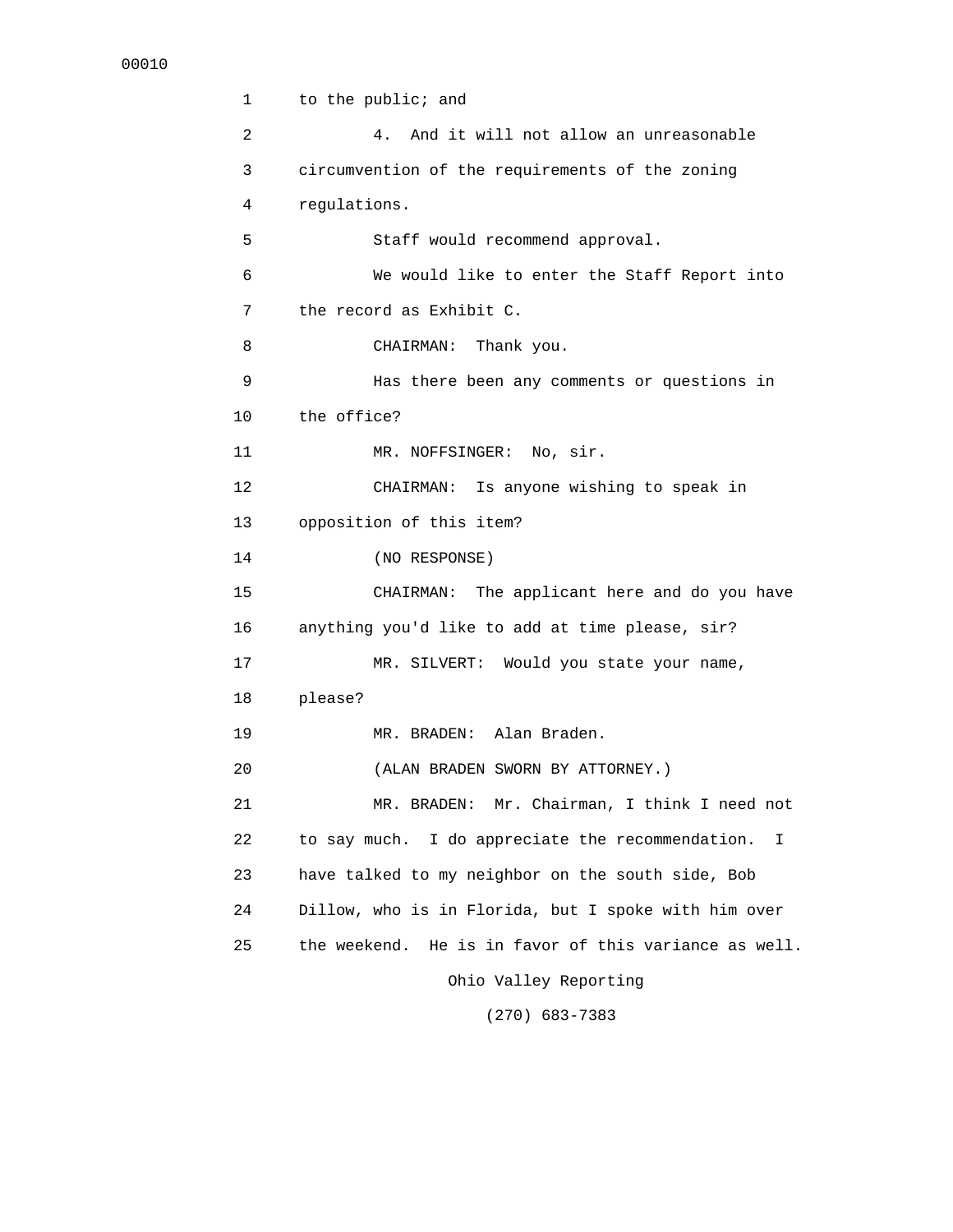1 If you have any questions of me, I'll be glad 2 to answer them. 3 CHAIRMAN: Any board members have any 4 questions of the applicant? 5 (NO RESPONSE) 6 CHAIRMAN: Staff have any other comments? 7 MR. NOFFSINGER: No, sir. 8 CHAIRMAN: Entertain a motion to dispose of 9 the item? 10 MR. DYSINGER: Mr. Chairman, given the 11 specific characteristics of this property and given 12 the finding that granting the variance will actually 13 enhance safety, I move that we find for the applicant 14 and grant the variance. 15 CHAIRMAN: Is there a second? 16 MS. MASON: Second. 17 CHAIRMAN: A motion has been made and a 18 second. Any other comments or questions from the 19 board? 20 (NO RESPONSE) 21 CHAIRMAN: Staff have anything else to add? 22 MR. NOFFSINGER: No sir. 23 CHAIRMAN: Hearing none all in favor raise 24 your right hand. 25 (ALL BOARD MEMBERS PRESENT RESPONDED AYE.) Ohio Valley Reporting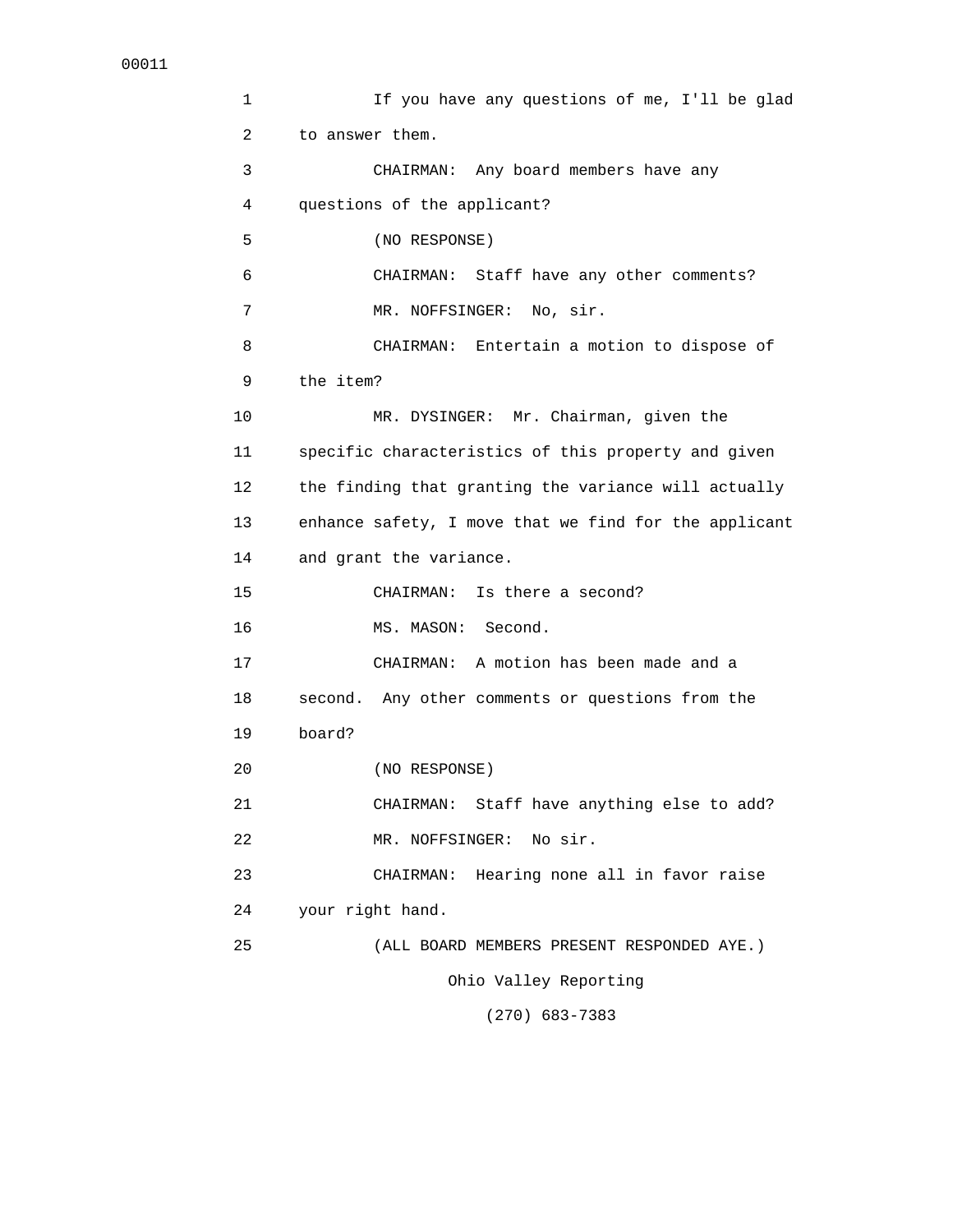| 1  | Motion carries.<br>CHAIRMAN:                             |
|----|----------------------------------------------------------|
| 2  | Next item, please, sir.                                  |
| 3  | ITEM 5                                                   |
| 4  | 2306 Windhaven Drive, zoned I-1 (Postponed from the      |
|    | October 6, 2011 meeting)                                 |
| 5  | Consider a request for a Variance in order to waive      |
|    | the required six foot high solid wall or fence around    |
| 6  | an outdoor storage lot.                                  |
|    | Reference: Zoning Ordinance, Article 8,                  |
| 7  | Section 8.5.3(j), Article 17, Section 17.3114            |
|    | Applicant: Mid-South Equipment, LLC, Chad Watts, Jim     |
| 8  | Watts                                                    |
| 9  | MR. NOFFSINGER: Mr. Chairman, at the last                |
| 10 | meeting this board instructed the Staff and the          |
| 11 | applicant to sit down and meet to see if some type of    |
| 12 | compromise and agreement can be reached. I can tell      |
| 13 | you that the applicant was unwilling to compromise.      |
| 14 | Could not offer any compromise. Said that they wanted    |
| 15 | to have this item voted on by this board.                |
| 16 | The applicant is here and represented by                 |
| 17 | I think it's appropriate to hear what he has<br>counsel. |
| 18 | to say.                                                  |
| 19 | MR. PEDLEY: Mr. Chairman, I have disqualified            |
| 20 | myself from this item previously.                        |
| 21 | Be noted.<br>CHAIRMAN:                                   |
| 22 | The applicant, you can have your presentation            |
| 23 | at this time, please. Come forward.                      |
| 24 | Could you state your name,<br>MR. SILVERT:               |
| 25 | please.                                                  |
|    |                                                          |

Ohio Valley Reporting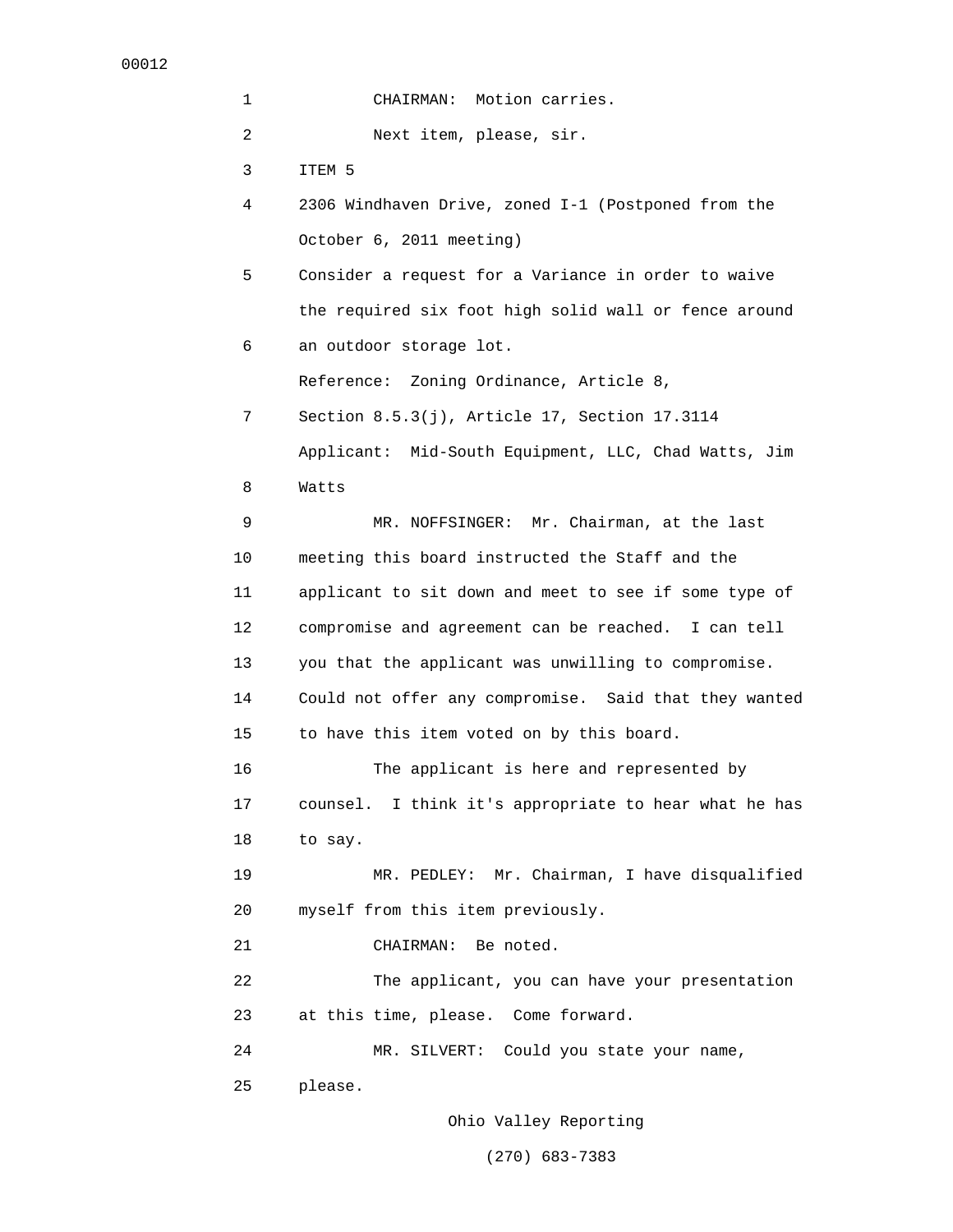1 MR. HOLTREY: Travis Holtrey, attorney. 2 MR. SILVERT: You are already sworn. 3 MR. HOLTREY: It's correct that when we were 4 last here on October 6th we agreed to carry this item 5 a month to allow my client first to meet and to 6 discuss themselves on whether or not there was a 7 viable solution to the problem. Then after we were to 8 meet we were supposed to meet with the Staff. 9 I can tell you that between October 6th and 10 October 14th, my client and various people who are 11 employed by my client, met on three different 12 occasions to discuss the viability of a solution or a 13 compromise. 14 We considered things that I didn't expect us 15 to even consider. I would like to present those to 16 the board. 17 One was that during the process of the client 18 discussing, Mid-South discussing this, on two 19 different occasions our manager, Steve, witnessed a 20 client or saw a client, a potential customer, who 21 actually was considering the difference between a 22 rental of two different pieces of equipment. That 23 customer went to the lot. Was given permission to 24 start the equipment up. Operate it. To move the 25 blade up and down and actually wanted to move a little Ohio Valley Reporting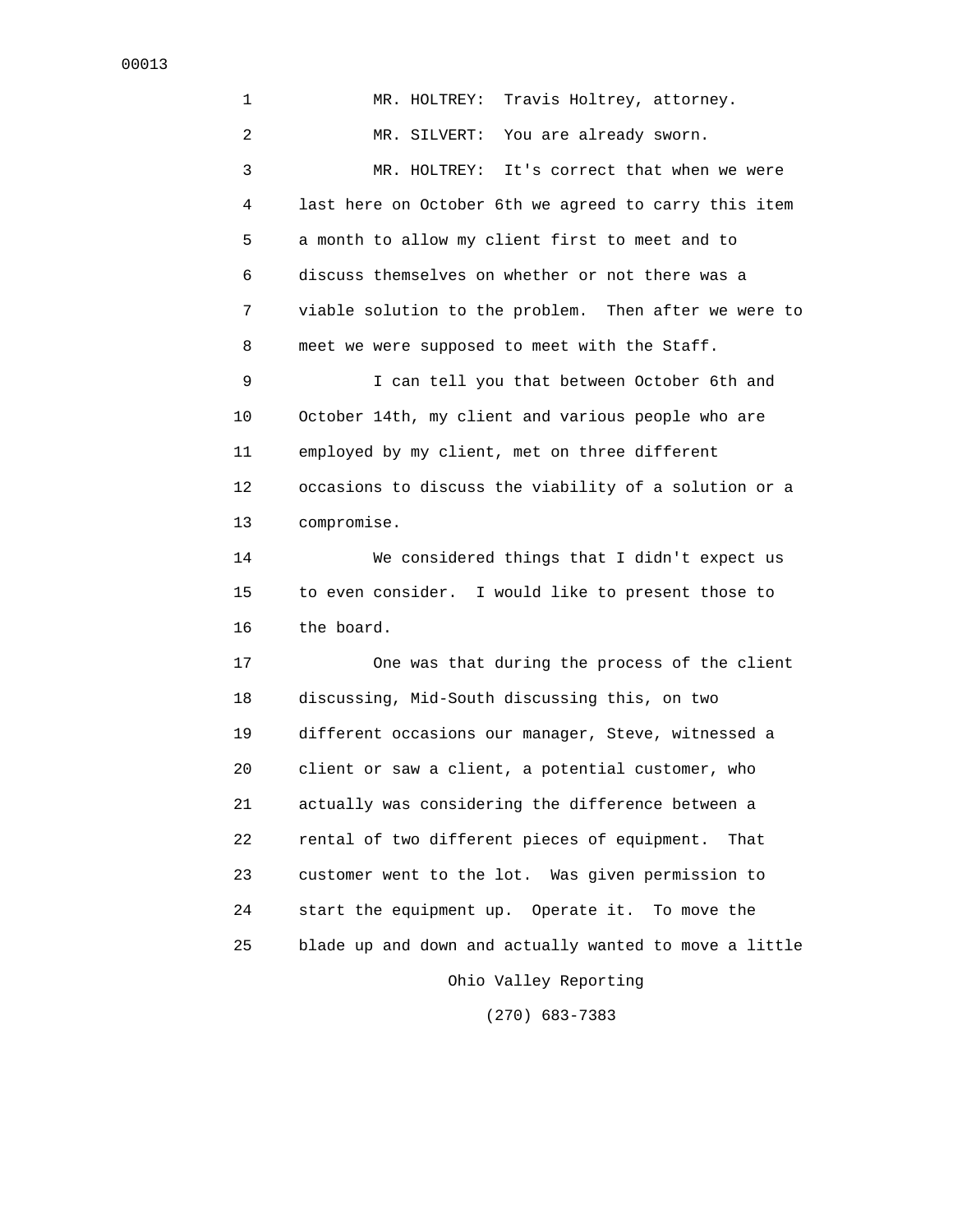1 bit of the gravel lot. Scooped a little. Dumped it. 2 Moved it around. Drove it around the lot a little. 3 Parked it. Did the other one. And then made a 4 decision based upon that, what I would call test 5 drive. Even though I don't test equipment personally. 6 It was a testing of the equipment.

 7 This just brought to our mind that this is yet 8 another reason why with the special situation we have 9 with bladed equipment, with tracked equipment, that if 10 a customer comes to our lot and wants to drive the 11 equipment around or to test the blades or to move 12 those types of things, that we would not be able to 13 accommodate that if we have an asphalt lot.

 14 I share that as one of the things that we've 15 considered.

 16 We also considered whether or not it would be 17 advantageous for us to pave with asphalt certain areas 18 of the lot and leave certain areas as gravel and then 19 whatever areas would not be exposed to make the 20 fencing covered in those areas.

 21 Again, after looking at the viability of that 22 and whether or not that was a practical solution, we 23 concluded it wasn't.

 24 So I do want this board to know that we did 25 not just walk into the meeting with Planning

Ohio Valley Reporting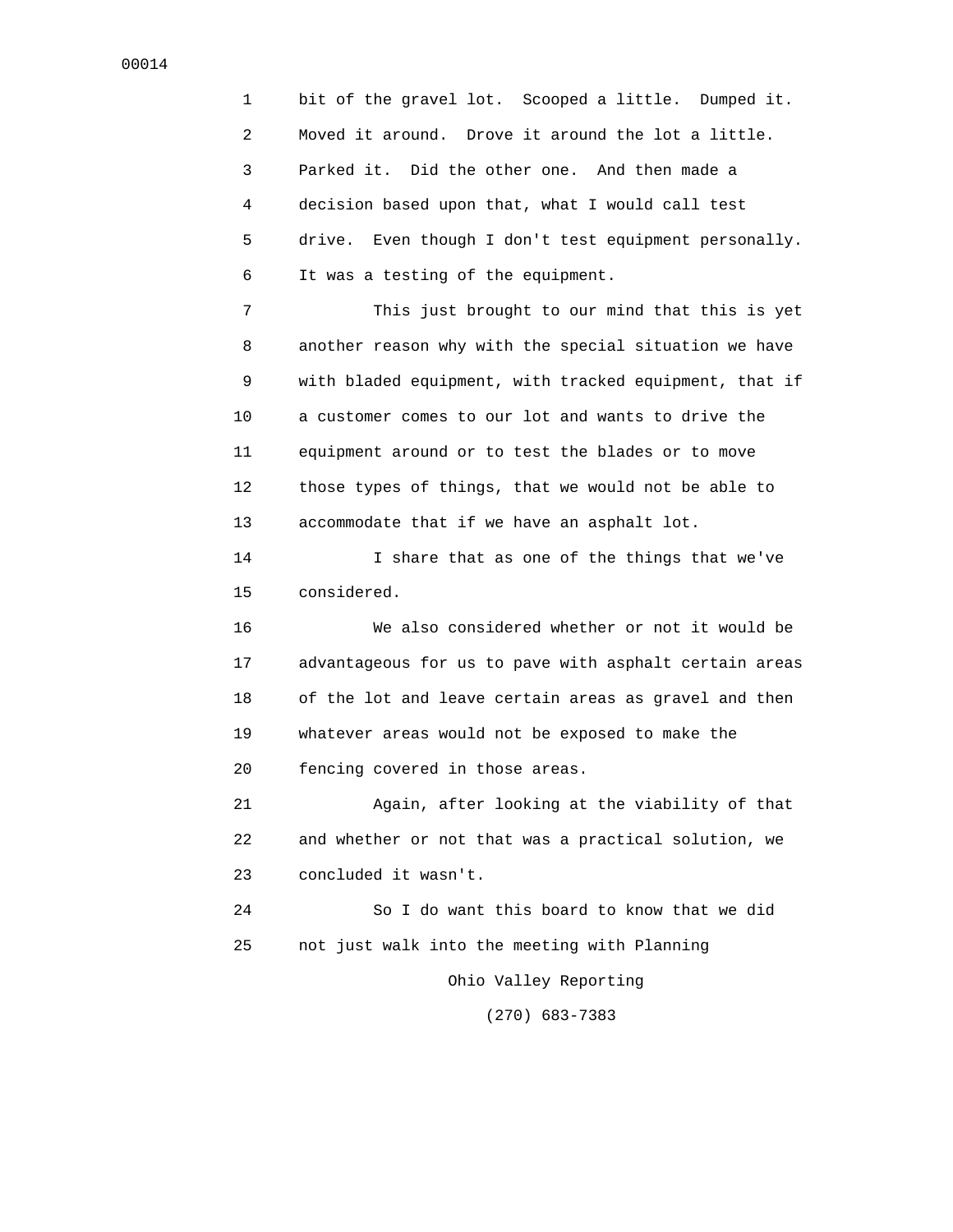1 cavalierly with an attitude of, well, we're not here 2 to compromise. We had thought through this. We 3 considered it.

 4 It is accurate I do appreciate Gary and the 5 Staff meeting with us. We met with them on October 6 17th at 11:00. It was a short meeting because I 7 communicated what my client had communicated to me.

 8 That is if looking at the viable solution, 9 looking at the business sense of this, we could not 10 make it seem economically feasible and viable for us 11 to reach something halfway. So we communicated that. 12 You know, we didn't want to waste their time. The 13 Staff's time is important. We communicated it to Gary 14 and the others. It was a short meeting. It was.

 15 In short, what I would like to do tonight, I 16 would like to ask for just a few more minutes of the 17 board's time.

 18 We are fortunate that our application package, 19 when somebody wants to apply for a zoning variance we 20 understand the importance of the Staff making 21 recommendations to this board. I think they do a good 22 job, a thorough job. This is only my second time 23 here, but I hear they do a good job.

 24 However, what this board has to make their 25 decision on is the criteria that businesses have, in Ohio Valley Reporting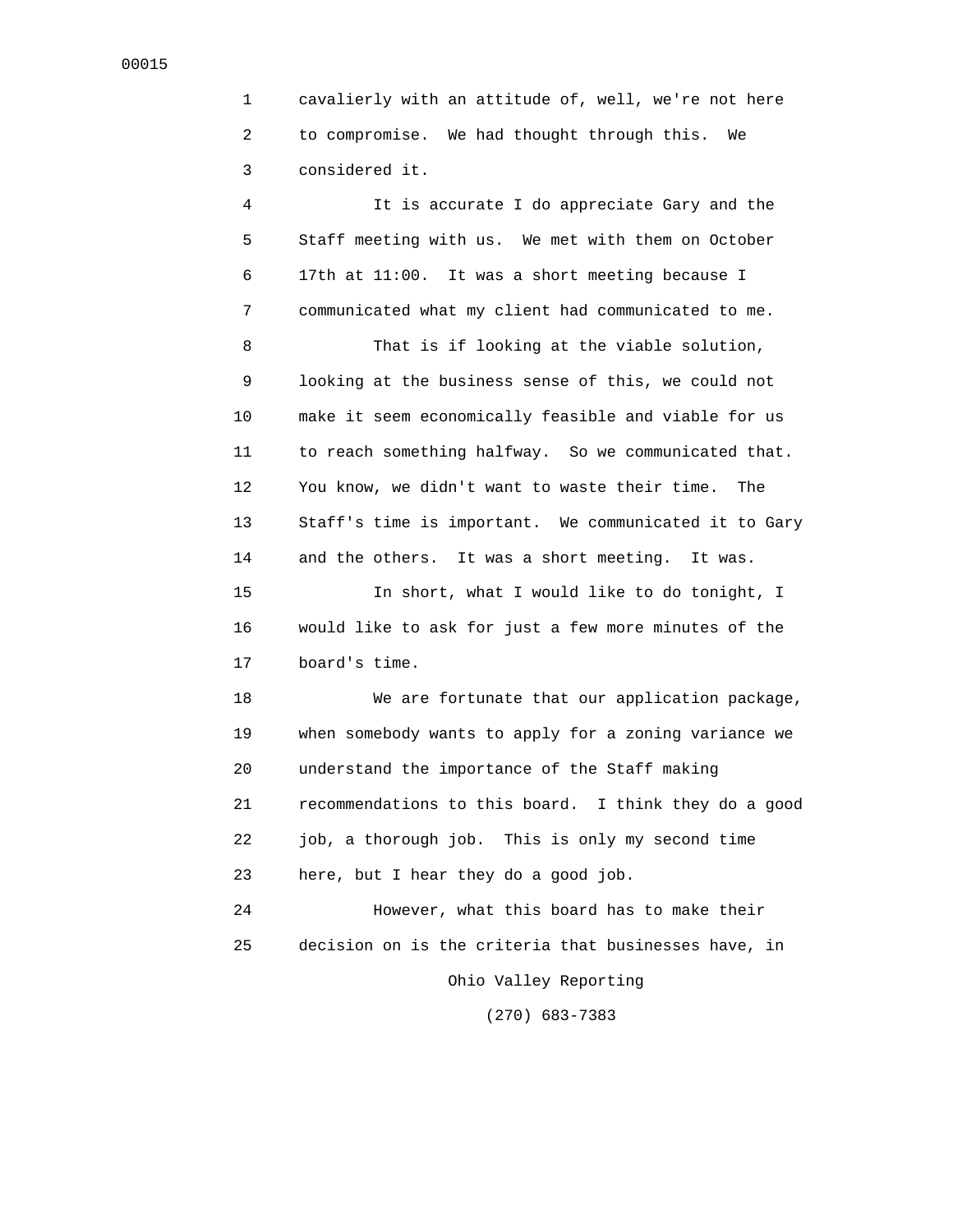1 the application package that we get, which is 2 generated by an ordinance which you guys are familiar 3 with. I just heard it recited in the one before our 4 matter of business. It is an affective criteria and 5 it's one that my client agrees with and I think 6 probably many people have stood here before and said, 7 okay, let's look at the criteria.

 8 Last time I felt like we got away from looking 9 at the criteria. Me having the opportunity with the 10 board to take a couple of minutes to say, the rule, 11 the rule that we have to follow is this four step 12 process that's given to anybody that applies.

 13 That is before a variance can be awarded by 14 this board they have to find that granting it and then 15 there's a four part test. I just want us to think 16 common sense about this and go through this test 17 because that's where this board has to make the 18 decision.

 19 The recommendations of the Staff being what 20 they are, this is the test:

 21 Will this adversely affect the public health, 22 safety or welfare? There has not been, as I would say 23 if I'm in front of a judge or a jury, one shred of 24 evidence, there has not been anything to this board, 25 presented to this board that this variance would Ohio Valley Reporting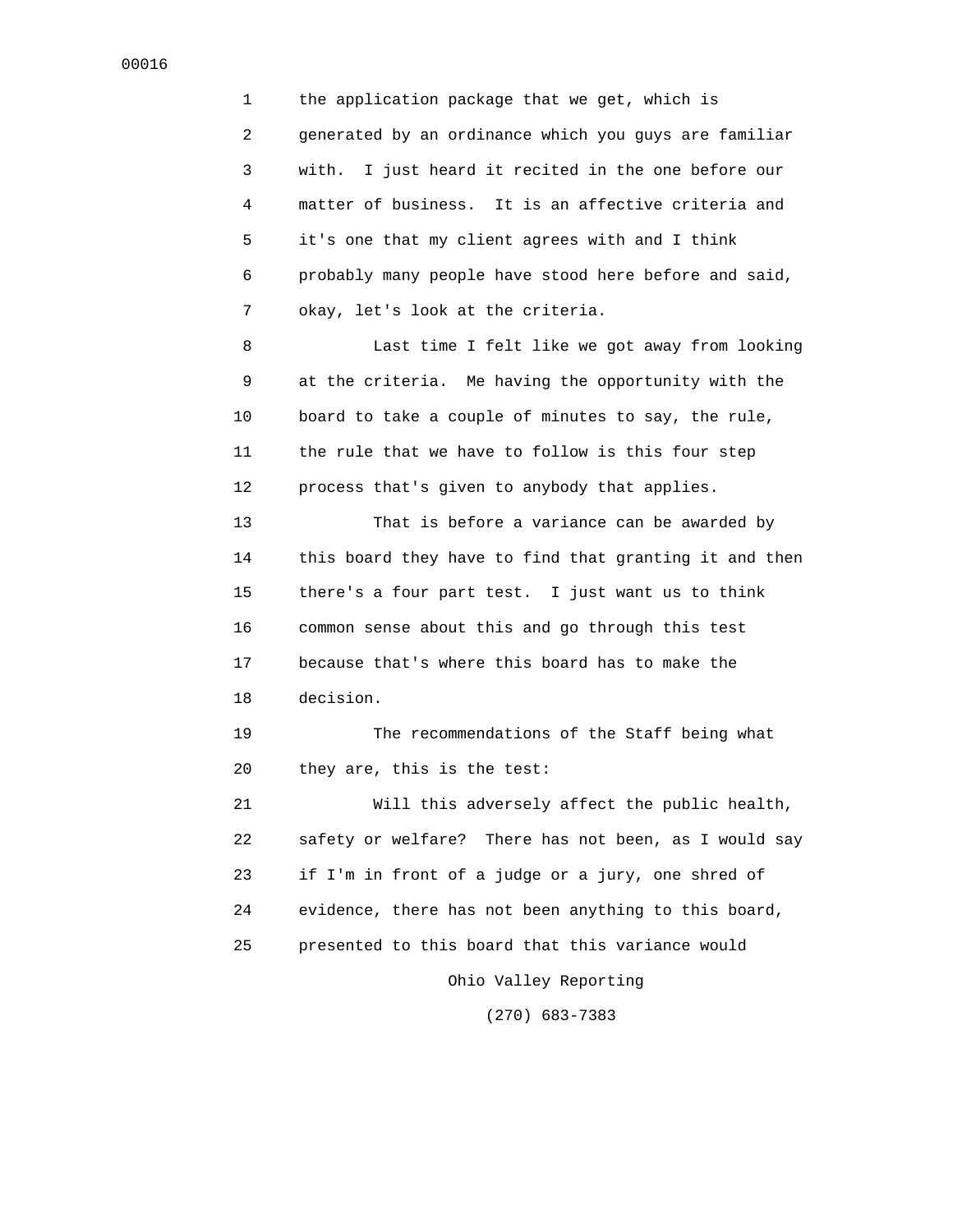1 adversely affect the public health. That this 2 variance would affect the safety of the public. Or 3 that this variance would affect the welfare of the 4 public.

 5 To the contrary we've operated as is for more 6 than a year without any, any indication of any such 7 adverse affect.

8 To the contrary we have presented the 9 affidavits of all surrounding property owners who are 10 in support of our variance. If there was a threat in 11 the least bit to the public health, safety or welfare, 12 I can assure you that the surrounding property owners 13 who would be in the best situation to look at what we 14 are requesting this variance would be here sharing 15 with this board why this is going to adversely affect 16 the health, safety or welfare.

 17 That would lead us to the second part of the 18 criteria. That this board has to make this decision 19 on.

 20 Is it going to alter the essential character 21 of the general vicinity? In the general vicinity 22 there are two other equipment operators. We did 23 discuss this the last time. Equipment sales operators 24 and rentals. We discussed this the last time. We 25 acknowledge that they're grandfathered in. However,

Ohio Valley Reporting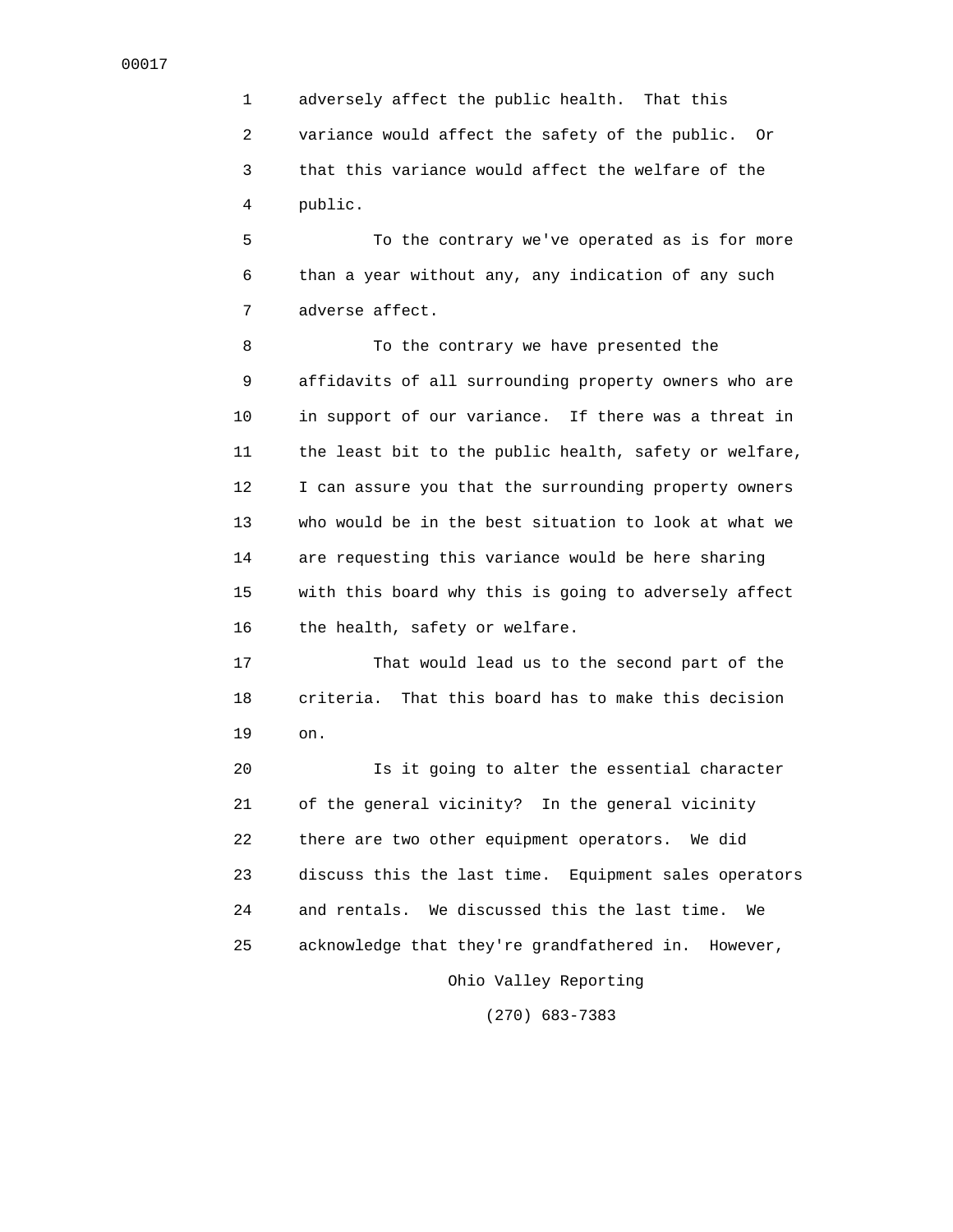1 they're within this vicinity. If you look at the 2 general character of their location, it's no 3 different. If anything, ours is cleaner and better 4 kept.

 5 Across the street, Kight Lumber, is not an 6 equipment sales and lease. It's Kight Lumber. I 7 think we all know their general purpose in business in 8 this community.

 9 What we are asking for, again, there has been 10 no evidence presented to this board that it's going to 11 alter the essential character of this I-1 industrial 12 area. There's been no evidence of that.

 13 That leads this board to the third part of the 14 criteria.

 15 Will this variance cause a hazard or a 16 nuisance to the public? Again, not one fraction, not 17 one bit of evidence to this board that what Mid-South 18 Equipment is asking for is going to cause a hazard or 19 a nuisance to the public.

 20 Photographs have been furnished to the board. 21 We have given the best description we can of our 22 general business purpose to this board.

 23 This is now the second time that this board 24 has heard this matter and yet no one has come through 25 these doors to show this board how this could cause a

Ohio Valley Reporting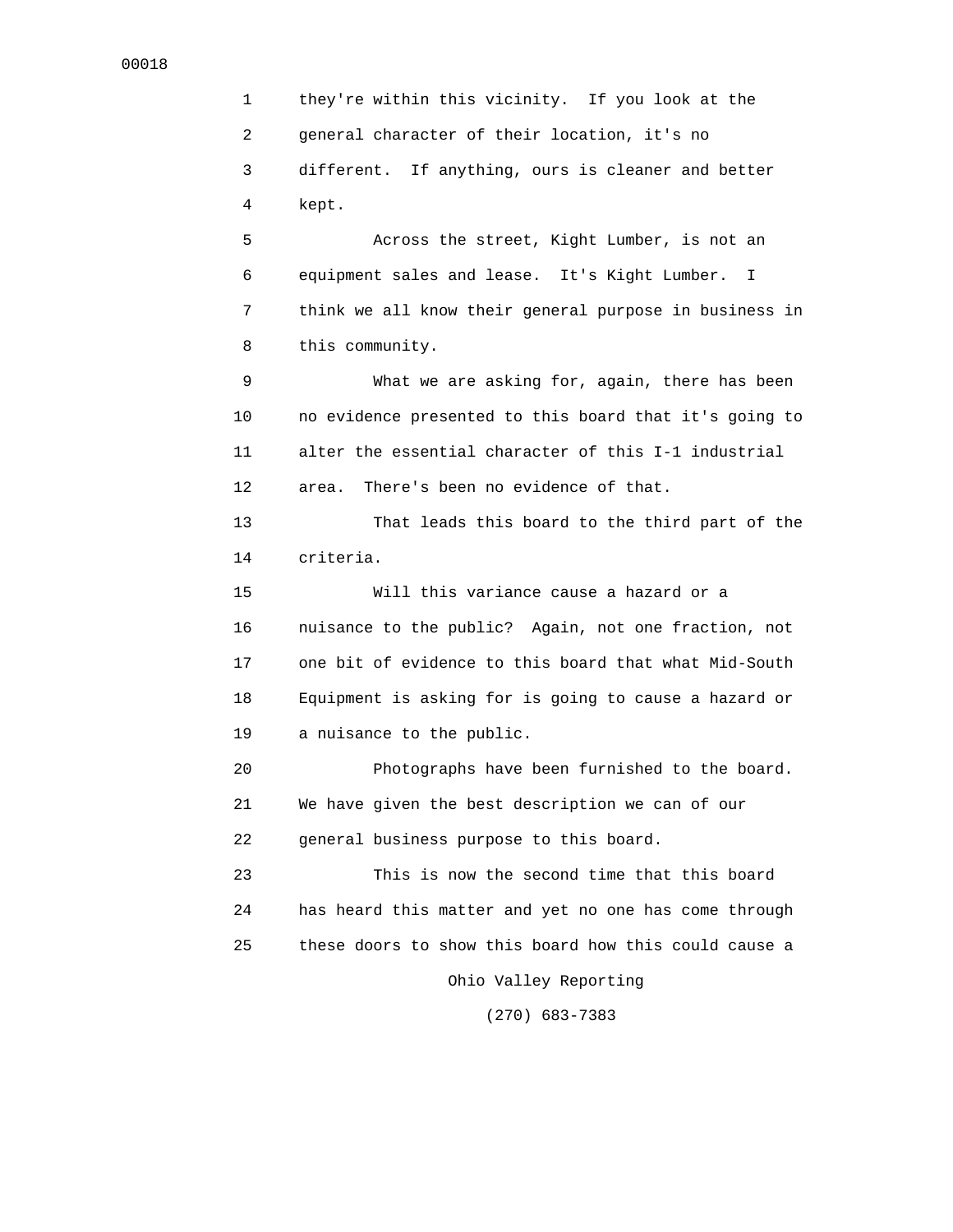1 hazard or a nuisance to this community.

 2 Finally, the fourth part of the criteria that 3 this board must consider is, is will the variance 4 allow an unreasonable circumvention of the 5 requirements of the ordinance. An unreasonable 6 circumvention.

 7 Last time when we were here I discussed with 8 you all the options and how pavement would get torn 9 away and things of that nature and the weight of the 10 equipment and that because of all of those factors 11 this is a unique situation. That therefore it is not 12 an unreasonable circumvention from the variance. 13 That's why we have this process and procedure that we 14 can follow. In this situation, no one has presented 15 to the board why what is being asked for is 16 unreasonable, an unreasonable circumvention of what 17 the ordinance requires.

 18 Now, I may not understand a whole lot about 19 how this board makes decisions, but I have sat on 20 boards and I have been in the justice system for 16 21 years and I can tell you that if there is a criteria 22 set before the decision maker and that criteria is 23 clearly met and there's no opposition in the form of 24 evidence or good substantial facts to consider, then 25 either we are going to say as a board that we don't

Ohio Valley Reporting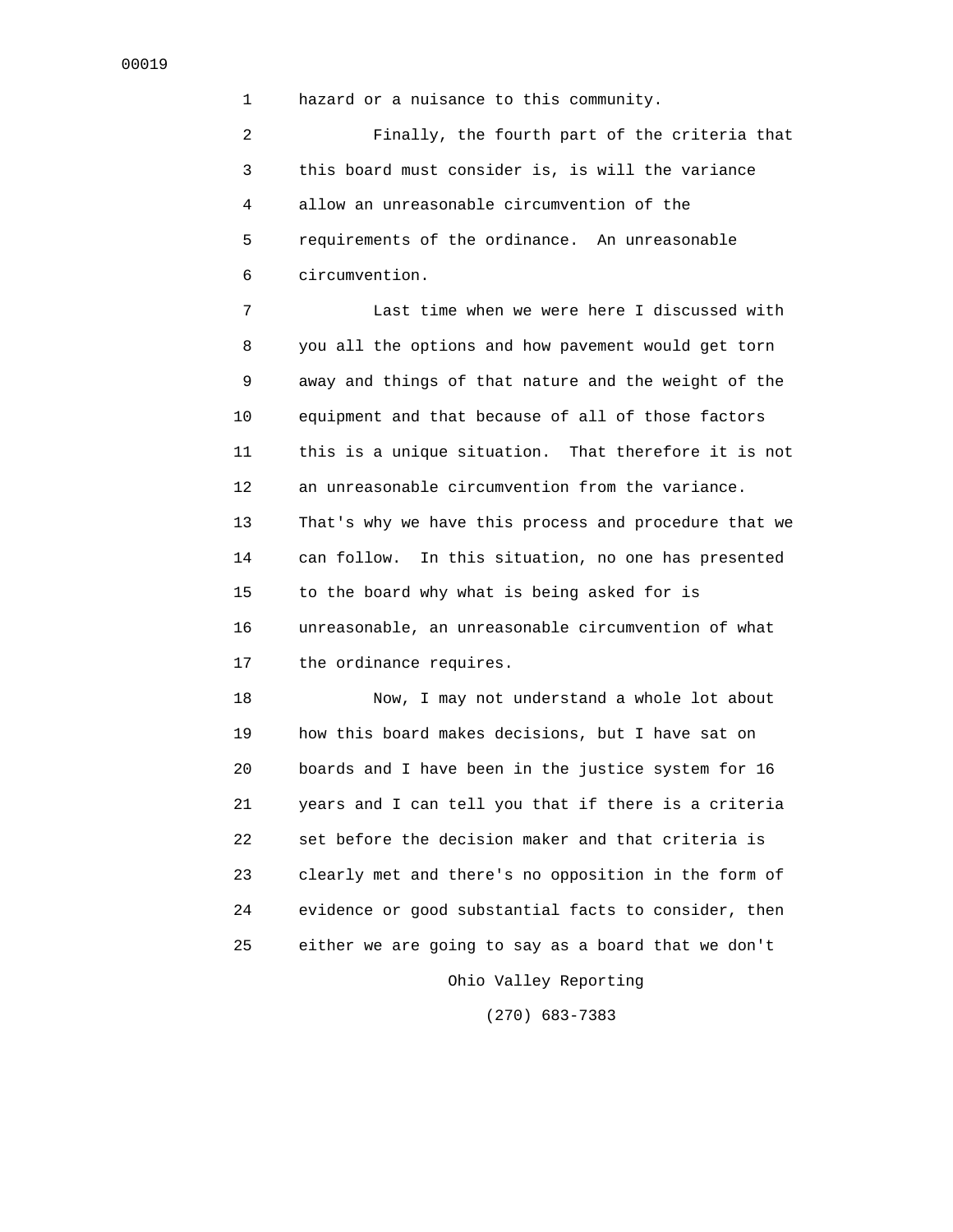1 follow that criteria or we say when that criteria is 2 met that is the time for a variance.

 3 Obviously you can see I'm pretty passionate 4 about this. Because in my mind when we have satisfied 5 every requirement of this criteria and we've looked at 6 it from the standpoint of when the board considers 7 this they have to look at whether or not it's a 8 special circumstance. They have to look at whether or 9 not it's going to deprive the applicant of a 10 reasonable use of this. This is a business and 11 they're trying to conduct business in the city. When 12 you look at even how you're supposed to weigh those, 13 there's no reason not to grant this.

 14 I sincerely appreciate your time. I know it's 15 a decision. There's others that may be looking at 16 this and thinking, you know, what's going to happen 17 there?

 18 I trust this four point criteria. I trust 19 that the next person that comes in here and asks for a 20 variance, if their circumstances aren't such that this 21 criteria would allow it, that this board would do the 22 right thing and weigh it and not allow it. But in 23 this situation we have followed every step of the 24 application. Everything has been provided and all 25 four points of this criteria have been met.

Ohio Valley Reporting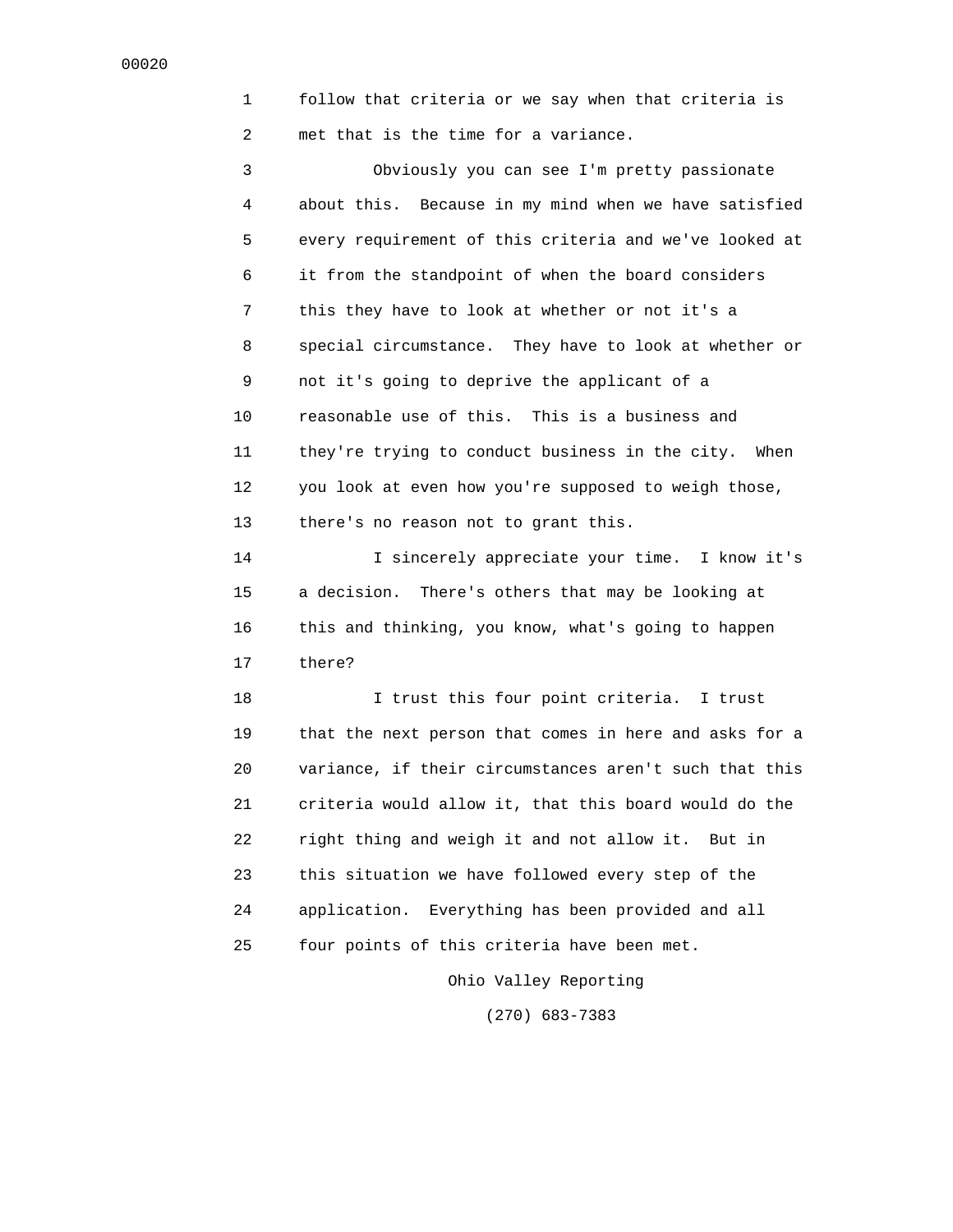1 So the applicant would respectfully ask this 2 board to grant the zoning variance. 3 CHAIRMAN: Thank you. 4 Does any board member have any questions of 5 the applicant at this time? 6 MR. DYSINGER: Mr. Chairman, I do. 7 The applicant brings up the issue of 8 surrounding businesses that do not have to comply with 9 the ordinance, and we all recognize that those are 10 grandfathered in. 11 Now, one of the problems with implementing a 12 comprehensive zoning plan or plan such that we have, 13 is that sooner or later people have to start 14 complying, but you don't want to make it a hardship on 15 people who are already operating. 16 It seems to me that the applicant's counsel 17 may be kind of glossing over this idea of 18 grandfathered in. 19 If we don't hold people up to the same, if we 20 don't hold new businesses up to the standard of the 21 zoning ordinance simply because of the way people have 22 already been doing it, then you do not have a zoning 23 ordinance. There's no point at which to impose it. I 24 would ask counsel to respond to that. 25 CHAIRMAN: You wish to answer, please, sir? Ohio Valley Reporting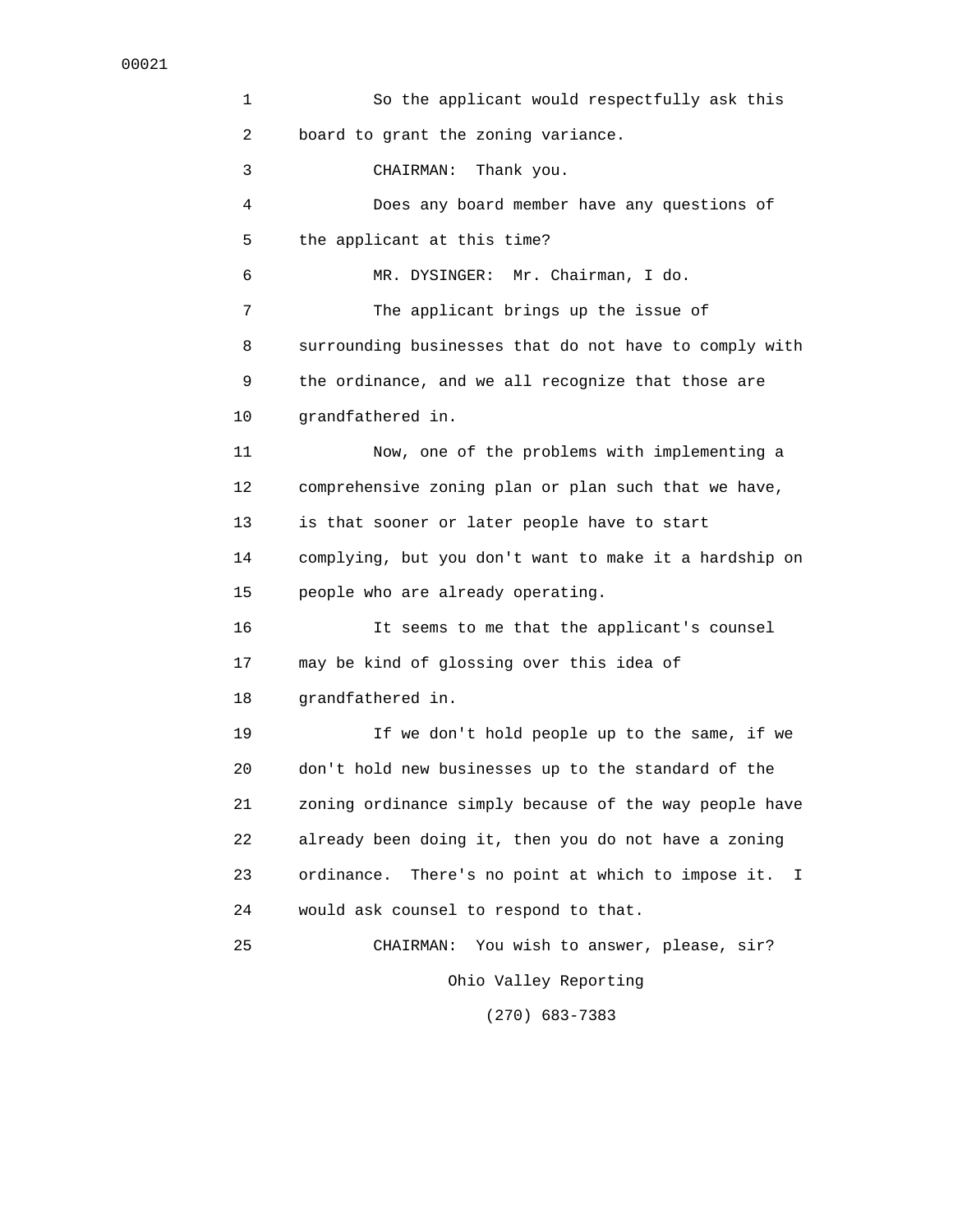1 MR. HOLTREY: In all due respect, I'm not sure 2 I understand the question. I'll say what I think you 3 asked and then if I'm incorrect you can go from there. 4 I specifically mentioned that there are two 5 other equipment dealers in the general vicinity. Just 6 so we're clear, that would be Erb at the end of the 7 bypass and that would be CMC, which is basically a 8 neighbor.

 9 My reference to them was is that they are in 10 the general vicinity. When you look at the criteria, 11 whether what we're asking is going to be dangerous or 12 it's going to be a hazard or it's going to be a 13 nuisance, then those places have not created such a 14 hazard or nuisance by continuing as they do because of 15 being grandfathered in. So therefore I was only using 16 that as a measuring stick as to whether or not we by 17 variance would be adversely affecting the public 18 safety or whether or not it was going to affect the 19 general character of the community. When within this 20 general area we have two that are already that way, 21 how are we affecting the general character? That was 22 the purpose of the reference.

 23 I think we talked last time about maybe the 24 slippery slope of thinking, well, at what point are 25 people going to continue to point to the two that are Ohio Valley Reporting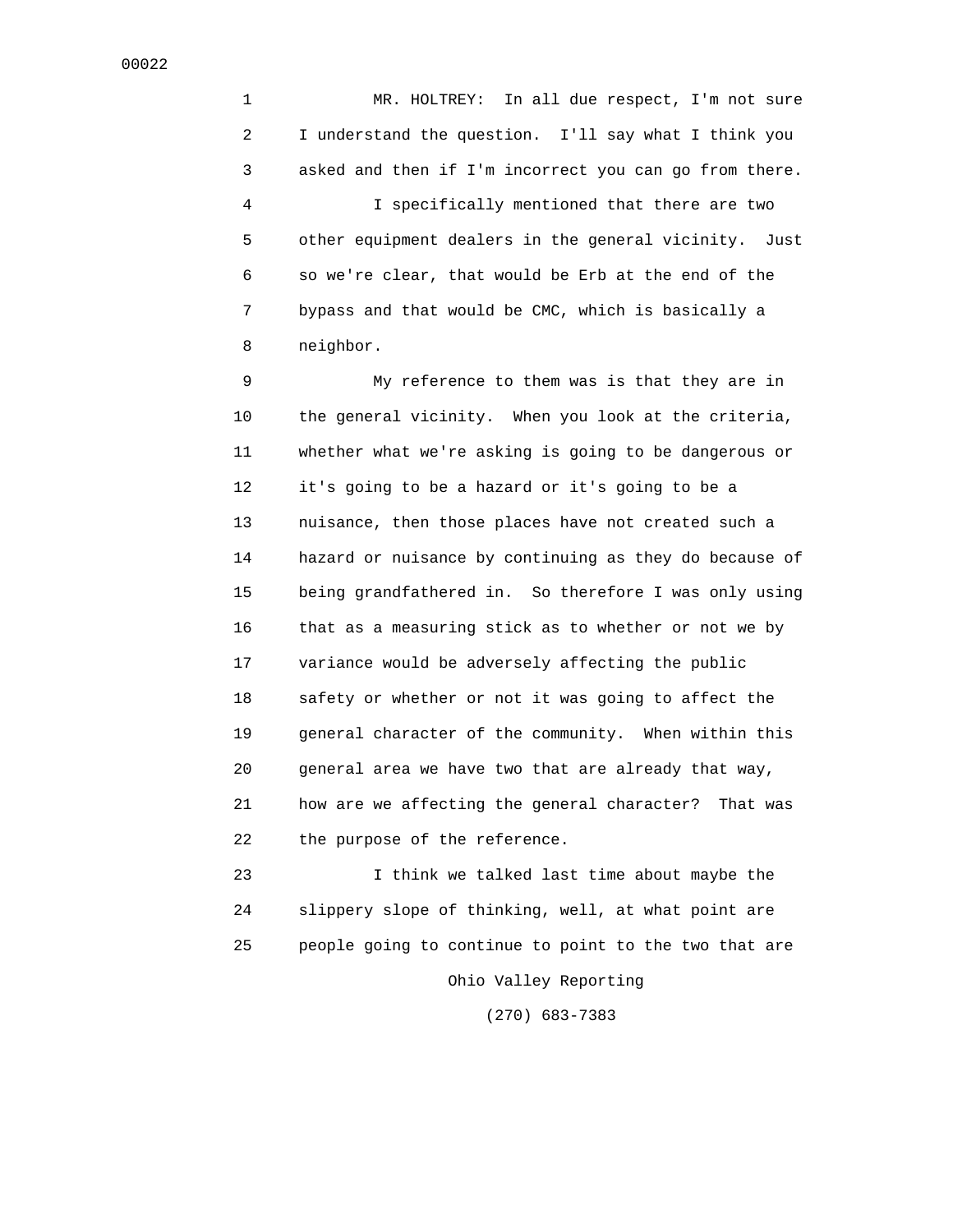1 getting away or the three that are getting away with 2 this is a justification for why is there a purpose of 3 an ordinance. If that is what you are asking. I 4 don't know. I don't have any other things to add. 5 MR. DYSINGER: That's all for now. 6 CHAIRMAN: Any other comments or questions at 7 the present time? 8 (NO RESPONSE) 9 CHAIRMAN: Gary. 10 MR. NOFFSINGER: Mr. Chairman, at this time 11 Becky Stone would have a presentation she would like 12 to make. She'll be using the screen so you want to 13 pull the screens up and follow along. 14 MS. STONE: The Staff has reviewed the minutes 15 of the public hearing at last month's meeting. As 16 requested by the OMBA, the director and zoning 17 administrator met with the applicants. As you already 18 know, the applicants had indicated at that meeting 19 that there were no options for them to achieve 20 compliance with the zoning ordinance in terms of 21 screening the outdoor storage area and/or paving a 22 display area so that the equipment could be visible to 23 the public. 24 MR. SILVERT: Becky, before you move on, I 25 need to swear you in. Ohio Valley Reporting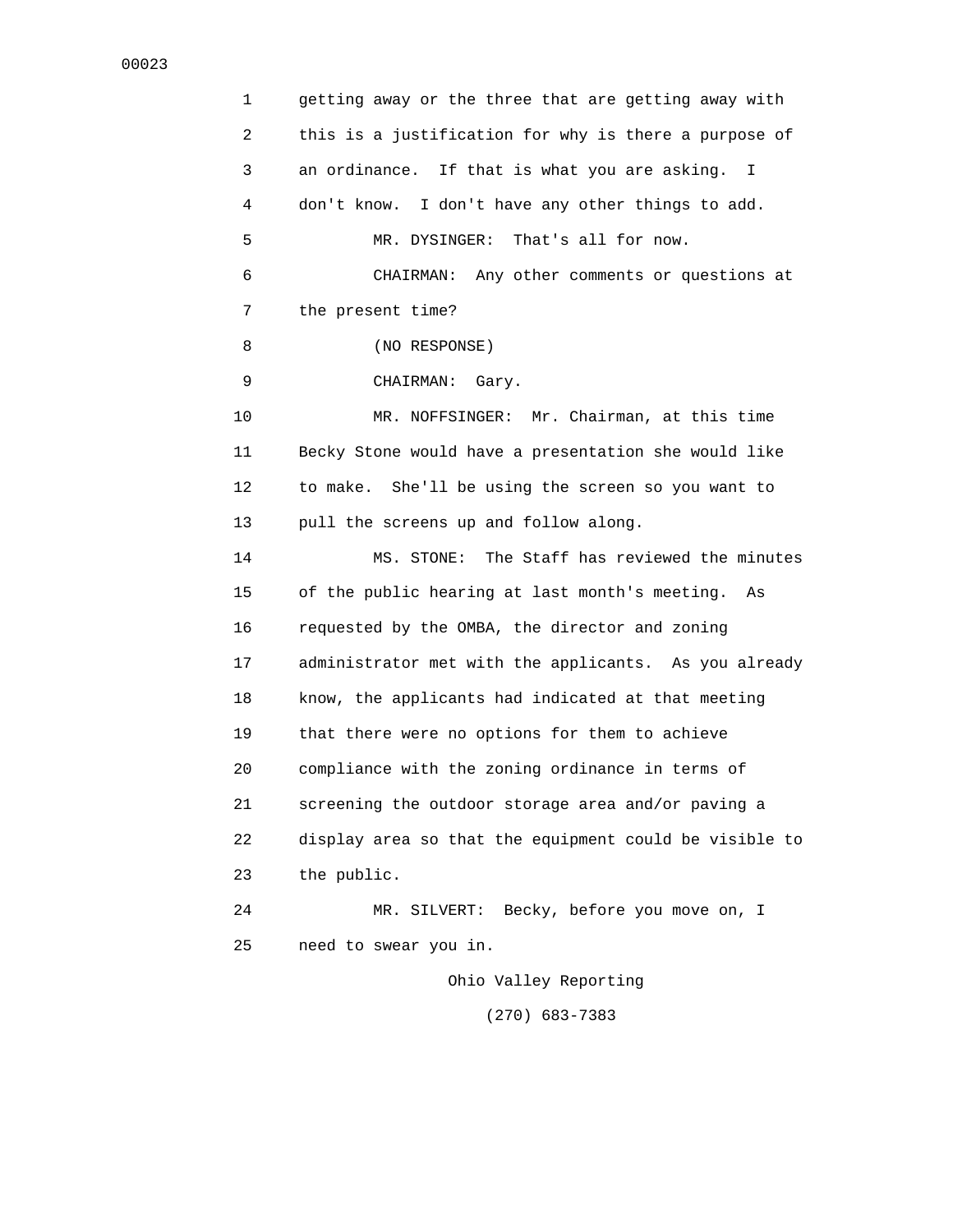1 (BECKY STONE SWORN BY ATTORNEY.)

 2 MS. STONE: Several concerns were expressed in 3 the public hearing last month regarding the operation 4 of the business. We have tried to consider those and 5 we've attempted to resolve those with solutions that 6 would consider both the restrictions of the business 7 in terms of the equipment weight and display and still 8 meet the requirements of the Owensboro Metropolitan 9 Zoning Ordinance.

 10 Additionally, there are concerns created and 11 potential hazards that must be addressed if paving 12 and/or screening requirements are waived. We'll 13 attempt to address the owners' concerns as well as the 14 responsibility of the Staff and the Board in an 15 organized fashion; hopefully resulting in a solution 16 that can be implemented and maintain the integrity of 17 the ordinance requirements while allowing the business 18 to maintain their contractual agreements with their 19 distributors.

 20 1. The weight of the equipment causes damage 21 to an asphalt or concrete surface. That certainly is 22 a valid concern. We would recommend a pavement 23 section that is typical for streets in the community 24 in order to withstand the weight of the equipment for 25 whatever display area on which heavier equipment will Ohio Valley Reporting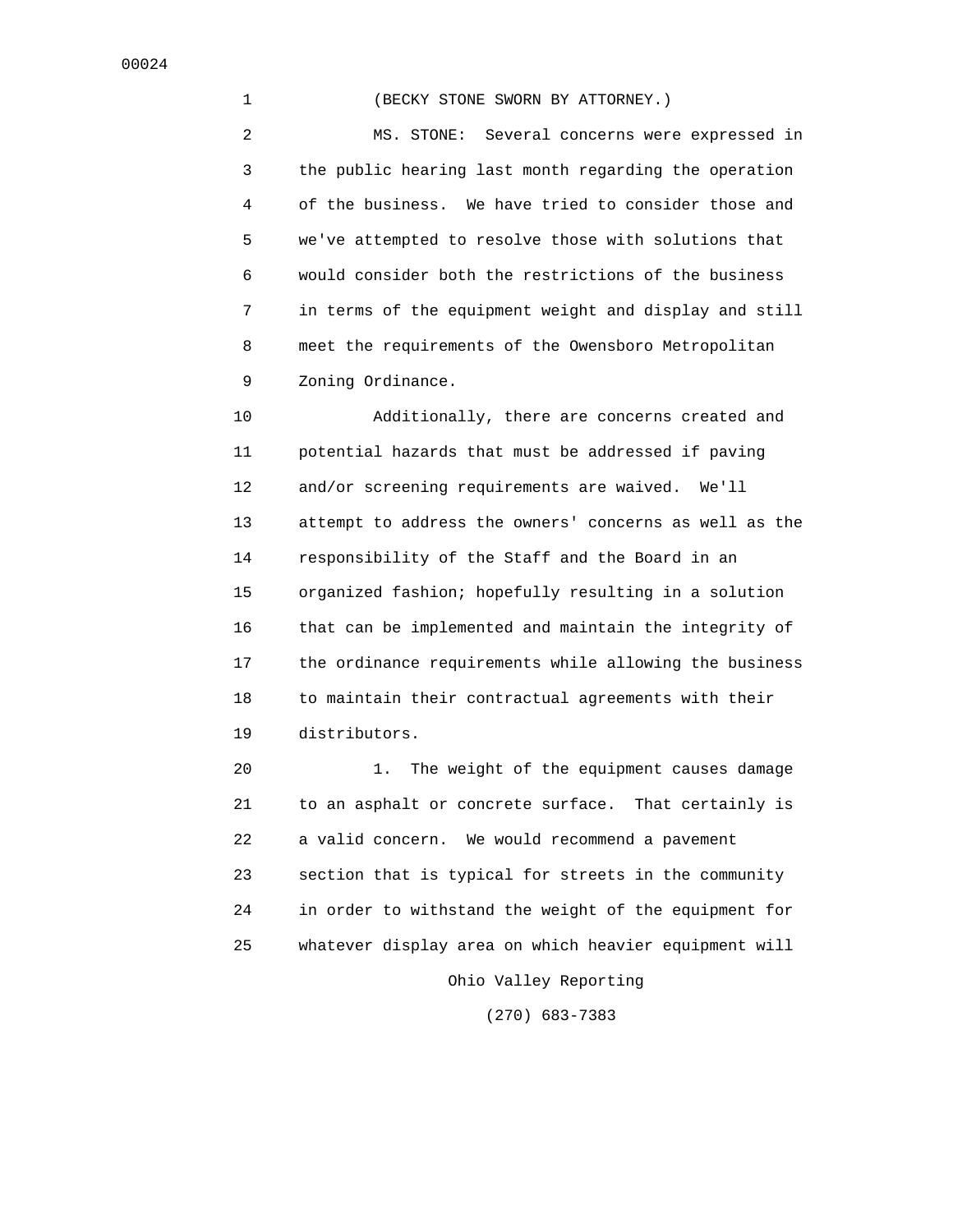1 be stored. That would mean installation of 6 inches 2 of concrete over the existing gravel base or 6 inches 3 of dense grade aggregate and a 3 inch asphalt binder 4 coat as required for street construction in the Public 5 Improvements Specifications.

 6 The concrete cost could be installed for an 7 estimated cost of \$2.56 per square foot, which would 8 include material and labor. The asphalt could be 9 installed for an estimated \$2.25 per square foot, 10 which includes material and labor. Both estimates 11 were obtained from active concrete and asphalt 12 installers.

 13 If the heavier equipment were stored on the 14 graveled screened area, the display area could 15 possibly reduce the specifications of the pavement for 16 the lighter equipment display.

 17 On our exhibit there you can see the area. I 18 mean that's a random area toward the front of the site 19 that could be paved or any portion of that, depending 20 on what area they would need for display of their 21 equipment to meet their contract.

 22 On observations of the site it didn't appear 23 to us on 10/21/11, 11/1/11 and 10/31/11 that there was 24 a large amount of heavy equipment stored forward on 25 the lot toward Windhaven. So that would be the area Ohio Valley Reporting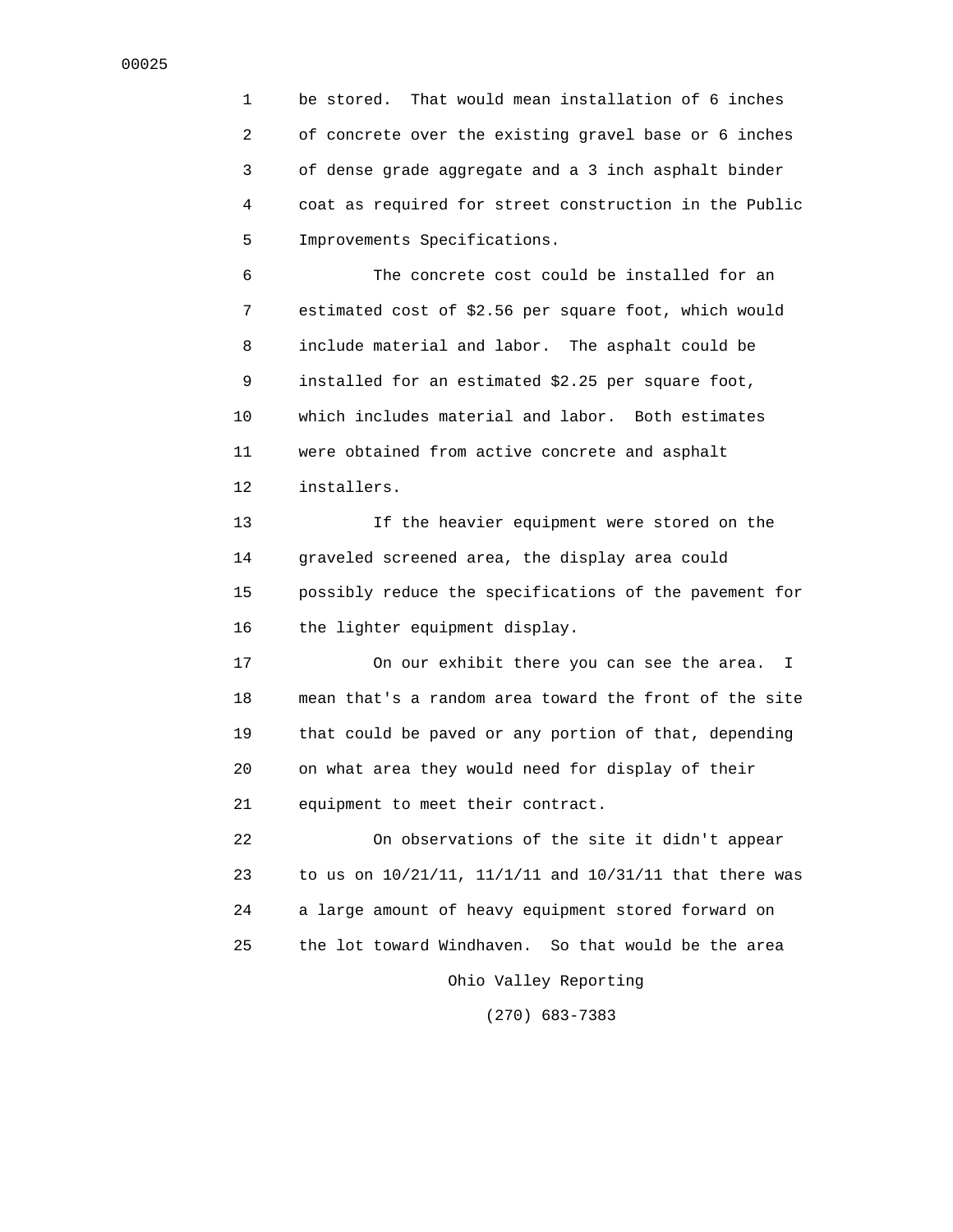1 we would recommend some pavement for display. 2 There's Photo A shows that and photo B that 3 you'll see on your screen which were taken 10/21/11. 4 That's the front of the fence where the access is. 5 You can see on that photo as well there is a 6 small portion of pavement in that gravel area that is 7 used to store some equipment on there. I think that 8 those may be a type of equipment that's used on an 9 indoor industrial floor so maybe that's why they're 10 being stored on pavement. 11 Photos C was taken on 11/1/2011. Again, you 12 can see the front of that storage lot, you know, 13 appears not to have a lot of heavy equipment on it. 14 Then photo D is another example that we took 15 on 10/31/2011. 16 The next concern was: 17 2. The applicants had stated in the public 18 hearing last month that the majority of the equipment 19 had tracks that would tear up concrete or the asphalt. 20 That equipment certainly should be stored in a 21 the graveled area. 22 On the days that we observing the site on 23 October 17, October 26, October 31, November 1st, 2nd 24 and 3rd, there was one piece of equipment that we 25 identified, a bulldozer, that had steel tracks. The Ohio Valley Reporting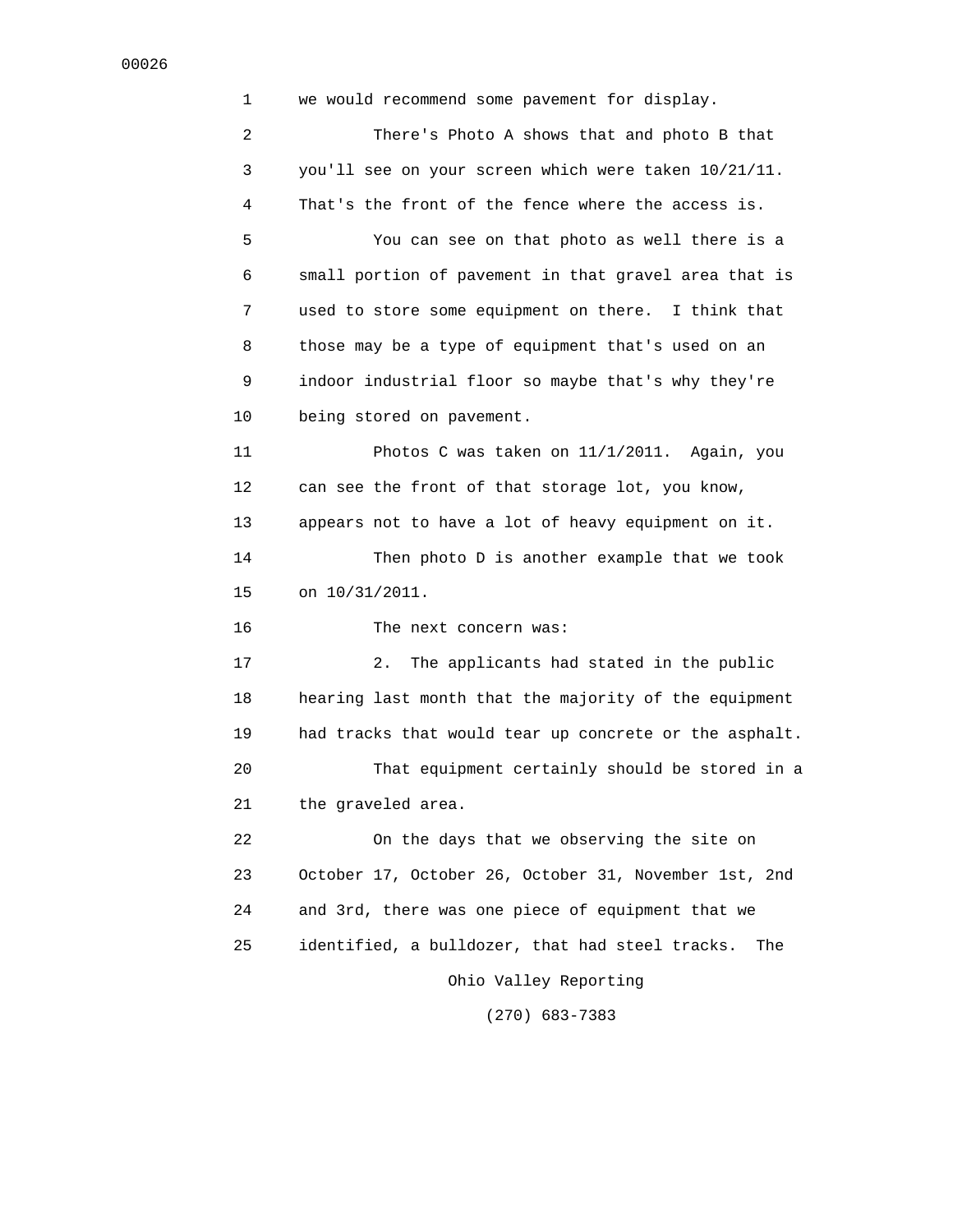1 remainder of the equipment has rubber tires or tracks, 2 with the exception there was a trench compactor which 3 had steel wheels, but was on a trailer with rubber 4 tires.

 5 With the pavement sections as described above 6 the display area should accommodate the weight of the 7 equipment offered for lease. However, the bulldozer 8 could tear up the pavement certainly and should be 9 stored within the outdoor storage area on gravel. 10 3. The applicants entered in evidence that 11 they have entered into an agreement with their 12 distributor that the equipment be visible to the

13 public.

 14 Again, we think this can be accomplished with 15 an area dedicated to equipment display which is either 16 paved, asphalt or concrete, and landscaped with a 3 17 foot high continuous element and one tree per 40 18 linear feet, which is the ordinance requirement for 19 paved area from public right-of-way.

 20 The size of the area to be paved would be 21 dependent on what is required to be displayed and 22 visible to the public. The thickness of the pavement 23 if constructed to public improvement specifications 24 should accommodate the weight of the equipment or the 25 lighter equipment could be displayed on the pavement Ohio Valley Reporting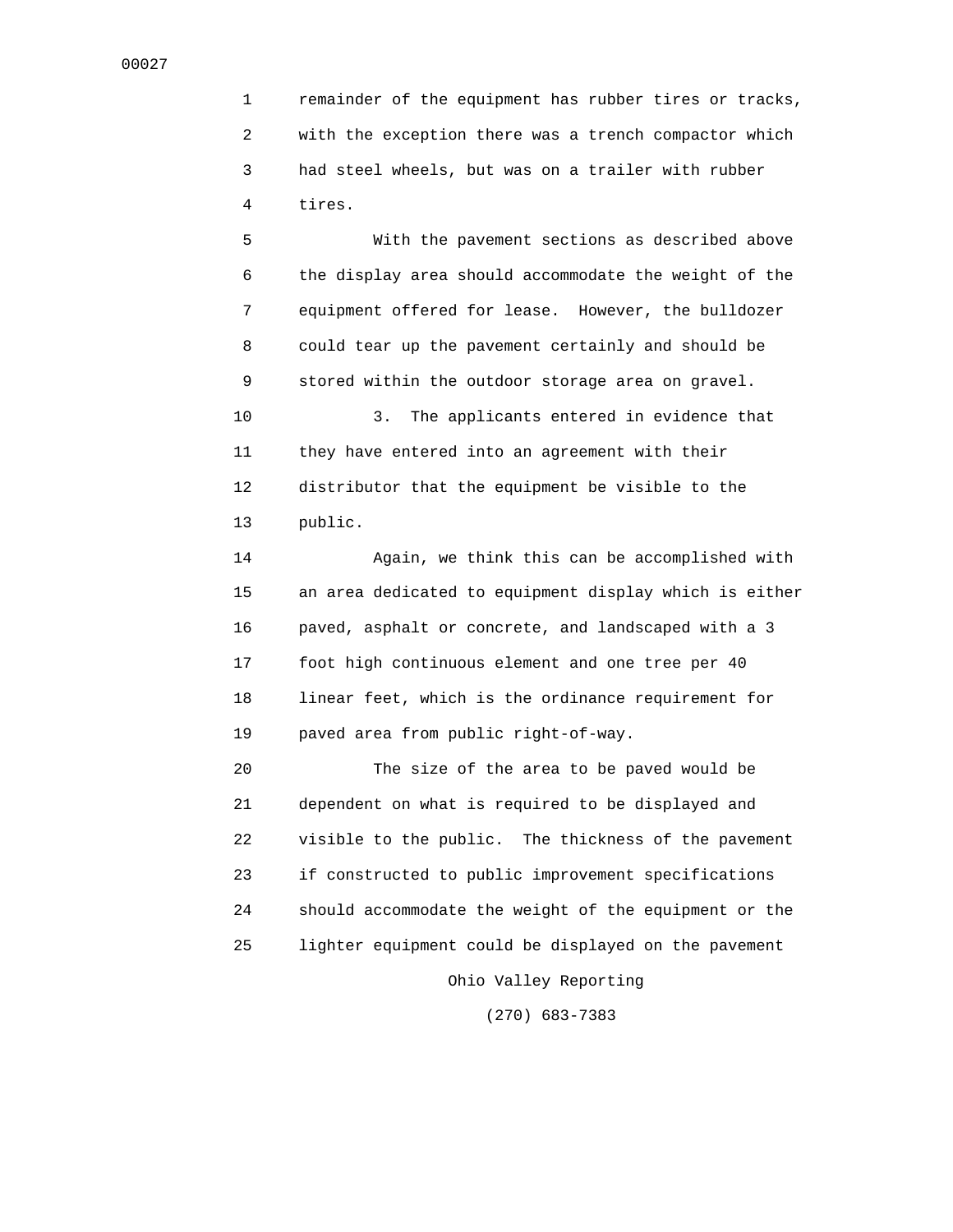1 with the heavier equipment and the bulldozer stored in 2 the outdoor storage area. The additional landscaping 3 that would be required there would be approximately 4 125 linear feet.

 5 4. Screening of the outdoor storage area. 6 With the displayed area, the remainder of the outdoor 7 storage area should be screened in accordance with the 8 ordinance requirements.

 9 They have some unique situations in their 10 business, but other businesses do too. The zoning 11 ordinance needs to be consistent across properties in 12 the community.

 13 After multiple visits to the site, there are 14 circumstances that would support a variance to waive a 15 portion of the required screening on the southeast 16 property line.

 17 This was not identified by the applicant, but 18 after we were out there a number of times it's obvious 19 that there is a significant grade change from the 20 adjoining property along Parrish and also from Parrish 21 to the property. There's also a heavy tree line 22 between the two properties.

 23 The topography and the trees effectively 24 screen the outdoor storage yard at this location from 25 Parrish Avenue and it's not visible to the public at Ohio Valley Reporting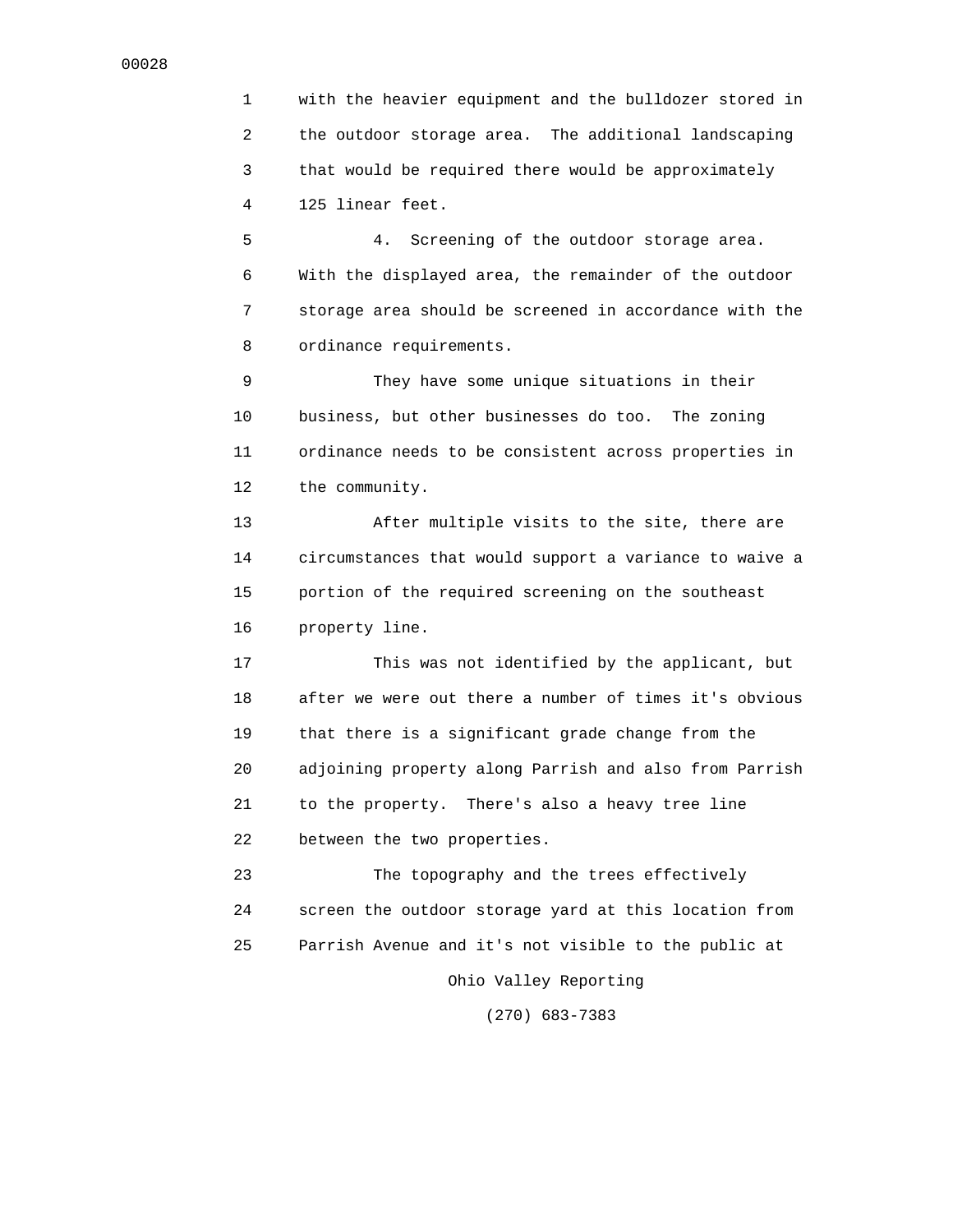1 this location.

 2 We'll show photo E which was taken 11/1/2011 3 shows that you cannot see that for screening in this 4 area, outdoor storage in this area. There's the tree 5 line and as you can tell the elevation changes as 6 well.

 7 For this reason, the Staff would recommend the 8 variance to waive outdoor screening be granted in this 9 location only as the ordinance requirements are met 10 via the trees and the elevation change. The area 11 recommended for waiver is shown on this exhibit. It 12 also shows the recommendation that we have in this 13 record.

 14 This will decrease the required screening of 15 approximately 400 feet. You can see on your exhibit 16 it's the area marked with the red X's along that 17 property boundary.

 18 So it's a significant portion of the back of 19 the property that would be screened by natural 20 elements rather than having to put up the screening, 21 fabric or slats.

 22 By creating a display area and reducing the 23 area of the outdoor storage toward the Windhaven 24 frontage, additional linear feet of 6 foot high 25 screening could also be eliminated. That would be Ohio Valley Reporting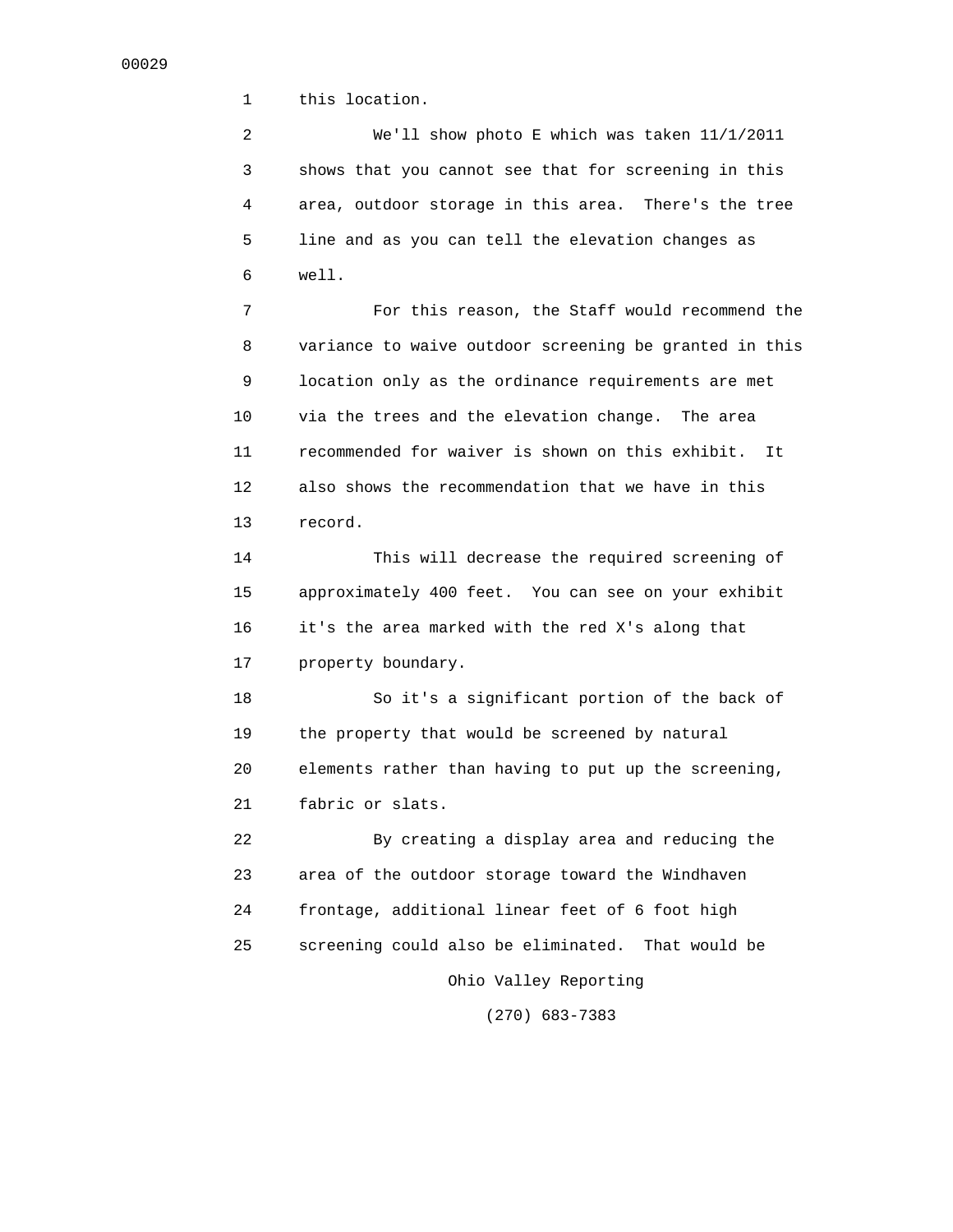1 where you see the red line on the exhibit, that we're 2 identifying as the outdoor storage. That's just an 3 example of where that could be. Then up the sides 4 perpendicular to that up toward Windhaven would not be 5 required to be screened on those sides. 6 The other boundaries of the outdoor storage 7 area should be screened as they're visible from the 8 public right-of-way of Windhaven and Hill Valley 9 Circle and also from adjoining properties. 10 Photo F shows visibility from adjoining 11 property. 12 Number 5 wasn't brought up in the public 13 hearing last month, but there is a hazard or nuisance 14 created with gravel being dragged onto the 15 right-of-way. 16 On the dates the site was visited, there was 17 gravel that had been dragged onto the public 18 right-of-way of Windhaven created by the vehicles 19 leaving and entering the site which is currently all 20 graveled. 21 Photo G, it's kind of hard to see on that. 22 That's the entrance area, but there was gravel out 23 into the pavement of Windhaven. 24 Despite what area is determined to be a 25 display area and paved or the Board's recommendation Ohio Valley Reporting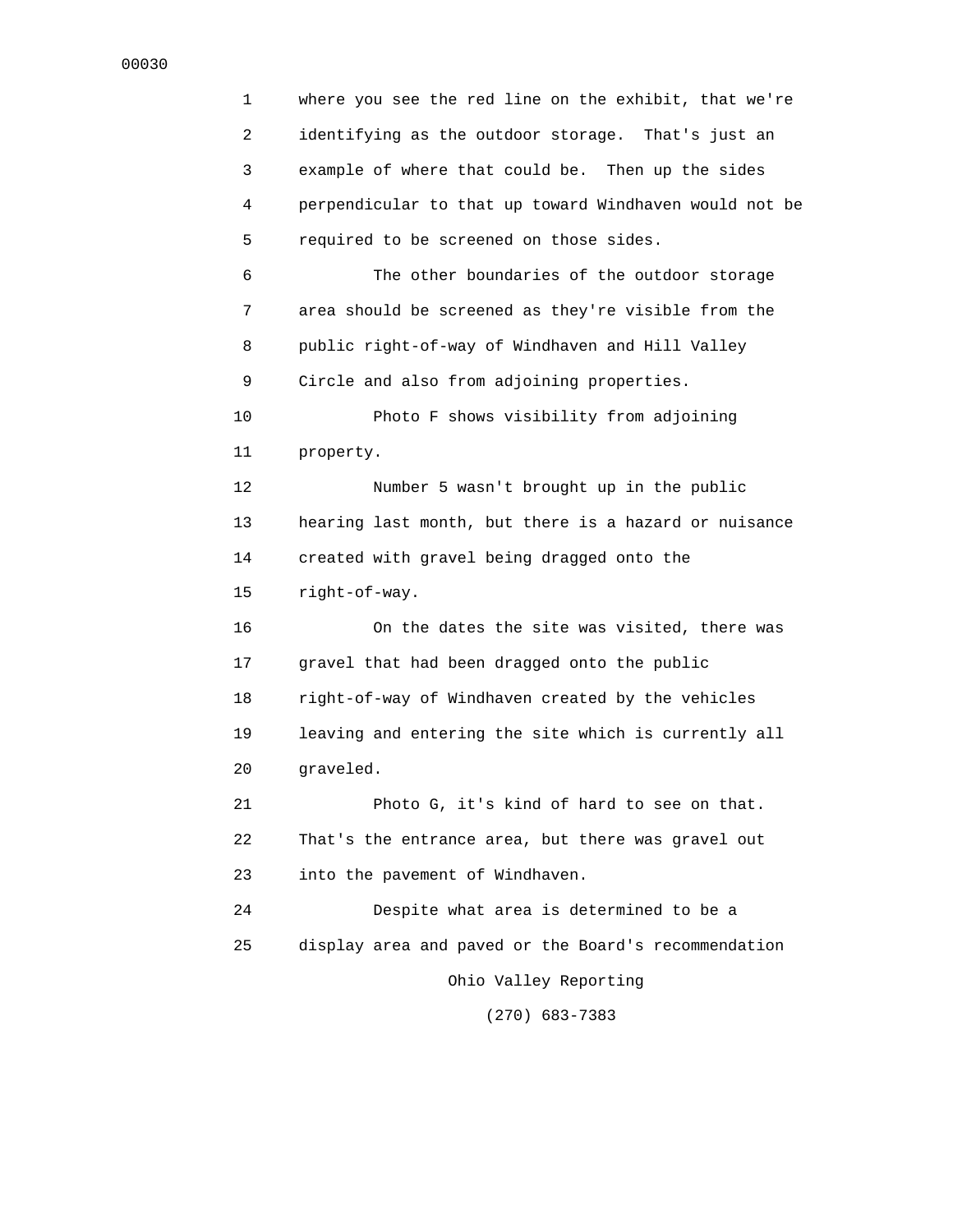1 or action on this, we feel that there should be a 2 minimum of 50 feet paved into the lot to avoid the 3 gravel being dragged out onto the public right-of-way. 4 6. Continued Display of Equipment on grass 5 areas. We have several photos. 6 Photos H and I, which was taken on 10/21/2011 7 show the equipment forward toward Parrish on that. 8 Photo I shows equipment on the grassed area. 9 Photo J on 10/26/2011 shows the display on the 10 grassed area. 11 Photo K, 10/31/2011, shows the continued 12 display of the equipment on the grassed area. 13 So clearly equipment is being displayed within 14 the grassed area along Parrish Avenue. It's difficult 15 to tell from the photographs, but there is quite a 16 large right-of-way along Parrish Avenue at this 17 location. So there's a possibility that that could 18 encroach onto the public right-of-way as well. 19 The director had stated at the previous public 20 hearing, the display area should be paved and the 21 display on the grassed area does constitute a 22 violation of the zoning ordinance. 23 Then additionally we have a list of equipment 24 that was at the site when we visited to show what 25 types of equipment are being displayed and offered for Ohio Valley Reporting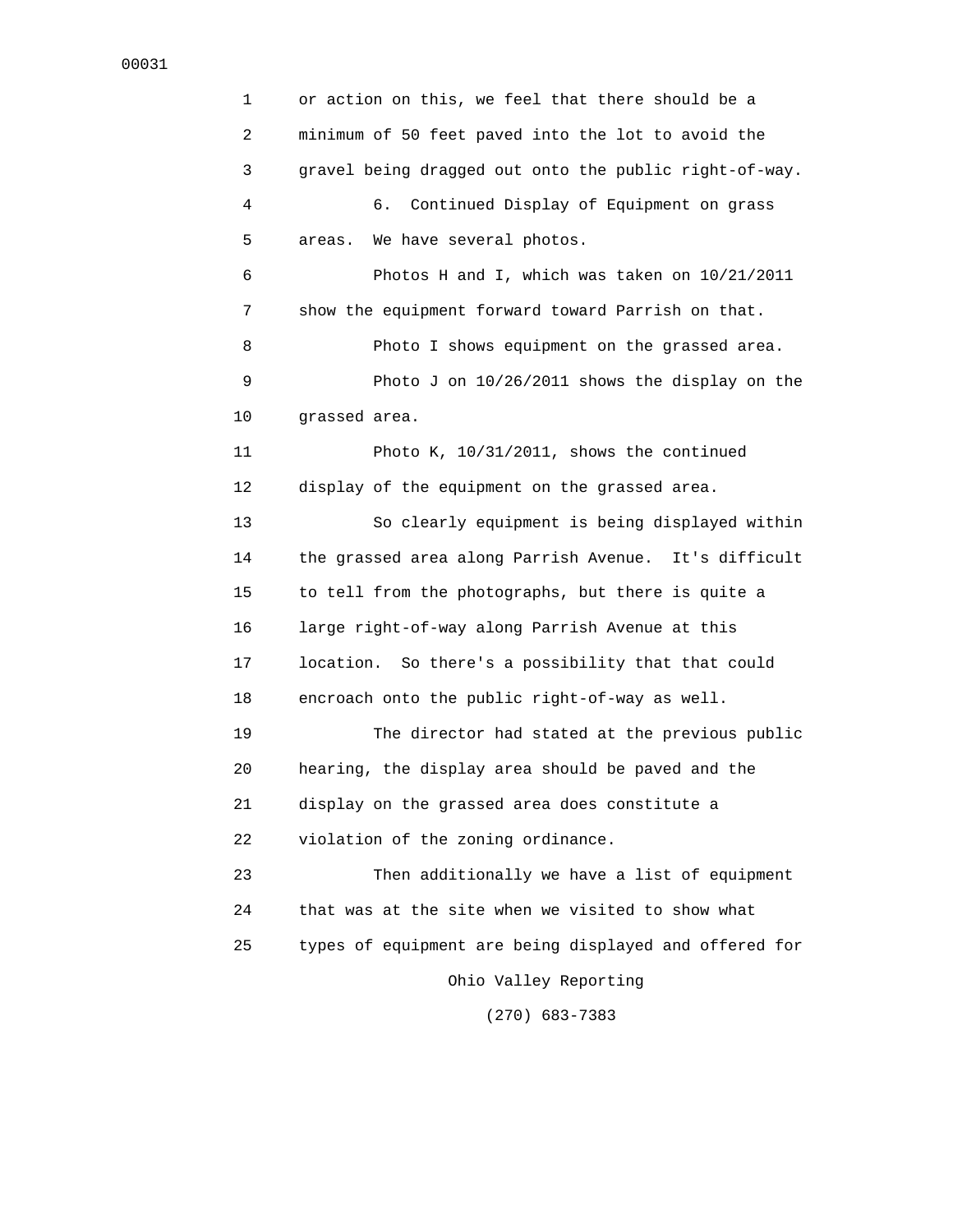1 lease. As I said previously, we saw only one piece of 2 equipment with metal tracks on it. 3 We would recommend that the variance to waive 4 the screening requirement for a portion of the outdoor 5 storage yard boundary should be approved along the 6 south east boundary as shown on the exhibit plan. 7 Findings in support of this approval include: 8 1. The granting of the variance will not 9 adversely affect the public health, safety or welfare 10 because the natural topography and the tree line 11 screen the outdoor storage area from public view along 12 Parrish Avenue. 13 2. The granting of this variance will not 14 alter the essential character of the general vicinity 15 because the storage is as effectively screened by the 16 natural elements in this location as other screened 17 storage in the vicinity or community. 18 3. The granting of the variance will not 19 cause a hazard or a nuisance to the public because in 20 this location the outdoor storage cannot be seen from 21 the public right-of-way. 22 4. The granting of this variance will not be 23 an unreasonable circumvention of the zoning ordinance 24 at this particular location because the change in 25 elevation provided by the natural topography and the

Ohio Valley Reporting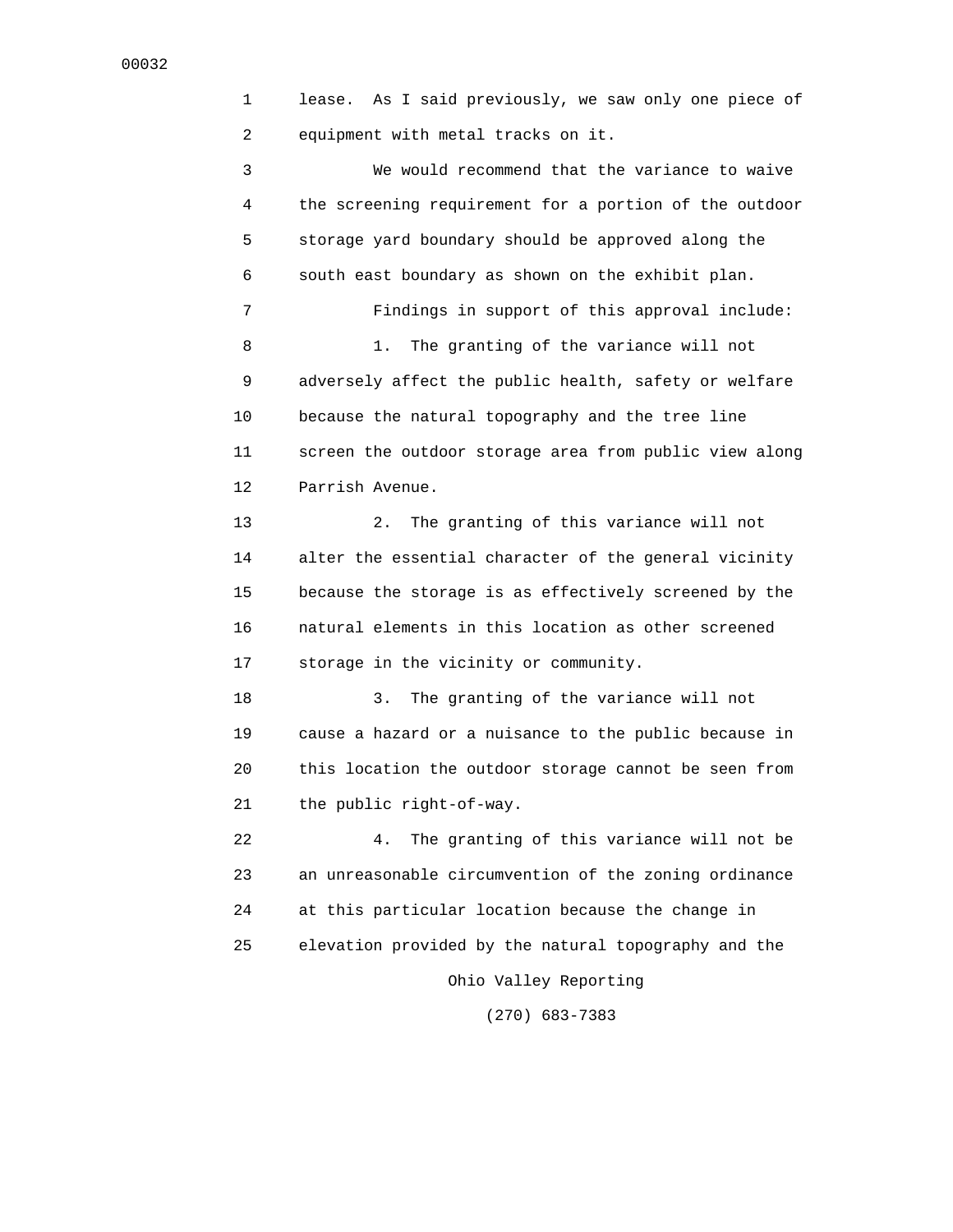1 heavy tree line effectively provide screening 2 comparable to or exceeding the zoning ordinance 3 requirements and serve to meet the intent of the 4 zoning ordinance requirements.

 5 We would recommend denial on the remaining 6 outdoor storage area screening and we would add that 7 we think if the outdoor storage lot extends to the 8 fence an access point on Windhaven, a paved minimum 9 area of 50 by 50 should be provided to prevent rock 10 from entering the public right-of-way.

 11 Findings to support denial of the remaining 12 outdoor storage area screening would include:

13 1. Granting the variance would affect the 14 public health, safety and welfare because visible 15 outdoor storage is required to be screened for the 16 aesthetics of the community. The applicant has the 17 choice to pave an area that can be used for display of 18 equipment with a three foot high element and one tree 19 per 40 linear feet of boundary. A pavement section 20 comparable to the Public Improvement Specifications 21 for streets would accept the weight of heavier 22 equipment if the applicant chooses to display heavy 23 equipment outside of the screened storage area. In 24 observations of the lot, it appears a portion of this 25 area is currently paved to store a particular

Ohio Valley Reporting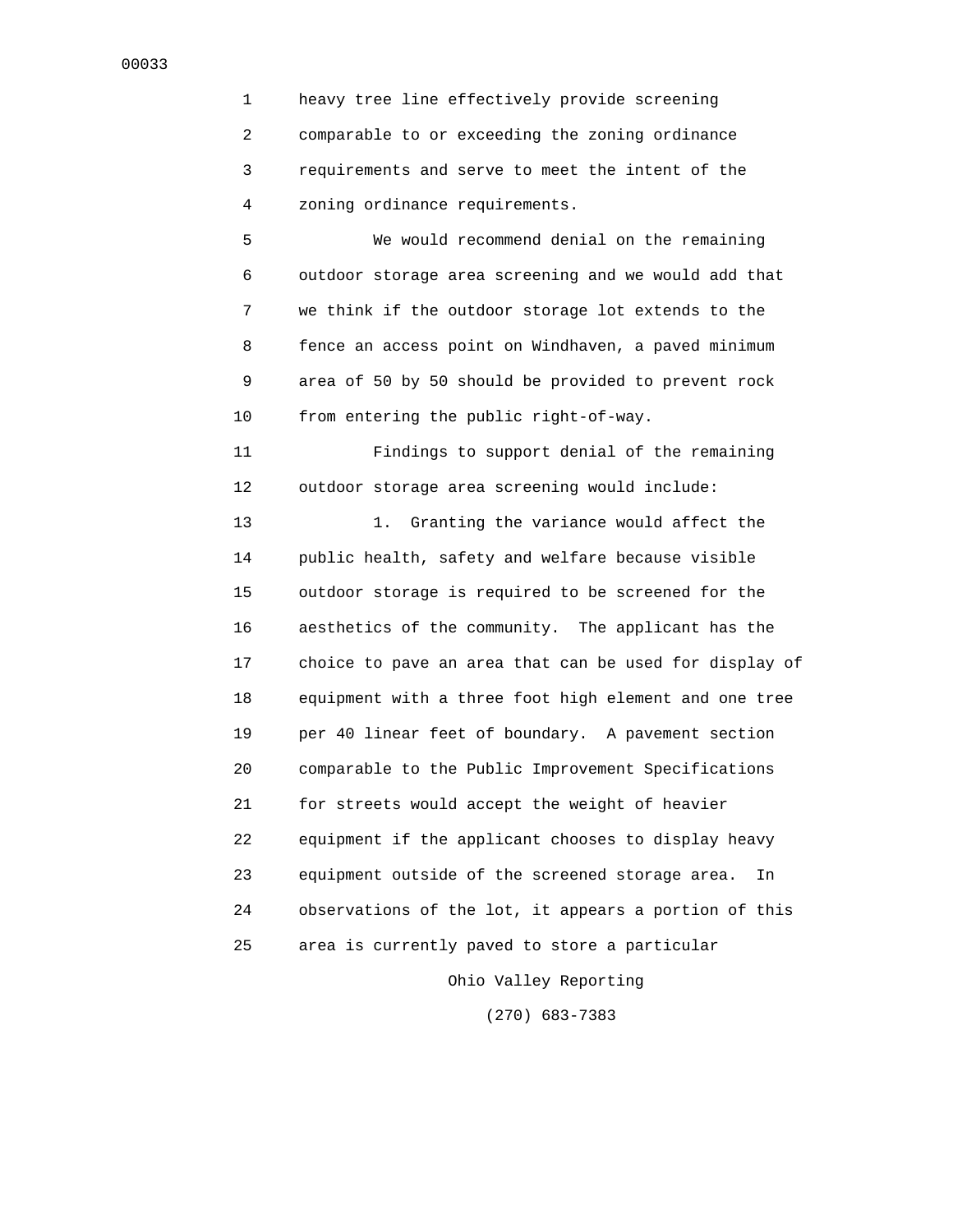1 equipment item and smaller items of a weight that 2 would not damage pavement are also stored in the 3 graveled area near the front of the lot. 4 2. Granting the variance will alter the 5 essential character of the general vicinity because 6 other businesses in the immediate vicinity and the 7 same zone, notably Kight Lumber, have screened their 8 outdoor storage along public road frontage. 9 Additionally, equipment can be seen from 10 neighboring owners. Despite the attitude of the 11 current owners at this time regarding the storage, 12 ownership may change and the visibility of equipment 13 storage may at some point become objectionable. 14 3. Granting this variance will cause a hazard 15 or nuisance to the public because outdoor storage is 16 unsightly. The community has adopted a screening 17 requirement for outdoor storage because of this. The 18 storage would be visible from the Windhaven 19 right-of-way and Hill Valley Circle right-of-way and 20 adjoining properties. 21 4. Granting this variance will allow an 22 unreasonable circumvention of the requirements of the 23 zoning ordinance because similar outdoor storage lots 24 on like zoned properties in the community with similar

Ohio Valley Reporting

25 uses have been required to provide the 6 foot high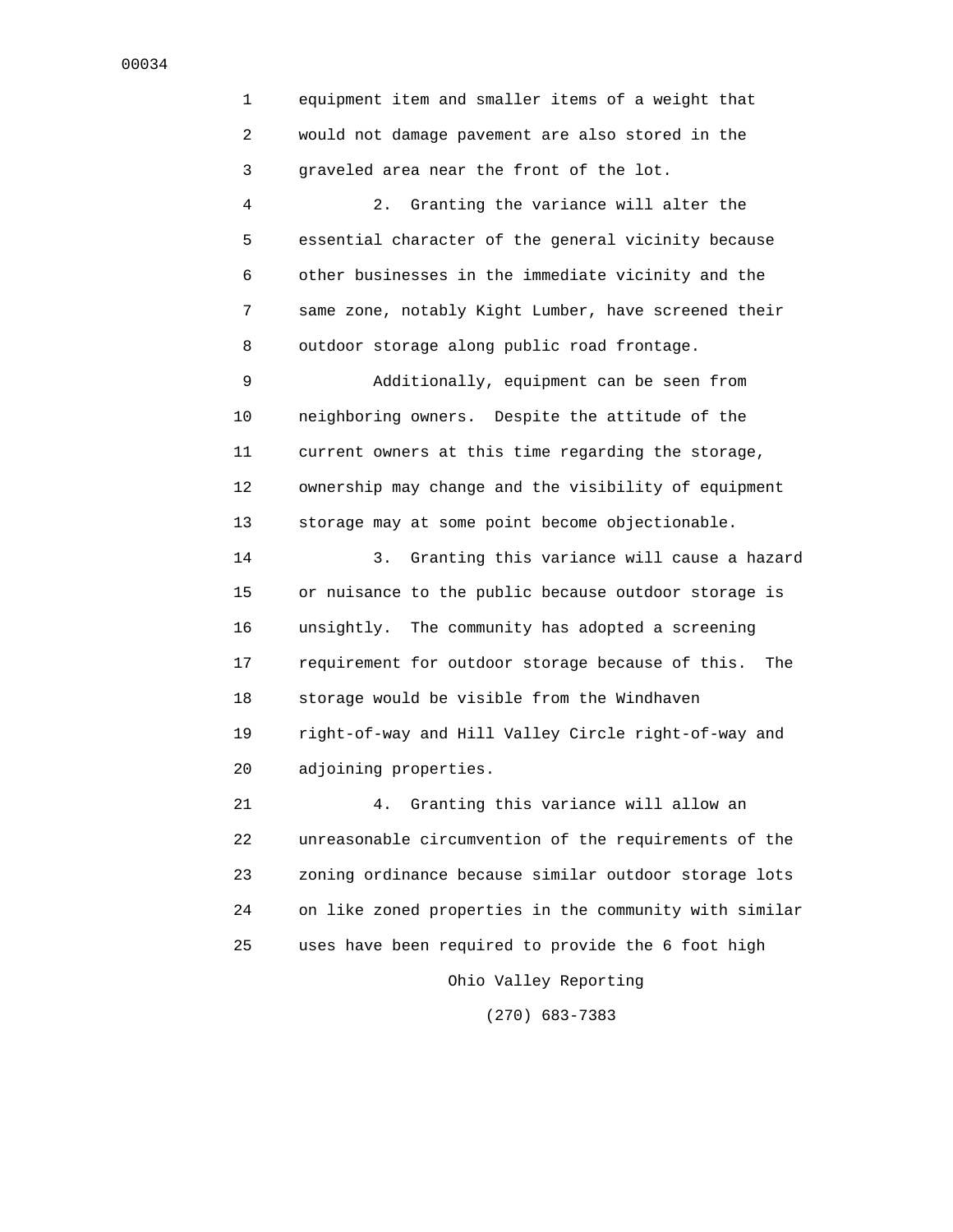1 solid wall or fence. 2 If you have any questions, we'll be happy to 3 try to answer them. 4 CHAIRMAN: Board member have any questions or 5 comments at this time? 6 (NO RESPONSE) 7 CHAIRMAN: Applicant, you've looked over this. 8 Do you have any comments you'd like to add at this 9 time? 10 MR. HOLTREY: With all due respect I mean this 11 is quite a bit of information to digest and respond to 12 in a matter of minutes. There are a lot of points 13 here that I would like the opportunity to consider and 14 address with the board, but I would not be prepared to 15 do so this evening. 16 MR. NOFFSINGER: Mr. Chairman, with all due 17 respect, on October 17th the Staff in good faith 18 agreed to meet with the applicant to talk over and 19 compromise a way to work this out. 20 The applicant completely rejected our offer 21 and said to us, "It's all or nothing. We're prepared 22 to move forward to the board with a vote up or down, 23 whatever it might be. Then we're prepared to go to 24 circuit court and all the way to the supreme court if 25 we have to."

Ohio Valley Reporting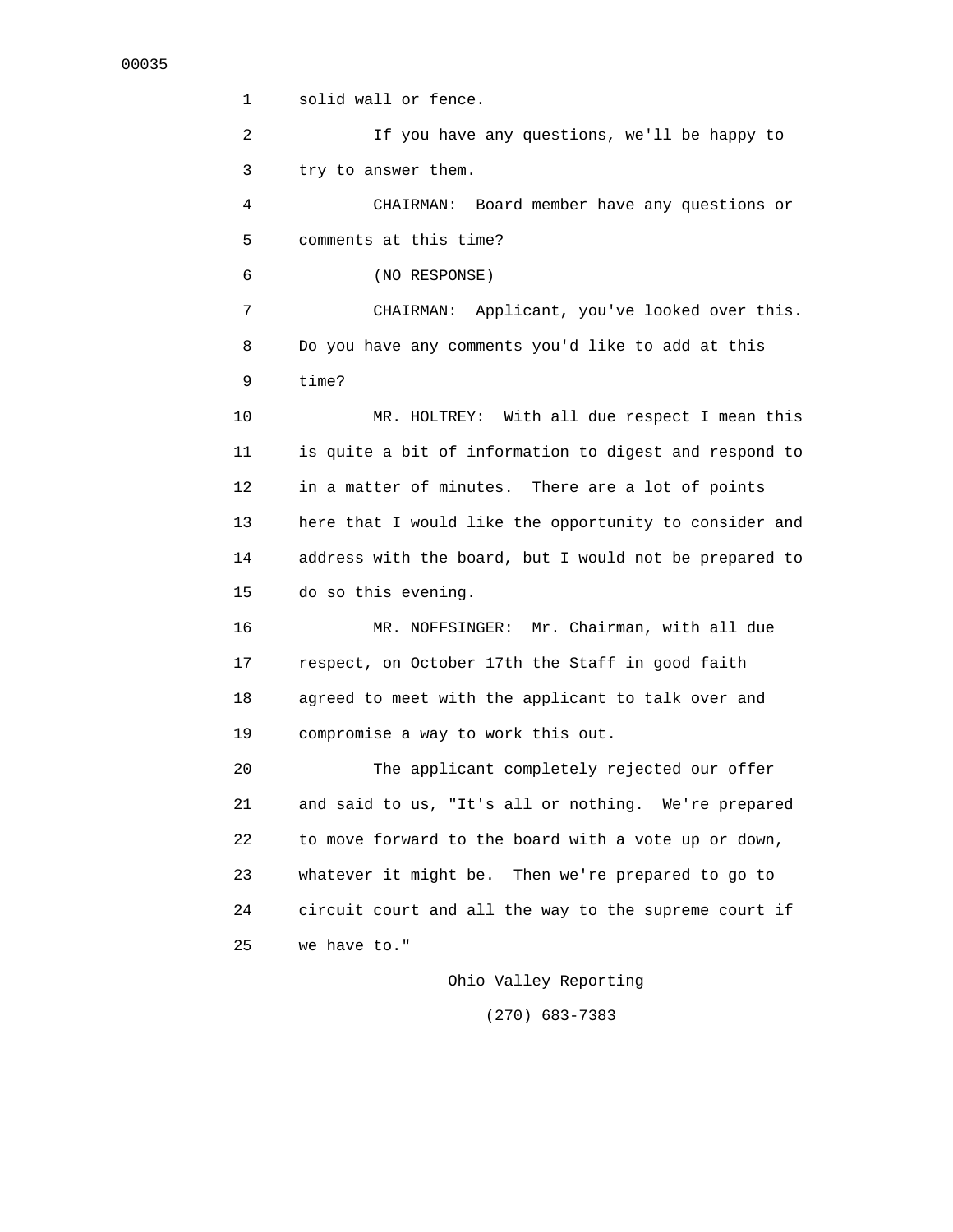1 It's the first time in my career that I've 2 dealt with a situation like that.

 3 The Staff has offered to the applicant what we 4 feel is reasonable and justified in this case. The 5 site plan is very straightforward. It accommodates 6 the applicant's request for leniency and it also 7 respects the ordinance that this community has 8 adopted.

 9 What the applicant has told the Staff, it's 10 our way or no way. For them to say, well, we can't 11 respond to that now, you know, I think they can. I 12 think Staff is certainly ready to respond. We were 13 coming in here last month with they need to do it all. 14 They're saying, we don't want to do anything.

 15 We're trying to offer a compromise. I 16 understand it may not be what the applicant wants, but 17 we have other businesses in this community that have 18 met the full letter of the ordinance.

 19 Sterett Crane was mentioned last month. 20 Sterett Crane is a new business out on Boothfield Road 21 in terms of some rental. They do rent equipment. 22 They totally screened their equipment rental from the 23 public view. 24 I remember back years ago ABC Rental at J.R.

25 Miller Boulevard and Parrish Avenue, which was

Ohio Valley Reporting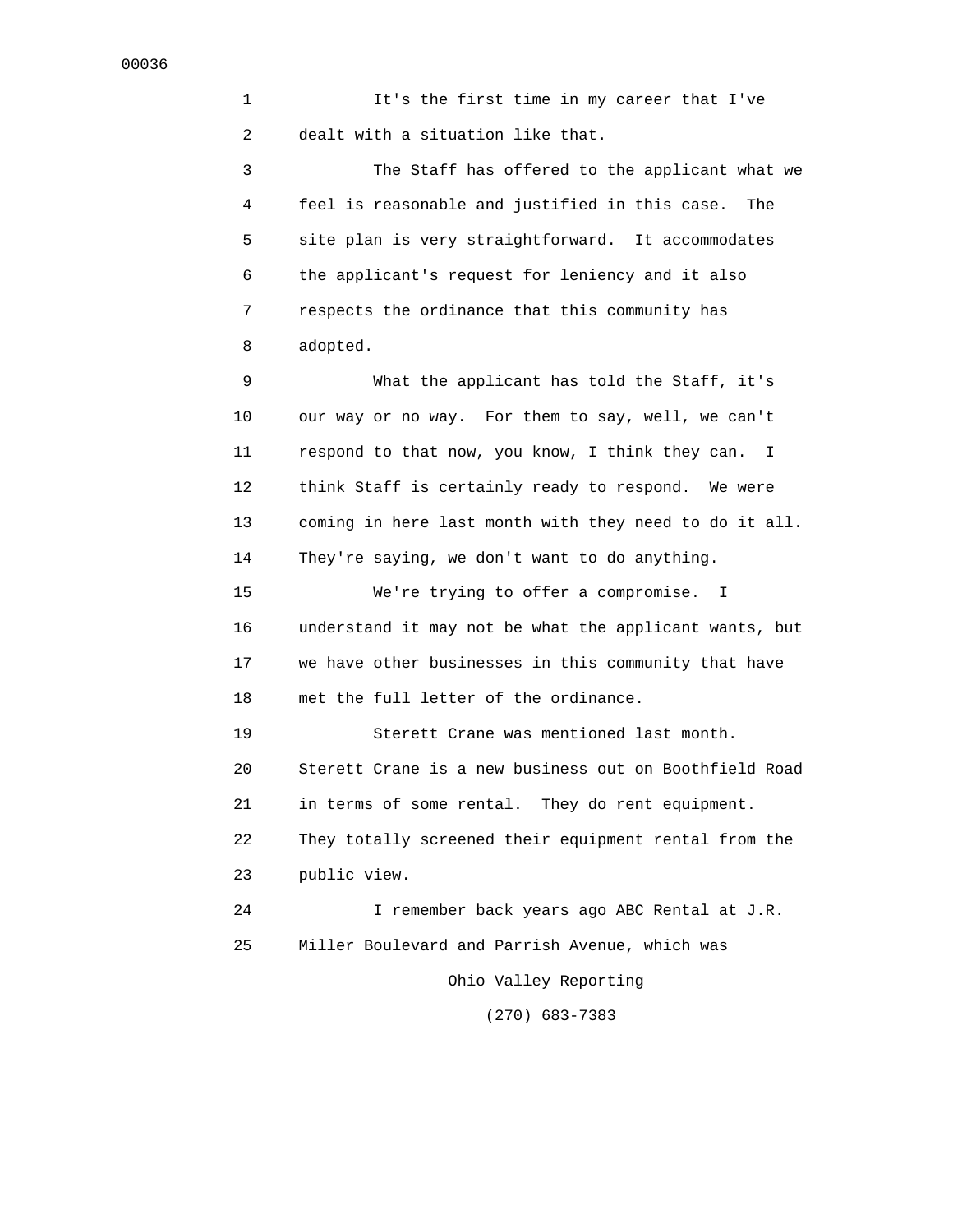1 mentioned last month. They came in. They didn't want 2 to have to screen their display area. It was a big 3 issue for them. It was a big issue for the community, 4 and ultimately they screened their entire display area 5 with the exception of a small area out at the corner 6 of J.R. Miller and Parrish Avenue.

 7 Here they're asking for it all. I can 8 certainly understand their position, but I would ask 9 that the applicant be willing to compromise with the 10 ordinance this community has adopted and what others 11 in this community have done to help to enhance the 12 aesthetics of our community and move it forward in a 13 positive light.

 14 I think Staff has been very accommodating. I 15 think you'll see from this proposal we agree that some 16 of the screening should be eliminated, but not all of 17 it because it is visible from the public right-of-way. 18 Any display areas out front that aren't screened 19 should be paved.

 20 The applicant has not offered an inventory 21 list. We have done that on our own. It's what we 22 witnessed out there. We could only find one piece of 23 equipment that had steel tracks out of all the days we 24 visited there, and that was a bulldozer. One piece of 25 equipment. That's the reason they can't pave.

Ohio Valley Reporting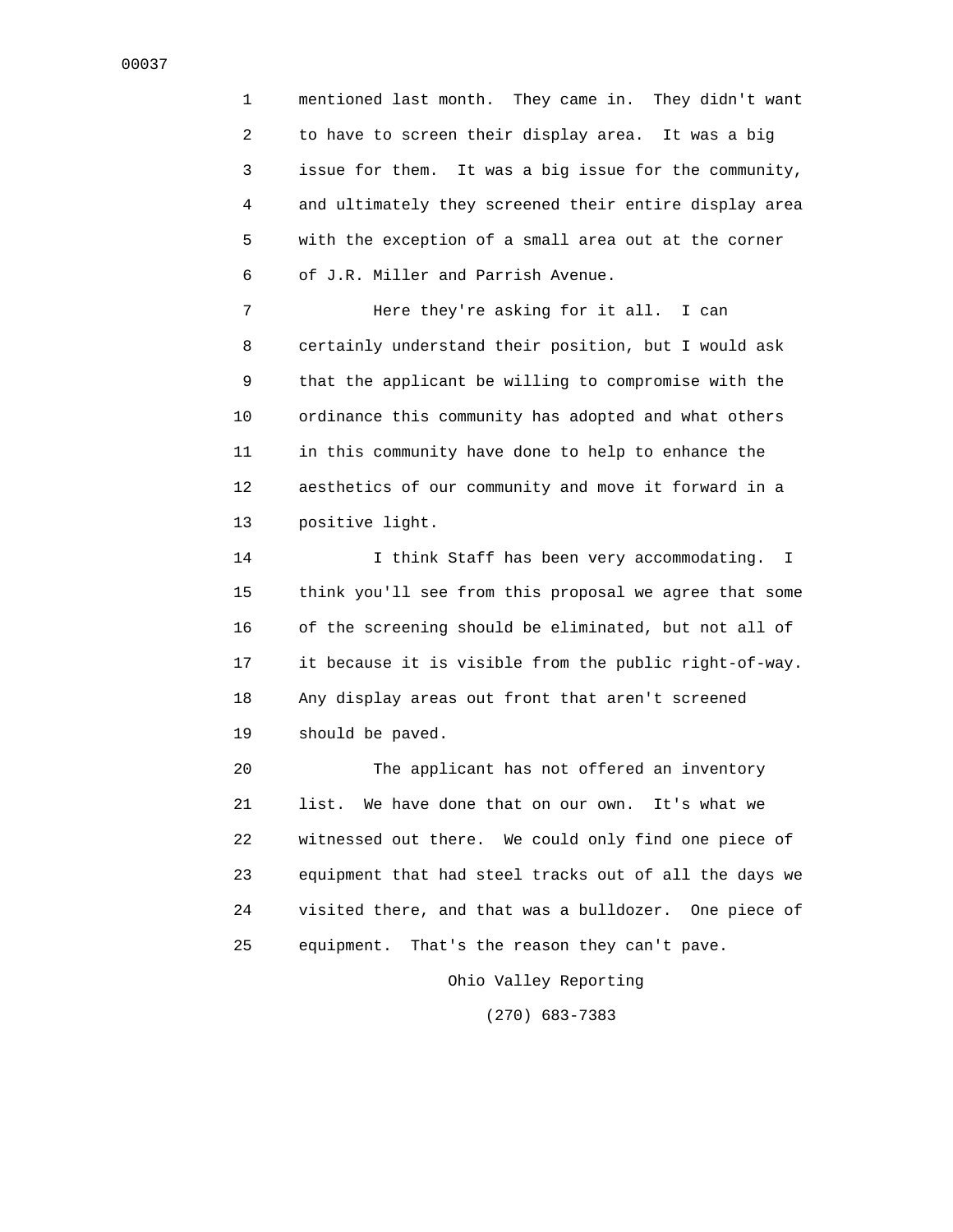1 This other equipment is not really that heavy. 2 I mean you're talking about some air compressor. 3 You're talking about some lifts. They're not that 4 heavy. We maneuver these on regular parking lots in 5 this community all the time.

 6 I submit to you that what the Staff has 7 proposed is very reasonable. And what the applicant 8 is asking you to do is to totally circumvent the 9 zoning ordinance because they feel that it's a 10 hardship for them to have to pay for the cost of 11 screening, pay for the cost of asphalting the property 12 or putting it in concrete, and because they're 13 distributor has said, you can't screen.

 14 Now, we have no signed contract from their 15 distributor. We have no dated contract from their 16 distributor. We have their word, and I will take 17 their word. But I submit to you that just because 18 they entered into a separate business agreement 19 outside of this board and outside of what the zoning 20 regulations called for is not an issue that this board 21 should consider in terms of the variance request. 22 MR. HOLTREY: May I address those comments? 23 CHAIRMAN: Yes, sir, you may. 24 MR. HOLTREY: Real quick. If you'll look at 25 what we've been handed tonight, if you'll look at Ohio Valley Reporting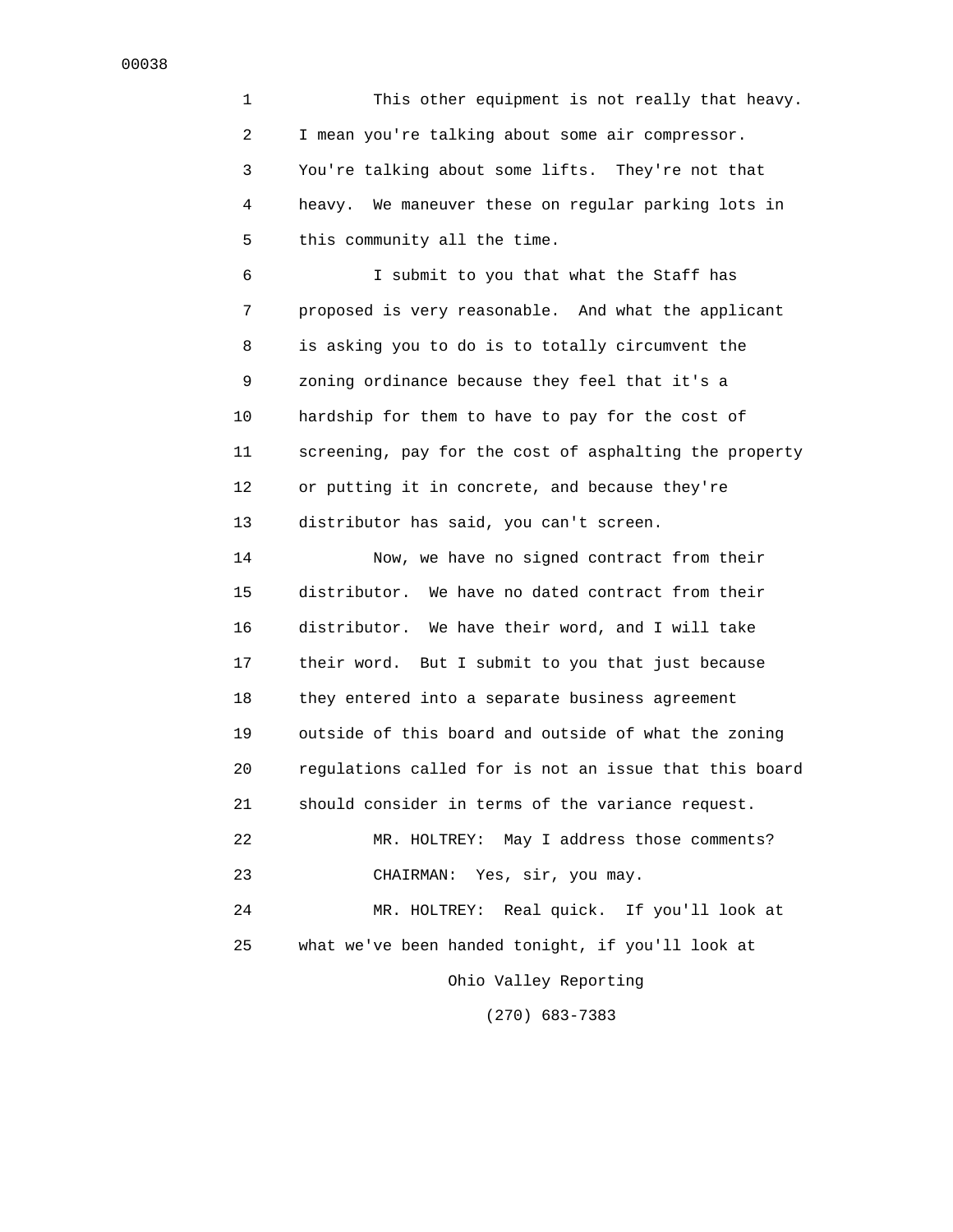1 this. Just start on Page 1. The photos were taken on 2 10/21. We met on 10/17.

 3 If you look at the chart that was put together 4 about the numbers that were taken of the equipment on 5 the lot, those were taken on 10/31, 11/1, 11/2.

 6 So even if we wanted to discuss, even if they 7 were in a position to be prepared to discuss, they 8 didn't have any of this to share with us as an option.

 9 At that meeting we went in and we said, we 10 have done our best to meet and discuss among ourselves 11 our options.

 12 This is a package of information I would dare 13 to say the majority of which has been put together 14 since the meeting with the Staff. So if this is what 15 the Staff is recommending the board to rule on, then 16 we should have an opportunity to digest this and to 17 come back with comments on this all of which has been 18 prepared since we met with the Staff.

 19 He's correct. We went into the Staff meeting 20 and we said, based on our meetings, which we were 21 instructed to do. We were instructed to go meet with 22 our own selves. We did that on three occasions before 23 we met. We said based -- of course, we're going to 24 look at this through our day-to-day operation, and we 25 did. We came back and we said, based on our

Ohio Valley Reporting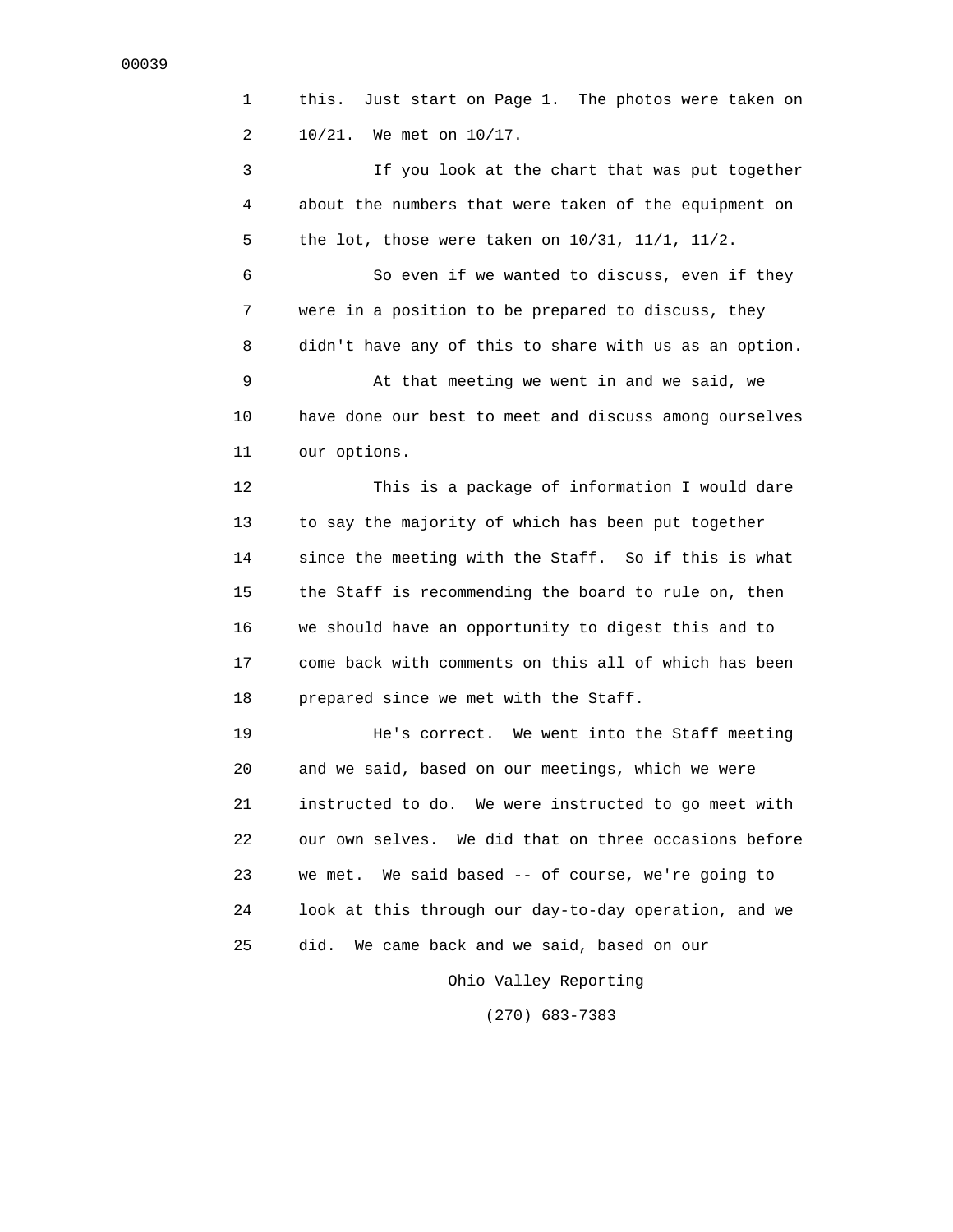1 understanding of what we're doing out there on a 2 day-to-day basis we don't see a viable solution. 3 If this is what the Staff is recommending to 4 be a viable solution, it would only seem fair that 5 this board say, especially since it was developed 6 after 10/17, that we would have the opportunity to 7 take this package of information along with perhaps a 8 copy of that, which we don't have in this packet of 9 information, and we sit down with the owners and we 10 say, okay, this is what the Staff is saying they 11 believe to be reasonable. 12 Now, I have to go back and report to the 13 board. If this is reasonable, then we say so. If 14 this is not reasonable and there's reasons why they 15 are specific, then I need to be able to tell the board 16 to do so. Until then, this board is not prepared to 17 vote on this. That would be the position of the 18 applicant. 19 CHAIRMAN: Did you, sir, did you by chance be 20 interested to call back and ask was there any other 21 changes to be made or could be made from the one time 22 you were here? 23 MR. HOLTREY: Excuse me? 24 CHAIRMAN: Did you call the office and ask 25 Staff, by chance was there anything that could be Ohio Valley Reporting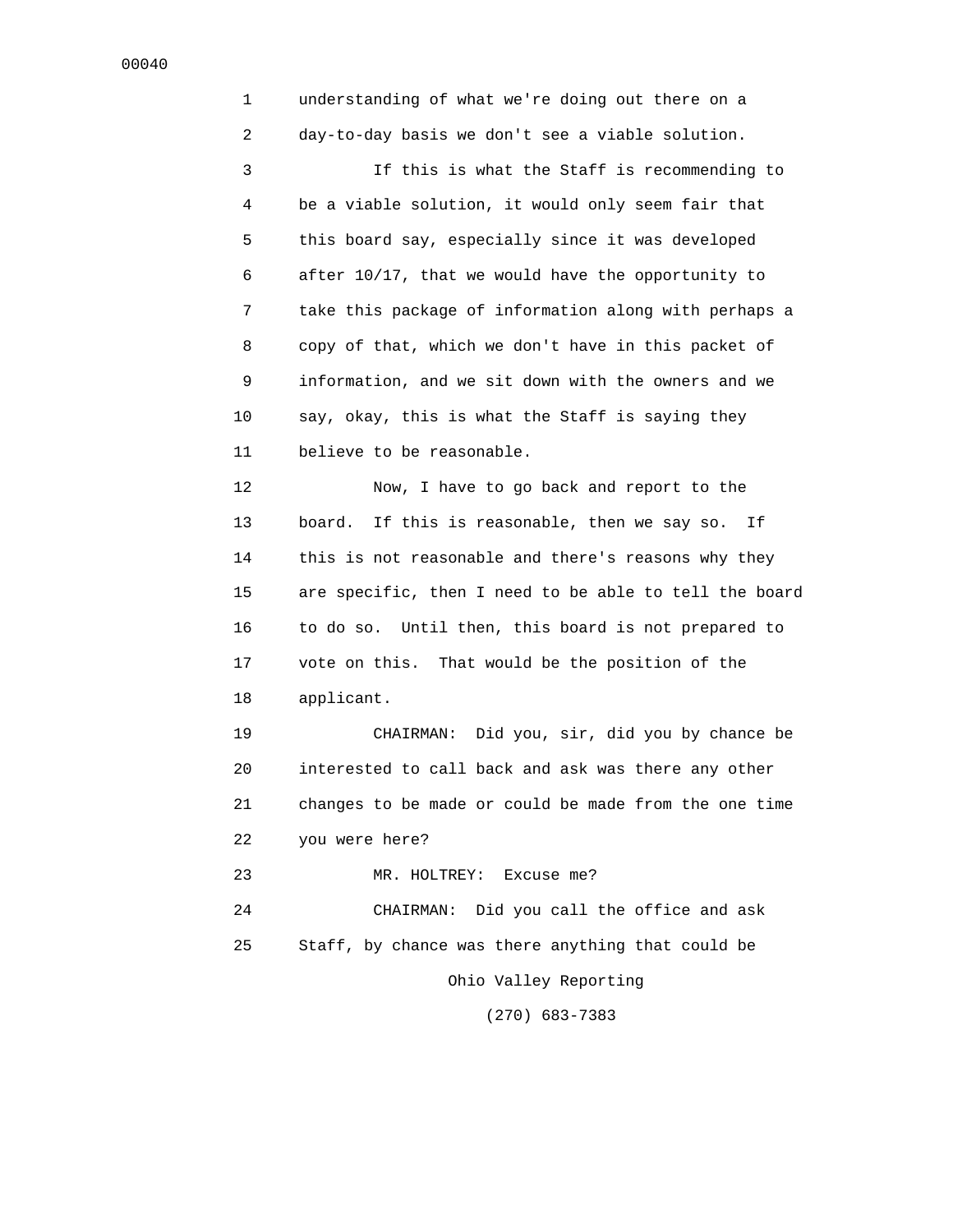1 changed or work together?

 2 MR. HOLTREY: Our understanding from speaking 3 with Mr. Noffsinger was, okay, if that's it, we go to 4 the board. I said, okay. I had no idea that the 5 Staff was going to continue to do work on this. My 6 understanding was, okay, I'll come back to the board 7 and I'll report what happened here in this few minutes 8 and we're okay. Please do and that's how it end. It 9 was very short.

10 CHAIRMAN: Thank you.

 11 MS. STONE: I think it's obvious that the 12 Staff would continue working to try to achieve some 13 kind of result so that the board could make a decision 14 on this item.

 15 I don't think there's a lot to digest here. 16 We're not saying you have to pave X area for display. 17 We're saying that we agree that the outdoor storage 18 screening should be eliminated on the portion of the 19 lot that is screened by trees and elevation change. 20 The rest of the outdoor storage area that's going to 21 be remaining in gravel should be screened. If you 22 want to display items, then you pave an area for 23 display. That's in essence what it is. We're not 24 saying that this exhibit has to be executed exactly 25 like this. You want a paved area, you have a paved Ohio Valley Reporting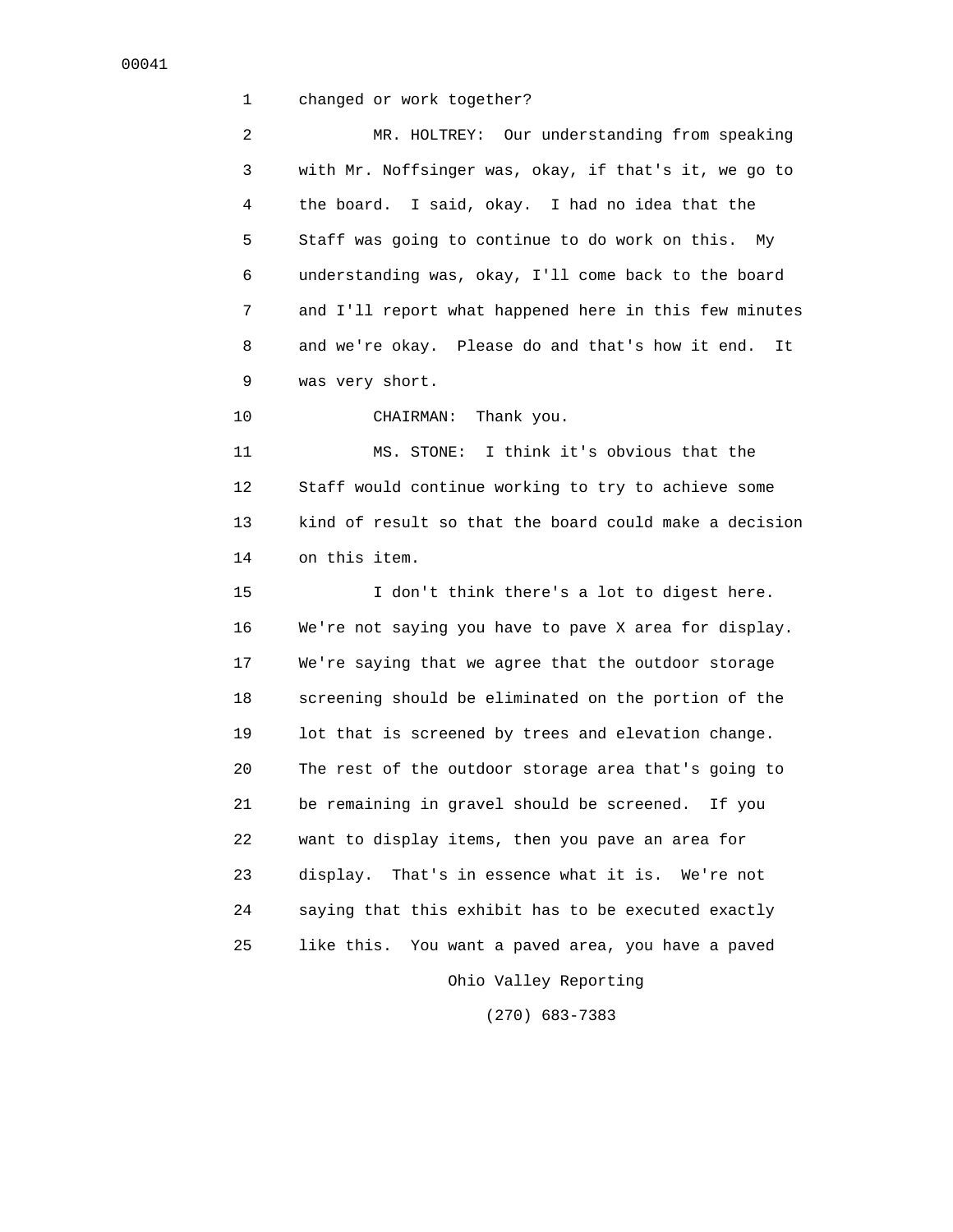1 area. You screen the rest of the outdoor storage 2 area. The back portion of the outdoor storage lot 3 we're saying is viable for a variance. 4 CHAIRMAN: Any comments from the board? 5 MR. DYSINGER: I have a question that's 6 probably more of a procedural or a legal issue. 7 On the one hand, I hesitate to grant a portion 8 of the variance based on recommendations from the 9 Staff valid as they appear to be, and I have no doubt 10 are, when the applicant has not had a chance to review 11 it, discuss it, so on and so forth. 12 If we deny this application outright, that 13 does not prevent the applicant from coming back with 14 these recommendations and us granting it at a future 15 date, does it? 16 CHAIRMAN: Would the attorney answer that, 17 please? 18 MR. SILVERT: They do come back. They have to 19 file another variance and another fee. They would be 20 in violation at that point. Part of the addressing of 21 this variance is to address that violation. 22 I think the whole Staff and this Board is on 23 notice that it's the opinion of the zoning 24 administrator that this property is not in compliance 25 with the zoning ordinance. That issue would be true. Ohio Valley Reporting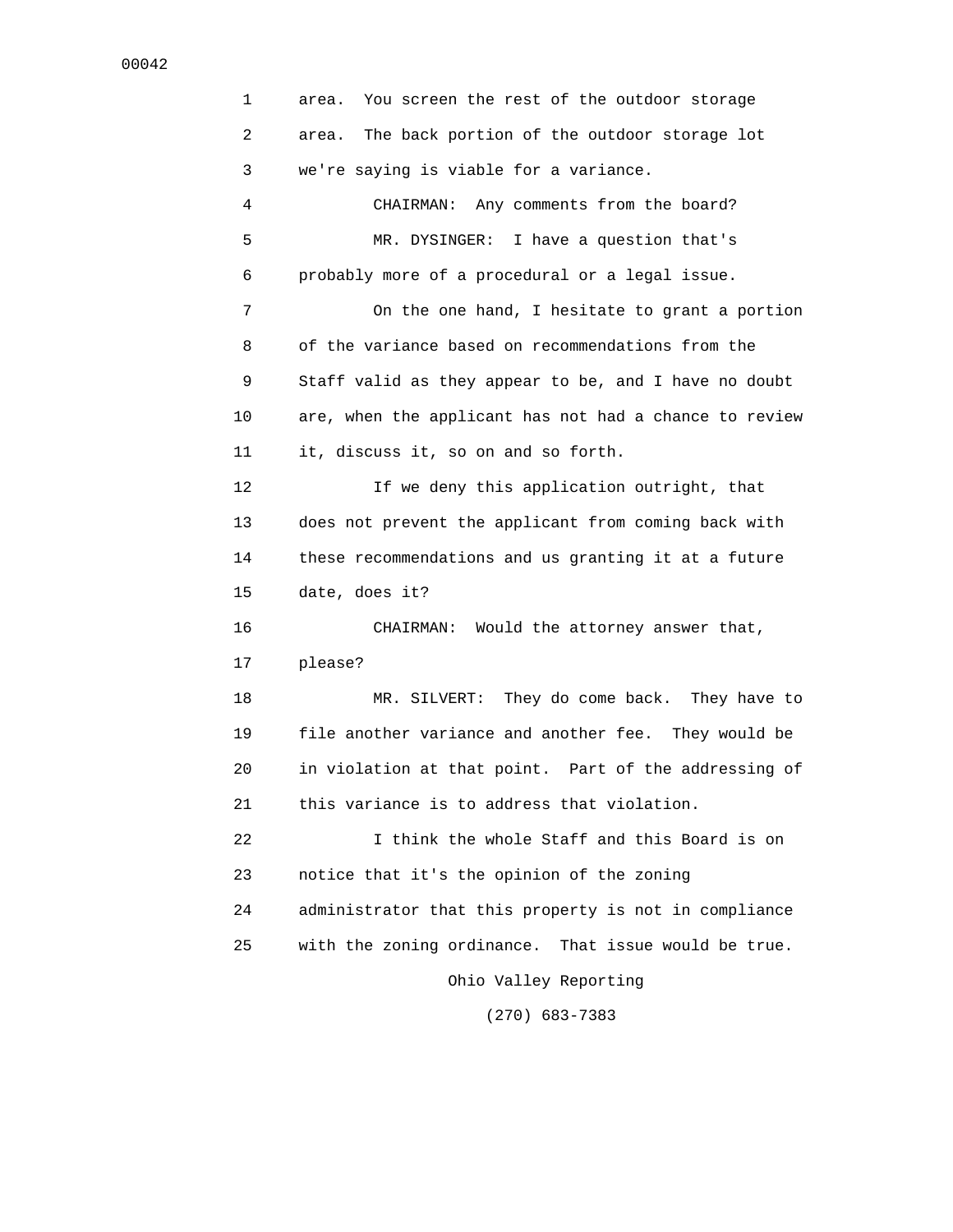| 1  | FATHER HOSTETTER: Could I ask a follow-up               |
|----|---------------------------------------------------------|
| 2  | questions on that?                                      |
| 3  | CHAIRMAN: Yes, sir.                                     |
| 4  | FATHER HOSTETTER: Since one of the                      |
| 5  | recommendations is to grant a partial variance, that    |
| 6  | partial variance hasn't actually been requested.<br>Can |
| 7  | we act on something that's not been requested?          |
| 8  | It has been requested because<br>MS. STONE:             |
| 9  | they've requested a variance along the whole outdoor    |
| 10 | screening boundary. So this is less than what they've   |
| 11 | asked for, but it has been requested.                   |
| 12 | The Board has authority --<br>CHAIRMAN:                 |
| 13 | To modify.<br>MR. HOSTETTER:                            |
| 14 | CHAIRMAN: Yes, sir.                                     |
| 15 | MR. NOFFSINGER: Mr. Chairman, Staff's                   |
| 16 | original recommendation we still stand behind.<br>It is |
| 17 | for denial. We think it should be denial.               |
| 18 | However, what we're trying to do is to                  |
| 19 | compromise and provide a situation that, you know, we   |
| 20 | feel protects the community and the community's         |
| 21 | interest as well as alleviate some of the requirements  |
| 22 | on the applicant.                                       |
| 23 | Even though it's a portion, you could be                |
| 24 | granting a portion of the variance, as Ms. Stone said,  |
| 25 | they've asked for it all. They don't want to do any     |
|    | Ohio Valley Reporting                                   |
|    |                                                         |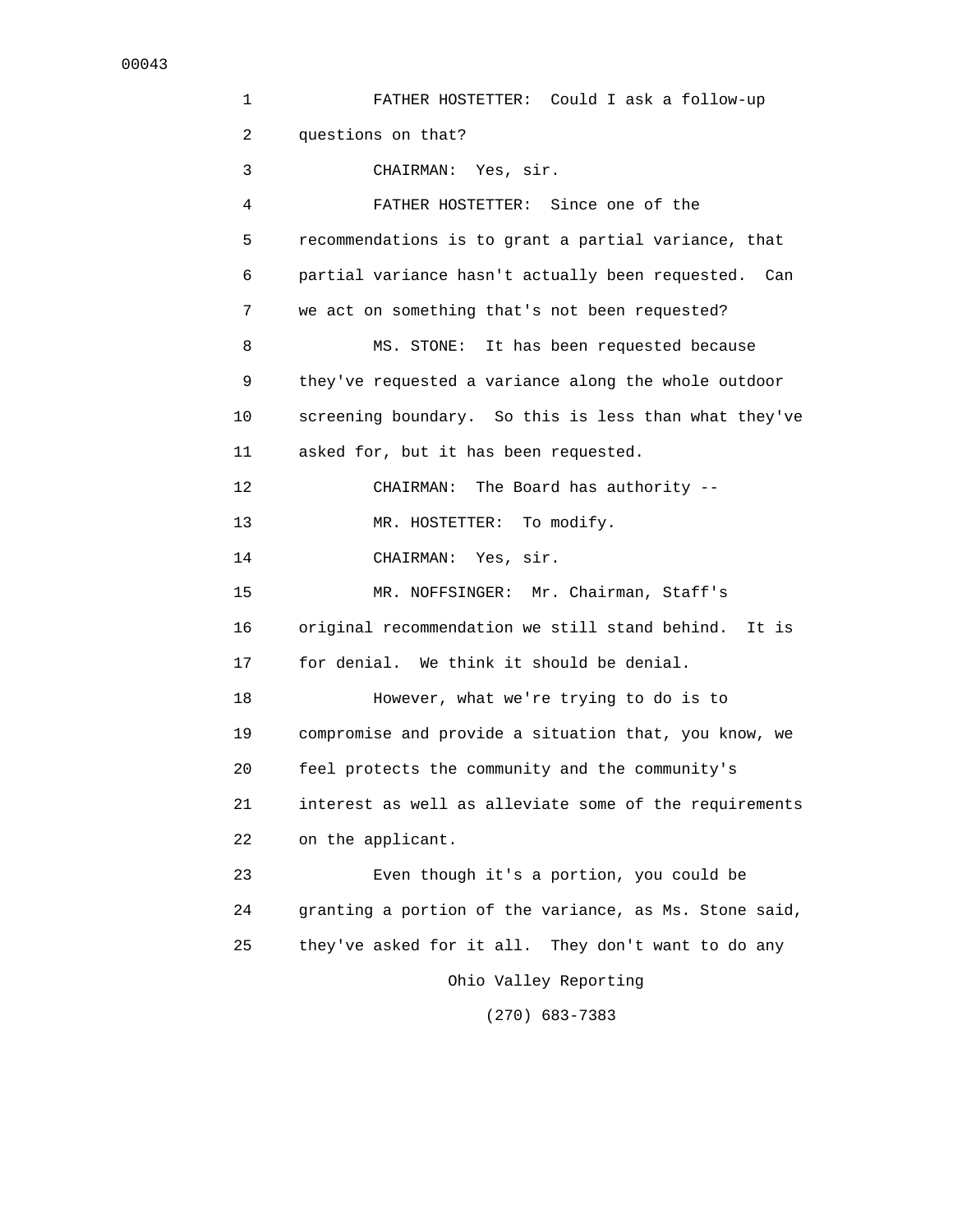1 of it. What this does is grants them some relief, but 2 not total relief.

 3 CHAIRMAN: Would you like to have about a 15 4 minute recess, sit down and look at it, come back and 5 then the board can look at their stuff and we can have 6 a vote then?

 7 MR. HOLTREY: The individuals that I would 8 want to sit down with and go over the plan, there's -- 9 I'll say this: There is information that's been 10 brought to my attention in this packet of information 11 that I think is helpful.

 12 However, I think we know the representative of 13 the client that I have here tonight does not have 14 decision making or binding authority to tell me. The 15 decision that this business is having to make is, do 16 we look at this and look at the viability of what's 17 been proposed and recommended by the Staff and say, 18 you know what, the cost of doing it that way versus 19 the cost of continuing with challenging and getting 20 the whole, which is the best business decision. The 21 two that employ me to continue that process, if the 22 board granted the denial, the total denial, versus 23 working a little longer to see if this is viable, I 24 would not be able to make that decision in 15 minutes, 25 sir, just to be quite candid.

Ohio Valley Reporting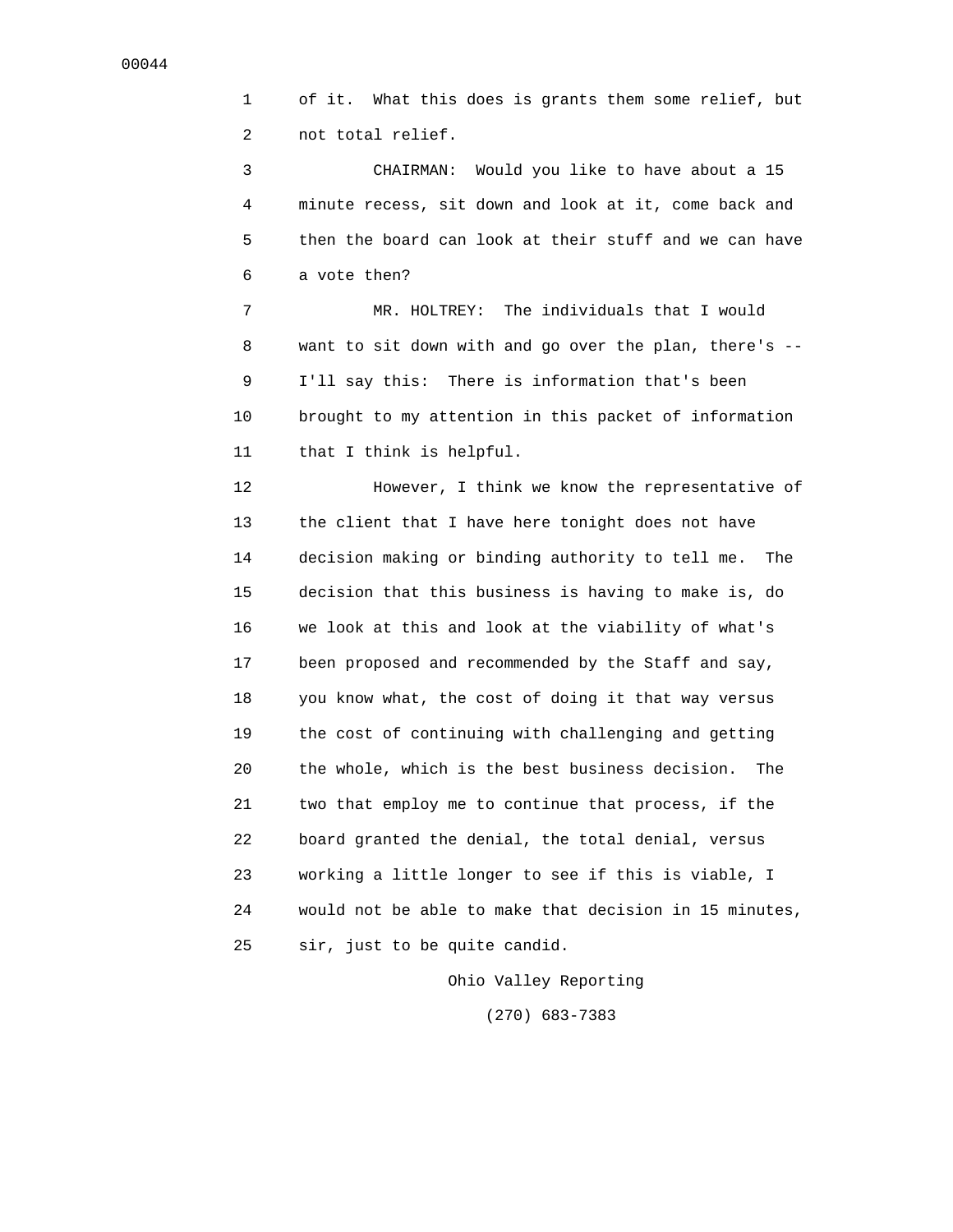1 MR. DYSINGER: Mr. Chairman, I'm of the 2 opinion that the applicant's counsel makes a valid 3 point about the amount of information he was given. 4 However, I will say had they met with Staff, as it was 5 our, I think the board's intention last time, I think 6 we would have reached this point sooner. 7 That said I am sensitive to the idea that they 8 should review this now that they've seen the kind of 9 compromise that might be achievable and balance that 10 against further actions. 11 With that I will make a motion to delay until 12 the next regularly scheduled meeting. 13 CHAIRMAN: There has been a motion. Is there 14 a second? 15 MS. MASON: I'll second it. 16 CHAIRMAN: A motion has been made and second. 17 Any other comments or questions from Staff or Board? 18 MR. NOFFSINGER: Yes, I do have a comment. 19 I would like to say that Staff worked hard on 20 this. The applicant's folks that he needs to talk to 21 weren't here at the first meeting in October. They're 22 not at this meeting. They did not attend the meeting 23 with the Staff. It's been very important to us and 24 we've worked hard on it. 25 What I don't want to do is get into a Ohio Valley Reporting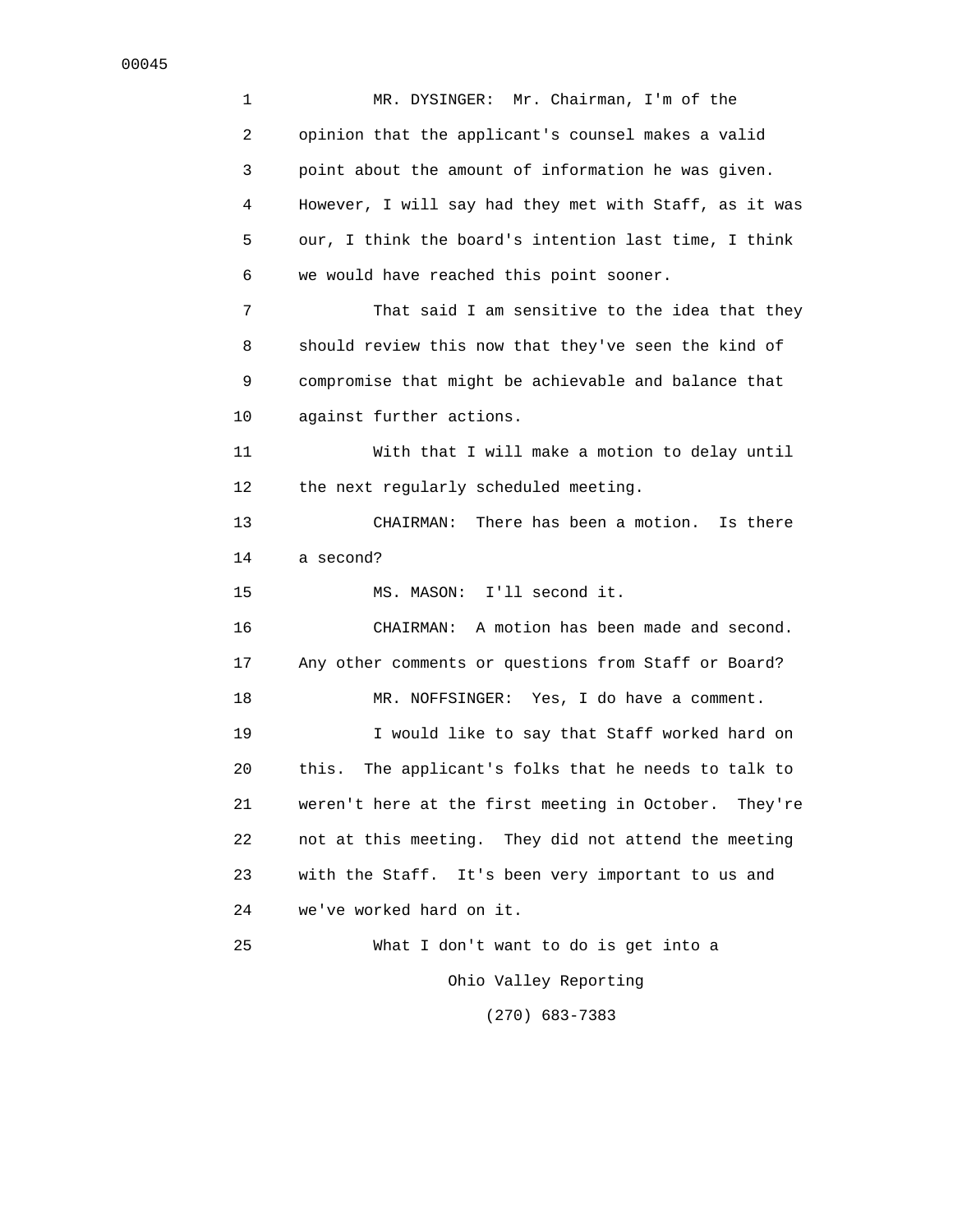1 situation where we're asked between now and the next 2 meeting or at the next meeting to recommend the 3 compromise off the compromise. Because I think Staff 4 has worked hard on it and I think they've been very 5 fair.

 6 Staff would like to have a vote on this 7 tonight, but I certainly understand and respect your 8 position. Will continue to work diligently and hard. 9 I would certainly hope we're not in a position what 10 we're compromising on the compromise because Staff 11 would not do that.

 12 CHAIRMAN: We have a motion and a second. 13 Before we vote I want to congratulate and 14 thank the Staff for what they've tried to work up with 15 something that was feasible.

 16 I hope the applicant would look at it and take 17 it in a favorable way. If some questions come up 18 between now and the next board meeting, make an effort 19 to meet with the Staff and try to work things out, 20 compromise and look at it. If you don't understand 21 everything, they'll be glad to help you out. 22 With that we have a motion and a second. 23 MR. HOLTREY: Mr. Chairman, can I ask a 24 question real quick?

25 CHAIRMAN: Sure.

Ohio Valley Reporting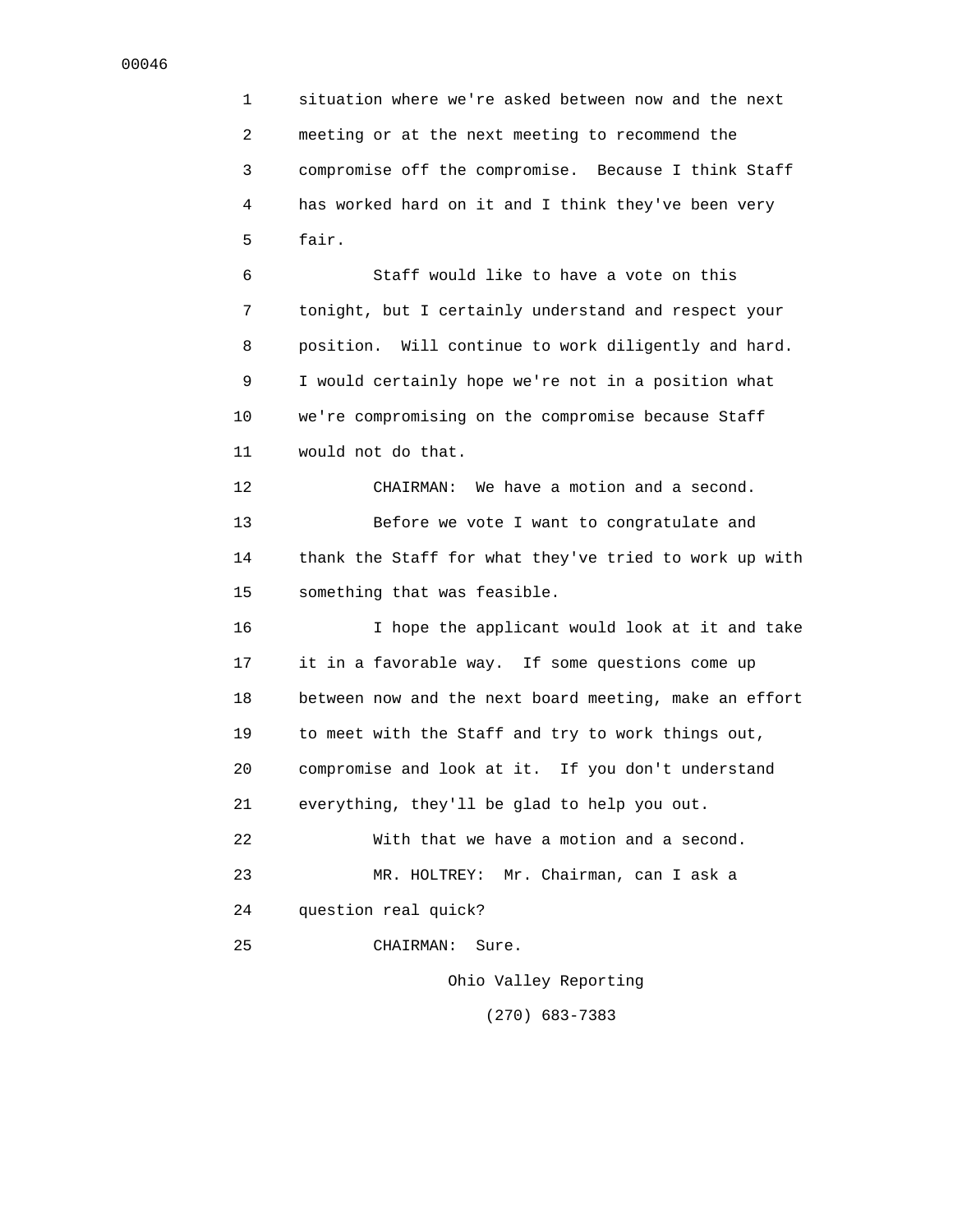1 MR. HOLTREY: Is there a primary person that 2 if there's a question as to interpretation of the 3 proposal that we should direct that to, that's been 4 the primary person working this up, so that if it's 5 just a matter of explanation, who we should direct 6 that to to expedite any communication with the Staff? 7 MR. NOFFSINGER: Becky Stone. 8 MR. HOLTREY: Okay. 9 CHAIRMAN: Any other questions or comments? 10 (NO RESPONSE) 11 CHAIRMAN: With that all in favor of the vote 12 to postpone it until the next meeting raise your right 13 hand. 14 (ALL BOARD MEMBERS PRESENT - WITH THE 15 DISQUALIFICATION OF WARD PEDLEY- RESPONDED AYE.) 16 CHAIRMAN: Motion carries. 17 Next motion is adjourn. 18 MR. DYSINGER: Move to adjourn. 19 MS. MASON: Second. 20 CHAIRMAN: All in favor raise your right hand. 21 (ALL BOARD MEMBERS PRESENT RESPONDED AYE.) 22 CHAIRMAN: We are adjourned. 23 ---------------------------------------------- 24 25

Ohio Valley Reporting